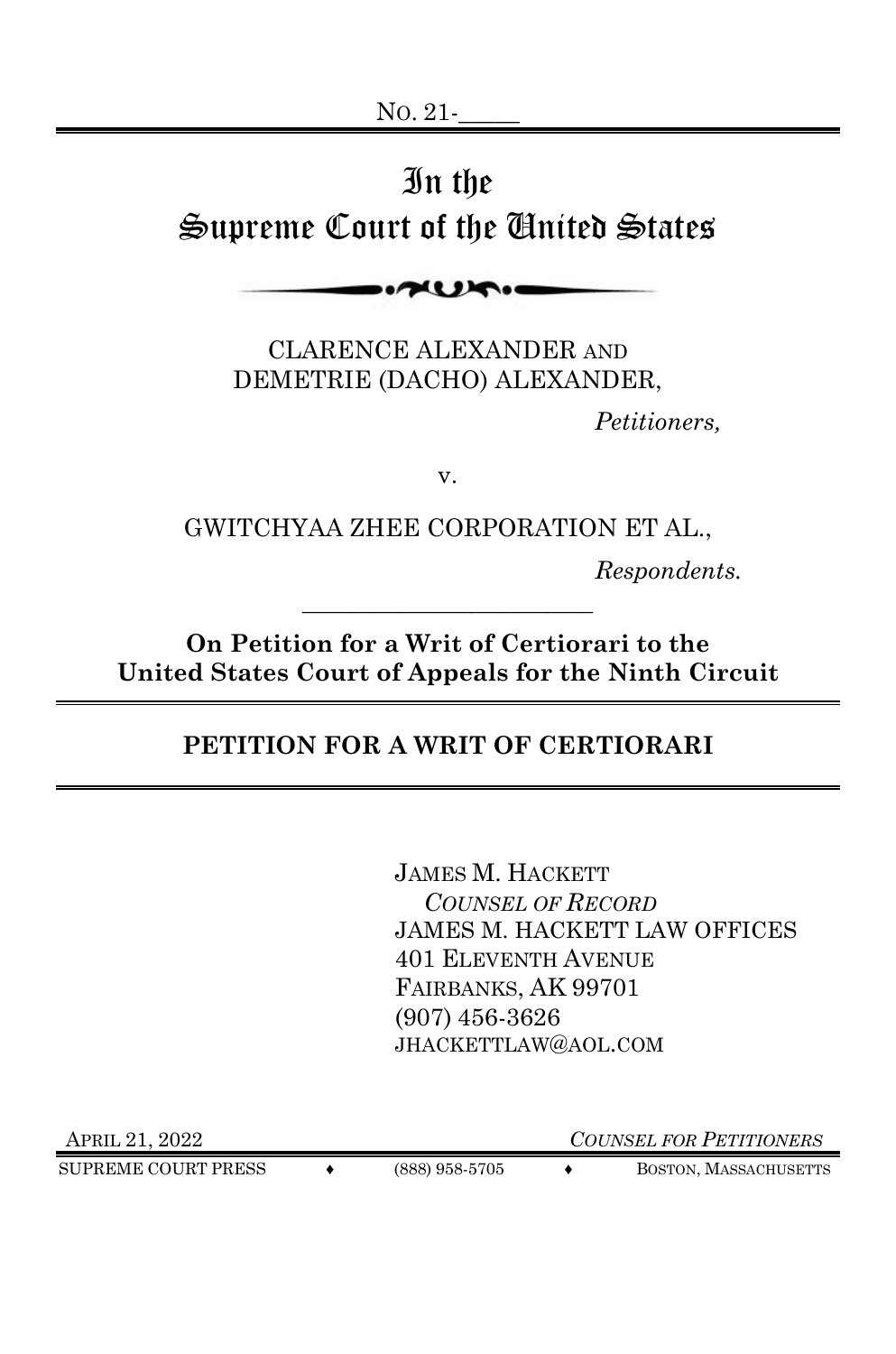#### **QUESTIONS PRESENTED**

<span id="page-1-0"></span>Enacting the Alaska Native Claims Settlement Act ("Act") in 1971, Congress found "an immediate need for a fair and just settlement of all claims by Natives and Native groups of Alaska". 43 U.S.C. § 1601(a). Congress also found "settlement should be accomplished rapidly, with certainty, in conformity with the real economic and social needs of Natives, without litigation, with maximum participation by Natives in decisions affecting their rights and property". 43 U.S.C. § 1601(b).

The Act also states "[d]ecisions made by a Village Corporation to reconvey land under section 14(c) of the Alaska Native Claims Settlement Act [43 U.S.C. § 1613(c)] shall not be subject to judicial review unless such action is initiated" "within one year after the date of the filing of the map of boundaries as provided for in regulations promulgated by the Secretary". 43 U.S.C. § 1632(b).

The Questions Presented Are:

1. Do 43 U.S.C. § 1601(b) "decisions" settling individual Alaska Natives' 14(c) reconveyance claims "with maximum participation by Natives in decisions affecting their rights and property" mean the same as 43 U.S.C. § 1632(b) "[d]ecisions made by a Village Corporation to reconvey land under section 14(c)", construed in harmony with, and not to thwart, the Fifth Amendment?

2. If Fifth Amendment process due to individual Alaska Natives with 14(c) reconveyance claims is "maximum participation by Natives in decisions affecting their rights and property", does the Fifth Amendment restrain federal courts from barring, as untimely under 43 U.S.C. § 1632(b), an illegality affirmative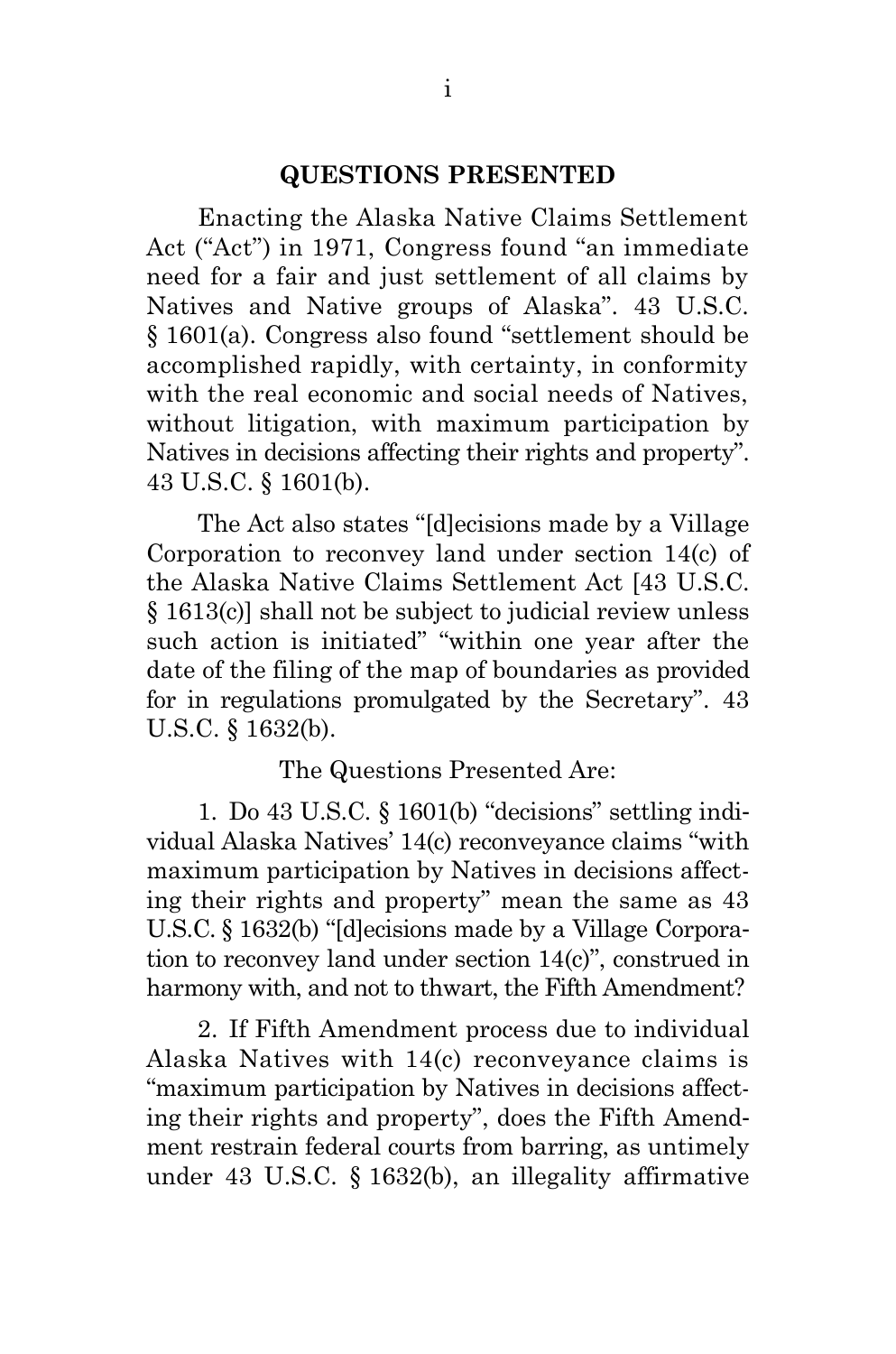defense and a compulsory recoupment counterclaim by individual Alaska Natives, challenging a Village Corporation's § 14(c) reconveyance decision denying "participation by Natives in decisions affecting their rights and property", as illegal and unconstitutional?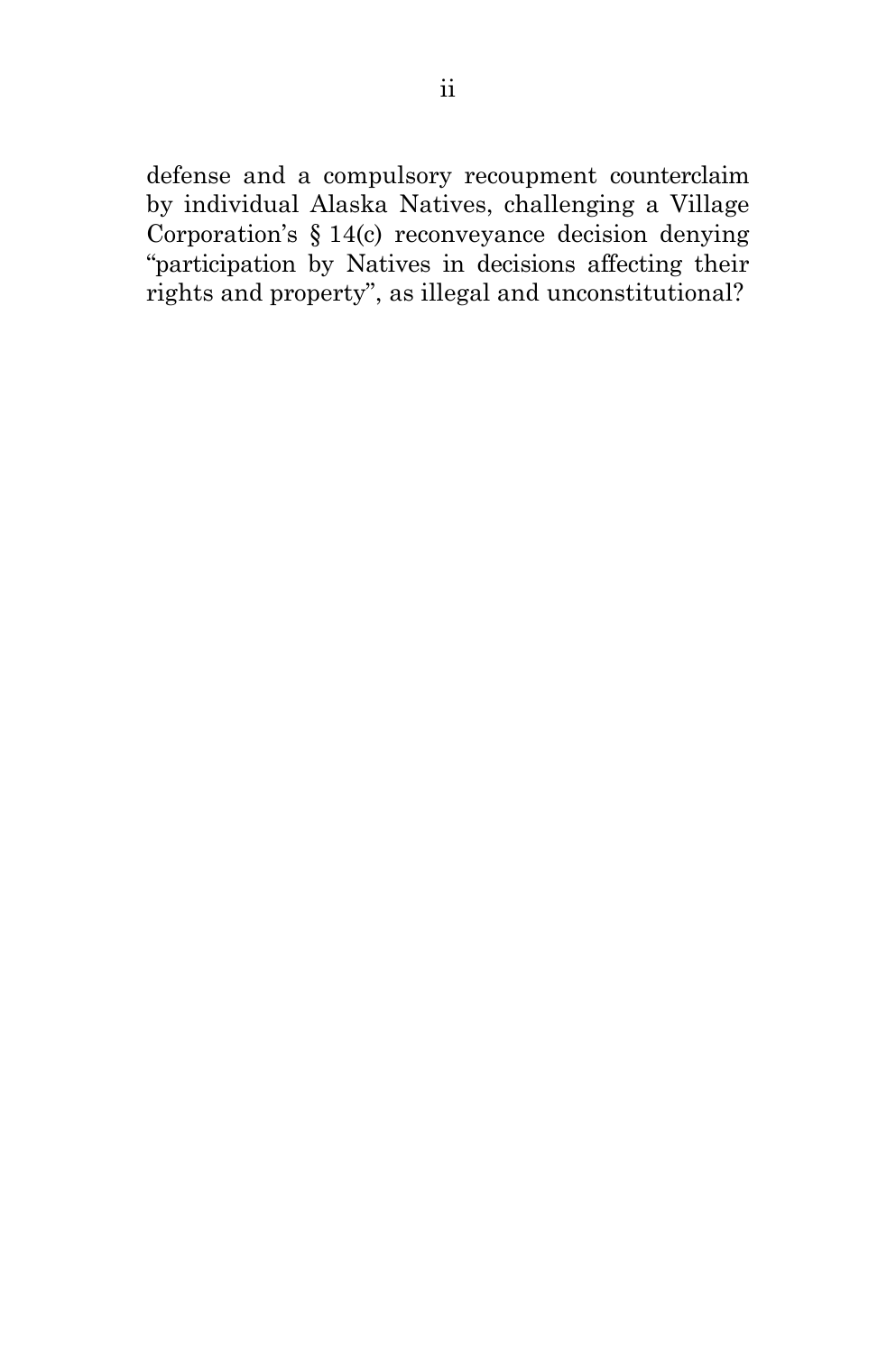# **PARTIES**

## <span id="page-3-0"></span>**Petitioners**

Clarence Alexander

Demetrie (Dacho) Alexander

# **Respondents**

Gwitchyaa Zhee Corporation

Gwichyaa Zhee Gwich'in Tribal Government

David Bernhardt, Secretary of the Interior, in his official capacity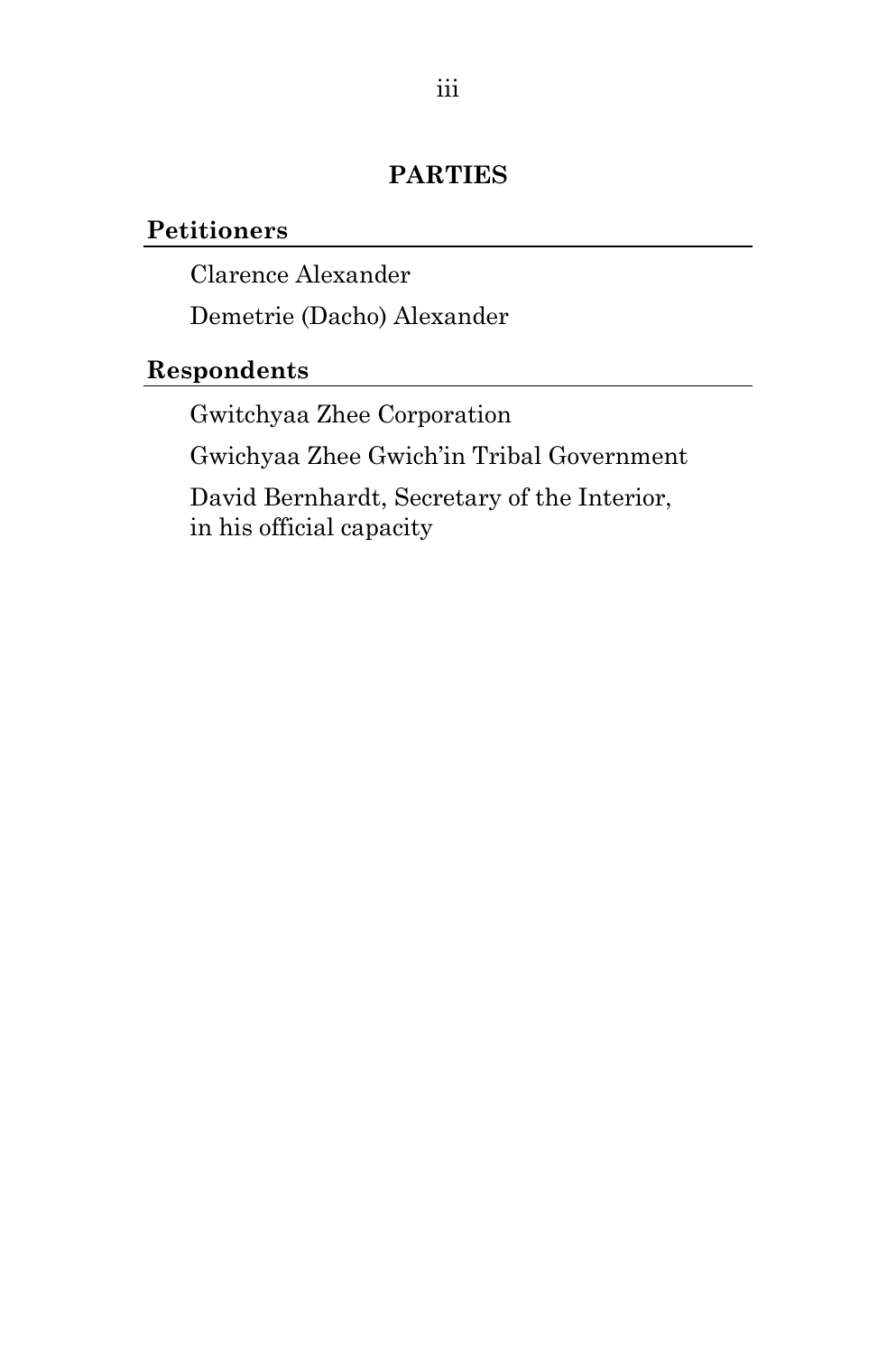## **LIST OF PROCEEDINGS**

United States Court of Appeals for the Ninth Circuit No. 21-35048

Gwitchyaa Zhee Corporation; Gwichyaa Zhee Gwich'in Tribal Government, *Plaintiffs-Appellees*, v. Clarence Alexander; Demetrie Alexander (Dacho), *Defendants-Third-Party-Plaintiffs-Appellants*, v. David Bernhardt, Secretary of the Interior, in His Official Capacity, *Third-Party-Defendant-Appellee*

Date of Final Opinion: December 15, 2021 Date of Rehearing Denial: January 21, 2022

United States District Court for the District of Alaska No. 4:18-cv-0016-HRH

 $\overline{\phantom{a}}$  , where  $\overline{\phantom{a}}$ 

Gwitchyaa Zhee Corporation; and Gwichyaa Zhee Gwich'in Tribal Government, *Plaintiffs*, v. Clarence Alexander; Dacho Alexander, *Defendants-Third-Party-Plaintiffs*, v. David Bernhardt, Secretary of the Interior, in His Official Capacity, *Third-Party-Defendant* Date of Final Order: December 19, 2019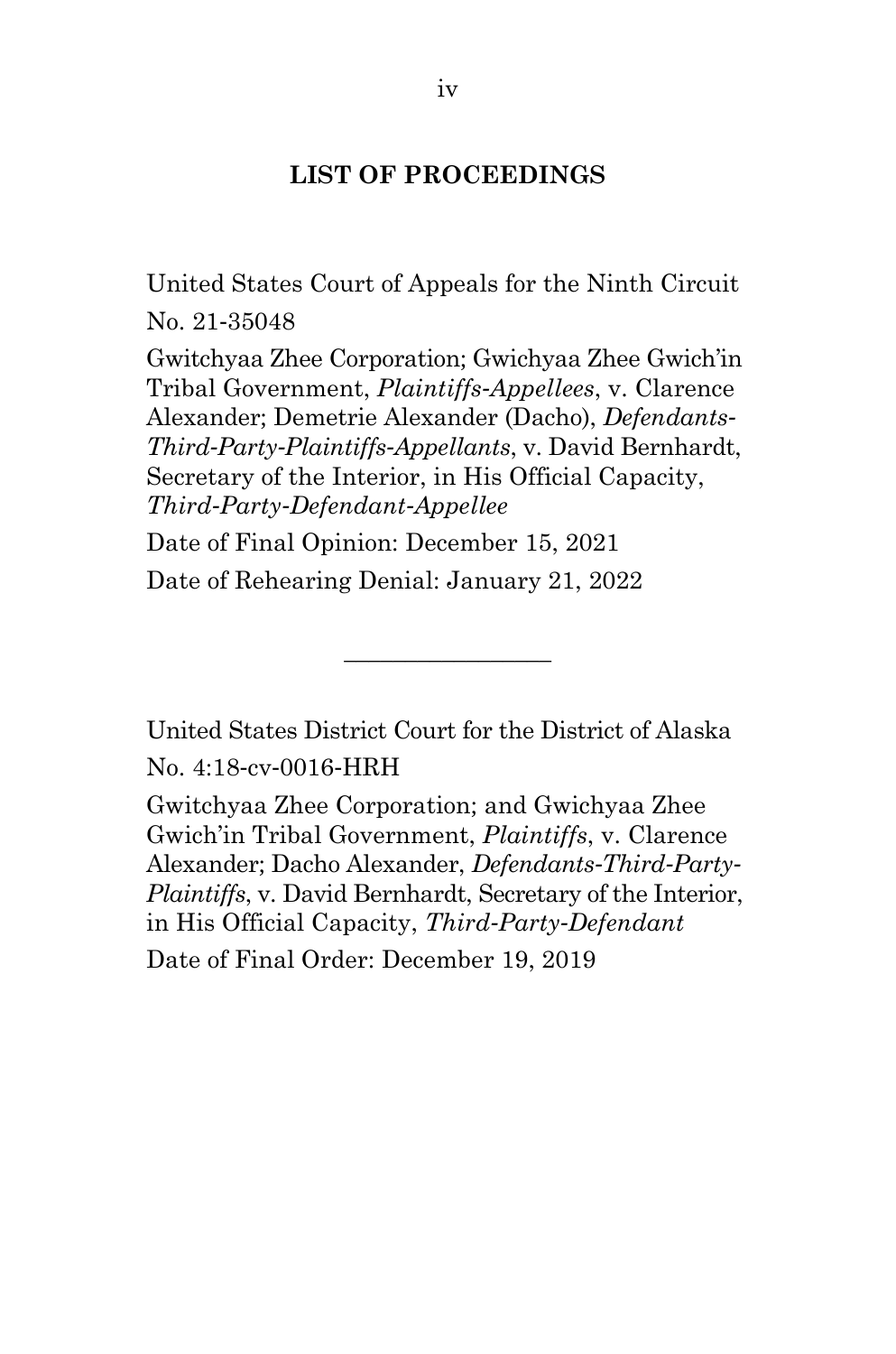# **TABLE OF CONTENTS**

| CONSTITUTIONAL AND STATUTORY                                                                                                                                                                              |
|-----------------------------------------------------------------------------------------------------------------------------------------------------------------------------------------------------------|
|                                                                                                                                                                                                           |
| A.                                                                                                                                                                                                        |
| $\mathbf{B}$ .                                                                                                                                                                                            |
| $\mathcal{C}$ .<br>The District Court's Order On Cross-                                                                                                                                                   |
| D. The Ninth Circuit's Decision  12                                                                                                                                                                       |
| REASONS FOR GRANTING THE PETITION 14                                                                                                                                                                      |
| THE FIRST QUESTION PRESENTS AN ISSUE<br>L.<br>OF EXCEPTIONAL IMPORTANCE TO<br>INDI-<br>VIDUAL ALASKA NATIVE § 14(C)(1) CLAIMANTS<br>AND TO ANCSA VILLAGE CORPORATIONS<br>ACTING AS FEDERAL INSTRUMENTS 14 |
| How the Government and ANCSA<br>$\mathbf{A}$<br>Village Corporations as Federal Instru-<br>ments Deal with Aboriginal Citizens<br>Presents a Question of National                                         |
| The Focus of ANCSA Makes a Circuit<br>$\bf{B}$                                                                                                                                                            |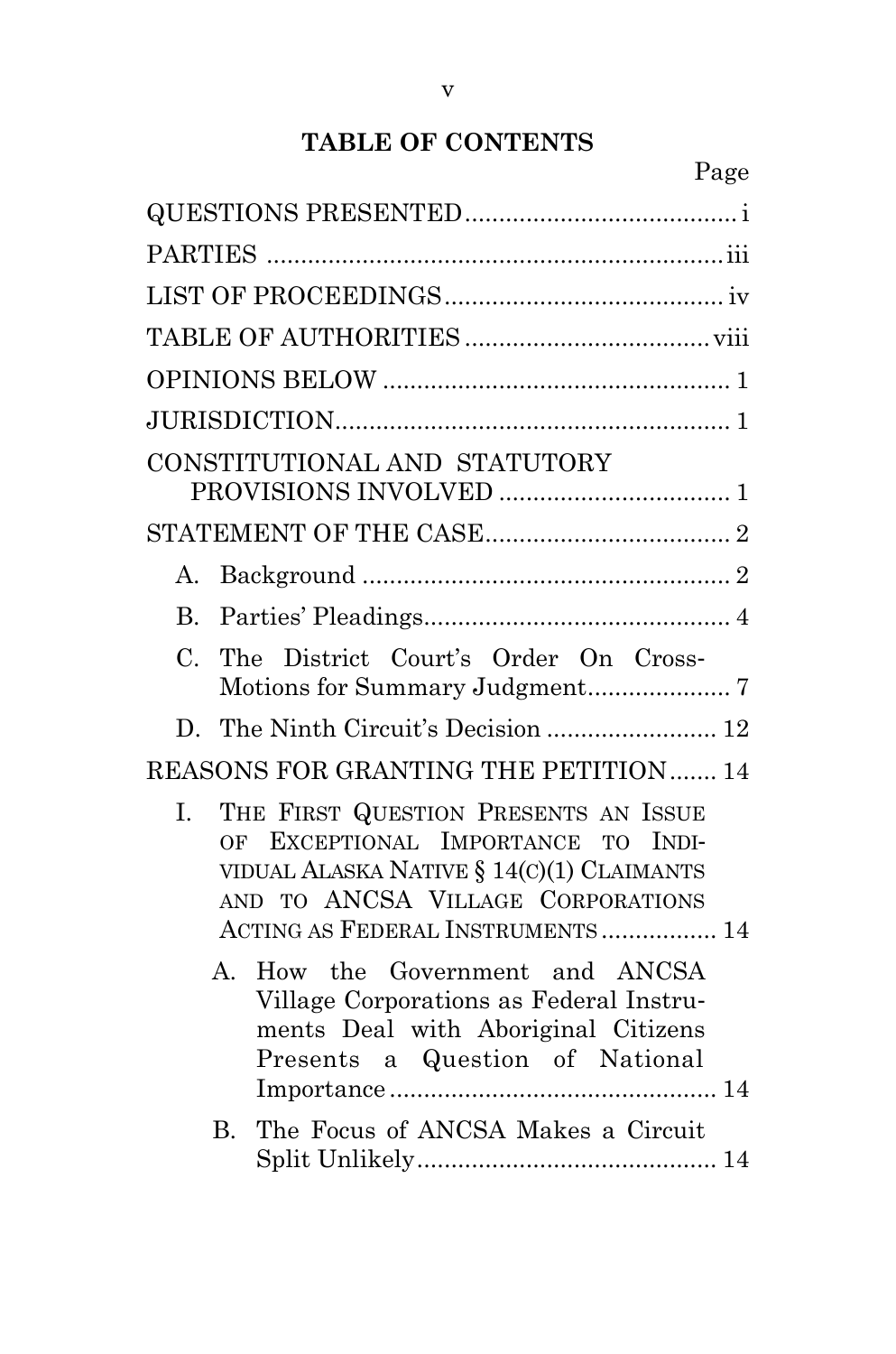# **TABLE OF CONTENTS – Continued**

Page

|             | C. Lower Courts' Decisions Thwart the<br>Fifth Amendment and Call for Exercise<br>of the Court's Supervisory Power 15                                                                                                                           |
|-------------|-------------------------------------------------------------------------------------------------------------------------------------------------------------------------------------------------------------------------------------------------|
| D.          | Lower Courts' Decisions Conflict with<br>Statutory Construction Decisions of                                                                                                                                                                    |
|             | II. THE SECOND QUESTION-WHEN THE FIFTH<br>AMENDMENT RESTRAINS JUDICIAL POWER-<br>PRESENTS A QUESTION OF NATIONAL                                                                                                                                |
| A.          | Lower Courts' Decisions Conflict with<br>Federal Rules of Civil Procedure 8(c),                                                                                                                                                                 |
| B.          | Lower Courts' Decisions Conflict with<br>Recoupment Decisions of this Court 23                                                                                                                                                                  |
| $C_{\cdot}$ | The Fifth Amendment Restrains Judicial<br>Power to Invoke 43 U.S.C. $§ 1632(b)$<br>Where a Village Corporation's Fifth<br>Amendment Violation is the Gravamen<br>of Petitioners' Illegality Defense and<br>Compulsory Recoupment Counterclaim27 |
|             | III. THIS PETITION IS THE IDEAL VEHICLE TO<br>DECIDE THESE EXTREMELY IMPORTANT                                                                                                                                                                  |
|             | A. A Complete Factual Record Exists to<br>Decide These Important Questions 31                                                                                                                                                                   |
|             | B. The Petition Presents Clear, Concrete                                                                                                                                                                                                        |
|             |                                                                                                                                                                                                                                                 |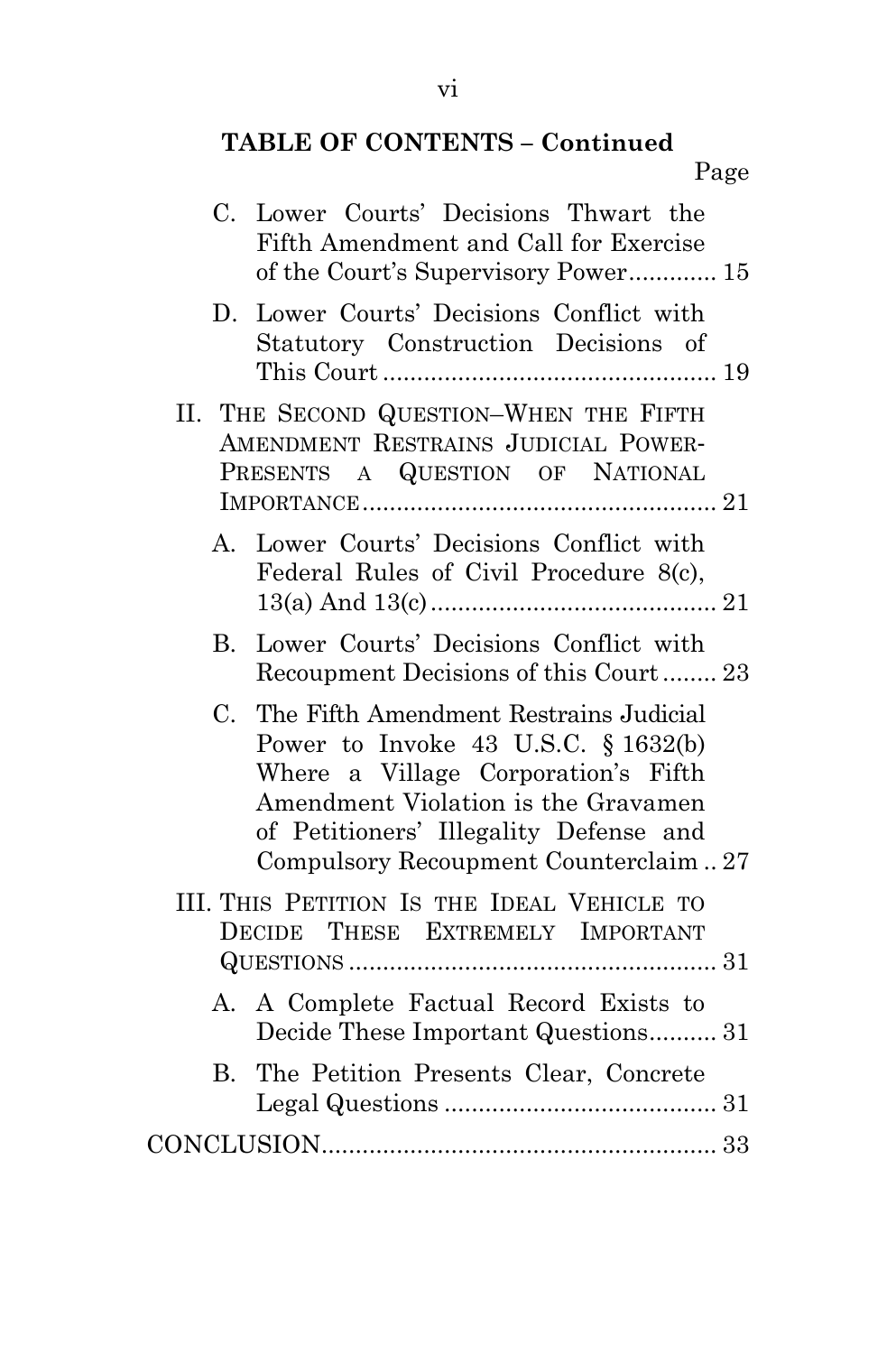# vii

# **TABLE OF CONTENTS – Continued**

## Page

# **APPENDIX TABLE OF CONTENTS**

# **OPINIONS AND ORDERS**

| Memorandum Opinion of the United States                                                      |
|----------------------------------------------------------------------------------------------|
| Court of Appeals for the Ninth Circuit                                                       |
|                                                                                              |
| Order of the United States District Court of Alaska<br>on Cross-Motions for Summary Judgment |
|                                                                                              |
| Order of the United States District Court of                                                 |
| Alaska on Motion to Remand                                                                   |
|                                                                                              |

# **REHEARING ORDER**

| Order of the United States Court of Appeals |  |
|---------------------------------------------|--|
| for the Ninth Circuit Denying Petition for  |  |
| Rehearing En Banc (January 21, 2022)  56a   |  |

# **STATUTORY PROVISIONS INVOLVED**

| 43 U.S.C. § 1601                                 |  |
|--------------------------------------------------|--|
| Congressional Findings and Declaration of        |  |
|                                                  |  |
| 43 U.S.C. § 1613                                 |  |
|                                                  |  |
| 43 U.S.C. § 1632                                 |  |
| Statute of Limitations on Decisions of Secretary |  |
| and Reconveyance of Land by Village              |  |
|                                                  |  |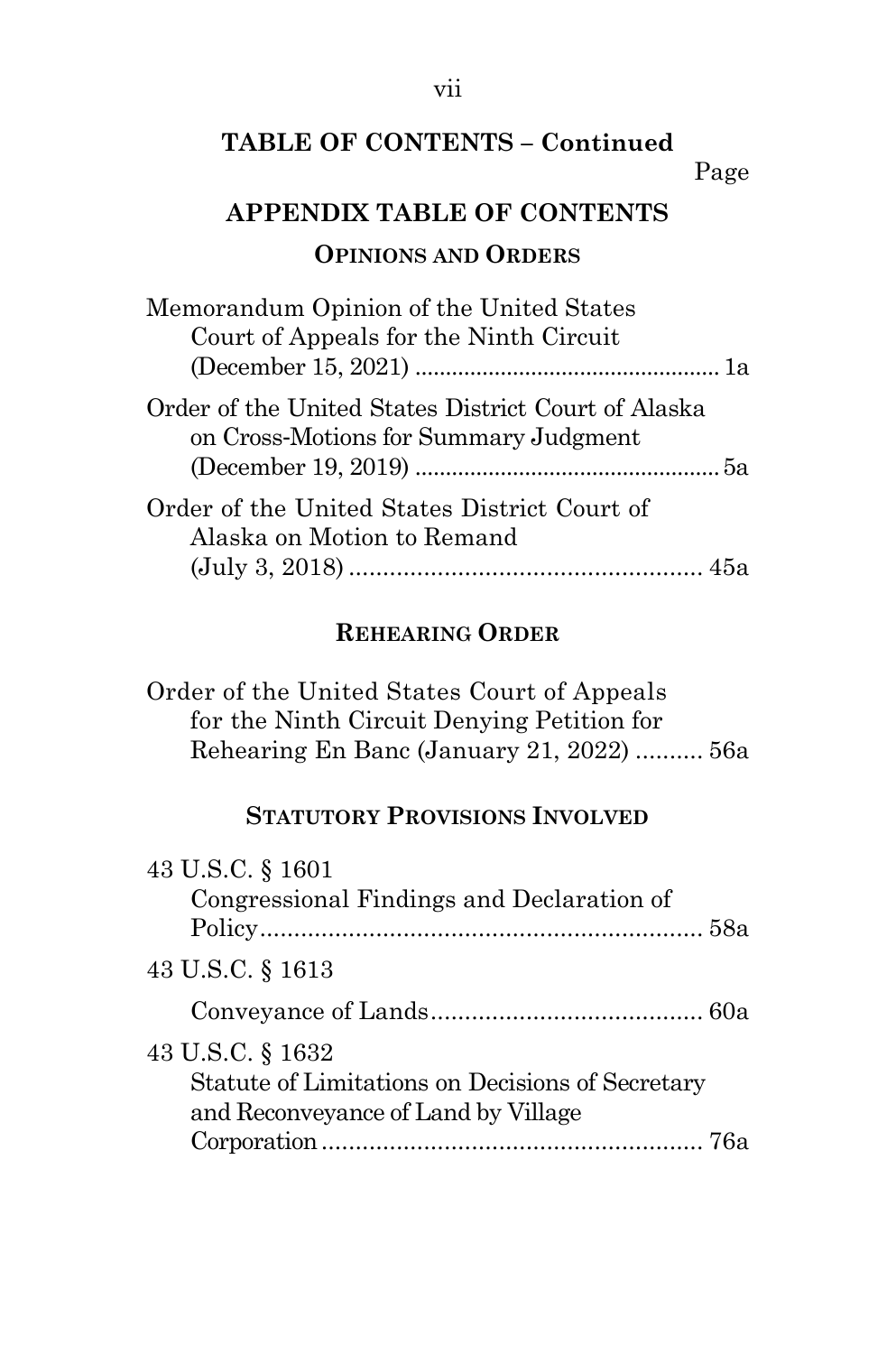# viii

# **TABLE OF AUTHORITIES**

# Page

# <span id="page-8-0"></span>**CASES**

| Anderson v. Liberty Lobby, Inc.,                                          |
|---------------------------------------------------------------------------|
| Baker v. Gold Seal Liquors, Inc.,                                         |
| Block v. Hirsch,                                                          |
| Bull v. United States,                                                    |
| Califano v. Sanders,                                                      |
| Cannon v. University of Chicago,                                          |
| Celotex Corp. v. Catrett,                                                 |
| Cleveland Board of Educ. v. Loudermill,                                   |
| Corly v. United States,                                                   |
| Den ex. Dem. Murray's Lessee v. Hoboken<br>Land & Improvement Co.,        |
| Edmonds v. Compagnie Generale<br>Transatlantique, 443 U.S. 256 (1979)  16 |
| FDA v. Brown & Williamson Tobacco Corp.,                                  |
| Frederick v. United States,                                               |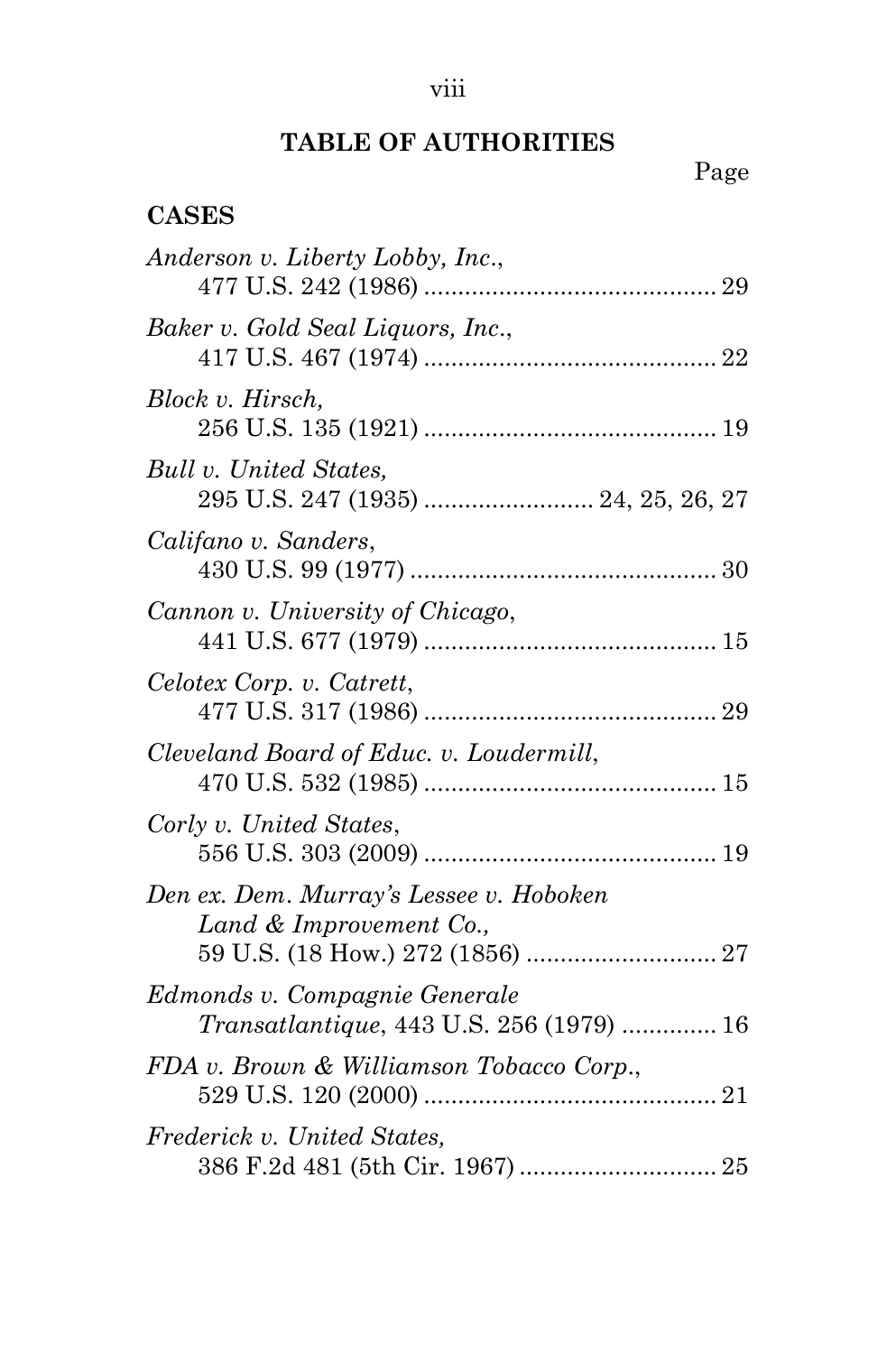| French v. Barber Asphalt Paving Co.,                                                            |
|-------------------------------------------------------------------------------------------------|
| Hardt v. Reliance Standard Life Ins. Co.,                                                       |
| Hibbs v. Winn,                                                                                  |
| Holmes Group., Inc. v. Vornado Air<br>Circulation Systems, Inc.,                                |
| Johnson v. Robison,                                                                             |
| Marbury v. Madison,                                                                             |
| Midlantic Nat'l Bank v. New Jersey Dep't of<br><i>Envt'l Protection, 474 U.S. 494 (1986) 16</i> |
| Montclair v. Ramsdell,                                                                          |
| Moore v. New York Cotton Exchange,                                                              |
| Mullane v. Central Hanover Bank & Trust Co.,                                                    |
| Ogle v. Salamatof Native Ass'n,<br>906 F. Supp. 1321 (D. Alaska 1995)  3, 4, 8, 18              |
| Petrella v. Metro-Goldwyn-Mayer, Inc.,                                                          |
| Phelps v. United States,                                                                        |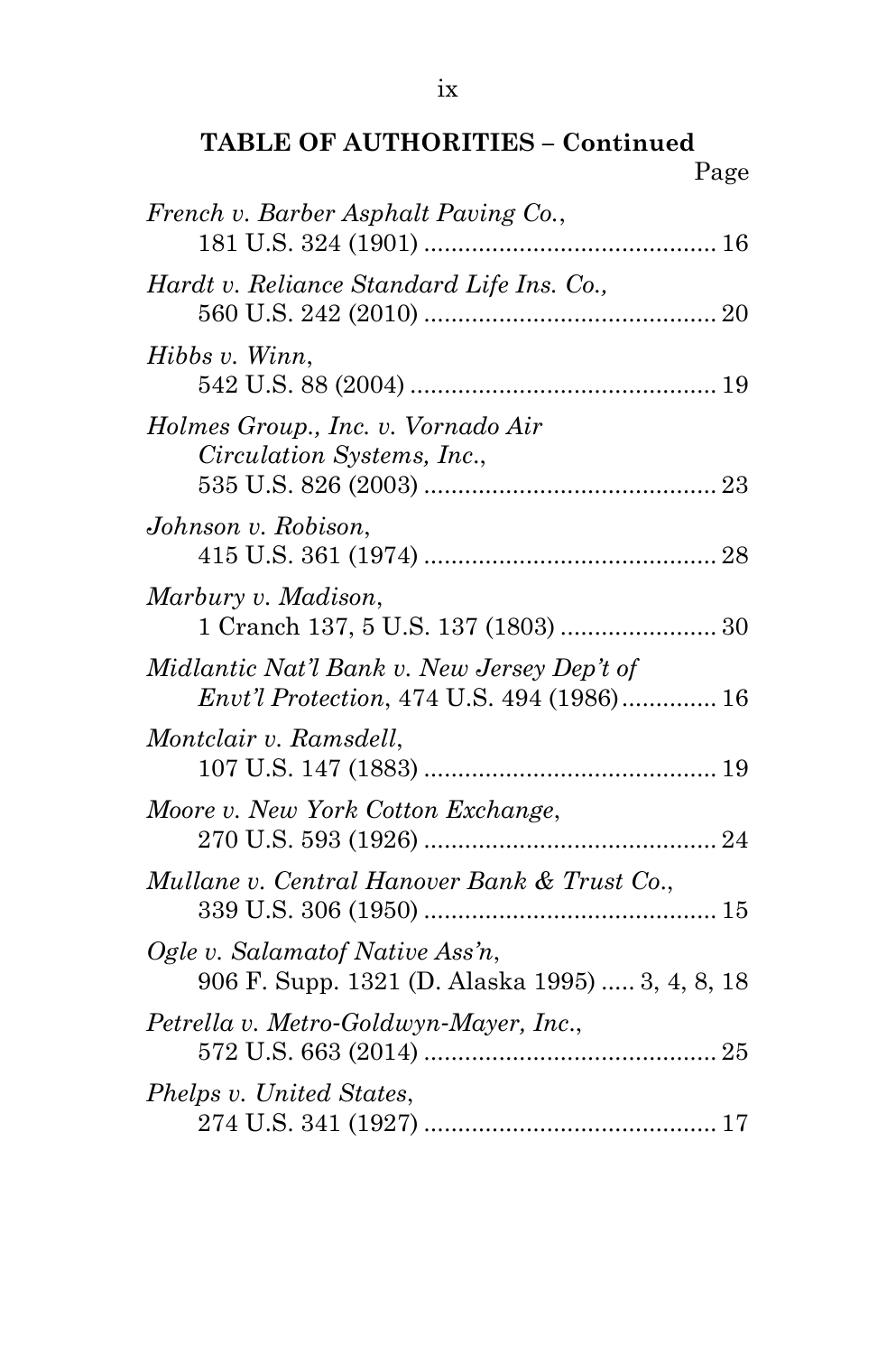**TABLE OF AUTHORITIES – Continued** Page

| Reiter v. Cooper,                                                                      |  |
|----------------------------------------------------------------------------------------|--|
| Rothensies v. Electric Storage Battery Co.,                                            |  |
| Societe Internationale Pour Participations<br>Industrielles et Commerciales, S.A. etc. |  |
| Southern Constr. Co. v. Pickard,                                                       |  |
| Stone v. White,                                                                        |  |
| Sullivan v. Stroop,                                                                    |  |
| United States v. Dalm,                                                                 |  |
| Utility Air Regulatory Group v. E.P.A.,                                                |  |
| <i>Vitek v. Jones,</i>                                                                 |  |
| Volunteer Fleet v. United States,                                                      |  |
| Windsor v. McVeigh,                                                                    |  |

# **CONSTITUTIONAL PROVISIONS**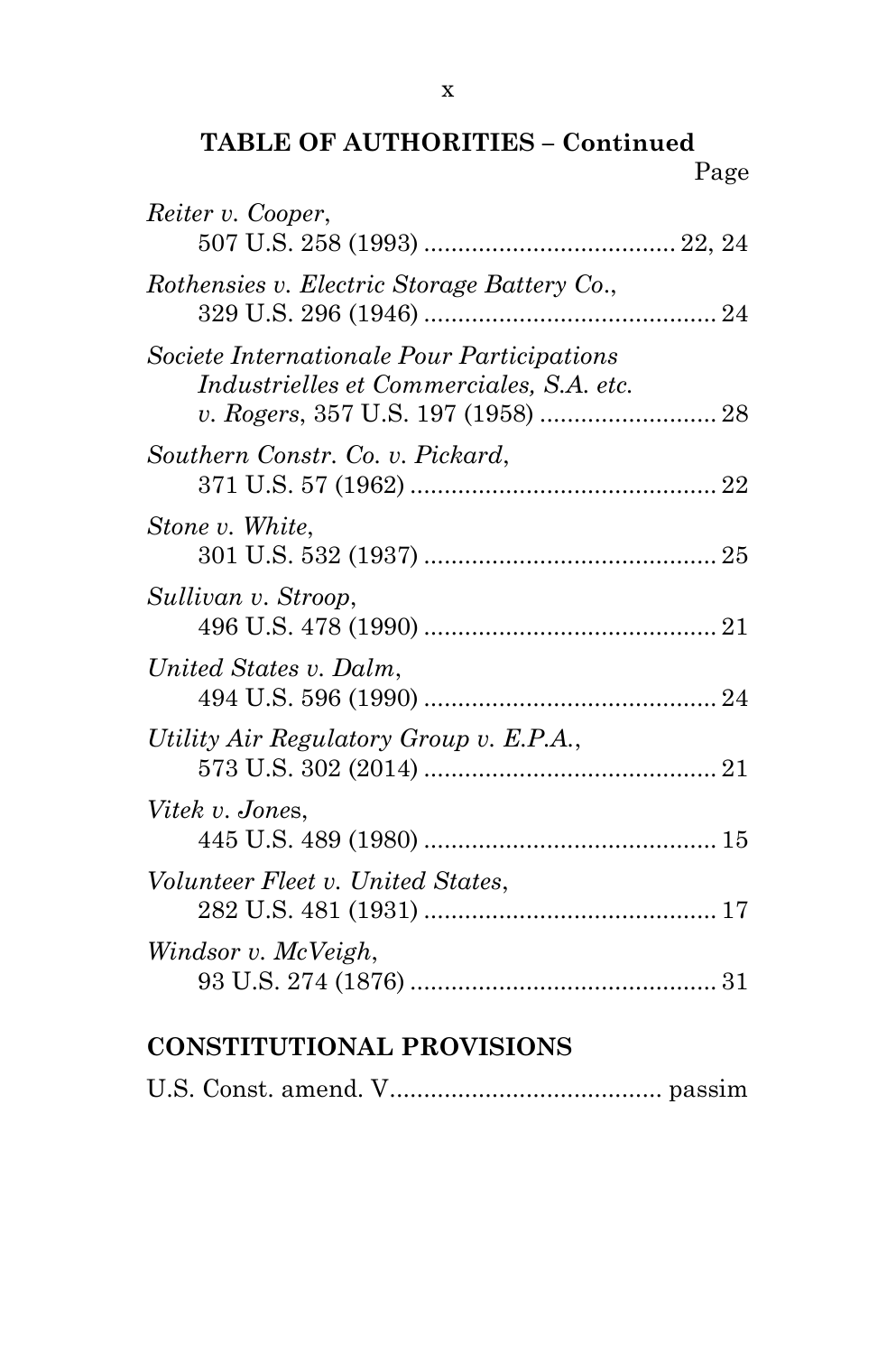# TABLE OF AUTHORITIES - Continued Page

# **STATUTES**

# **JUDICIAL RULES**

# **REGULATIONS**

|--|--|--|--|--|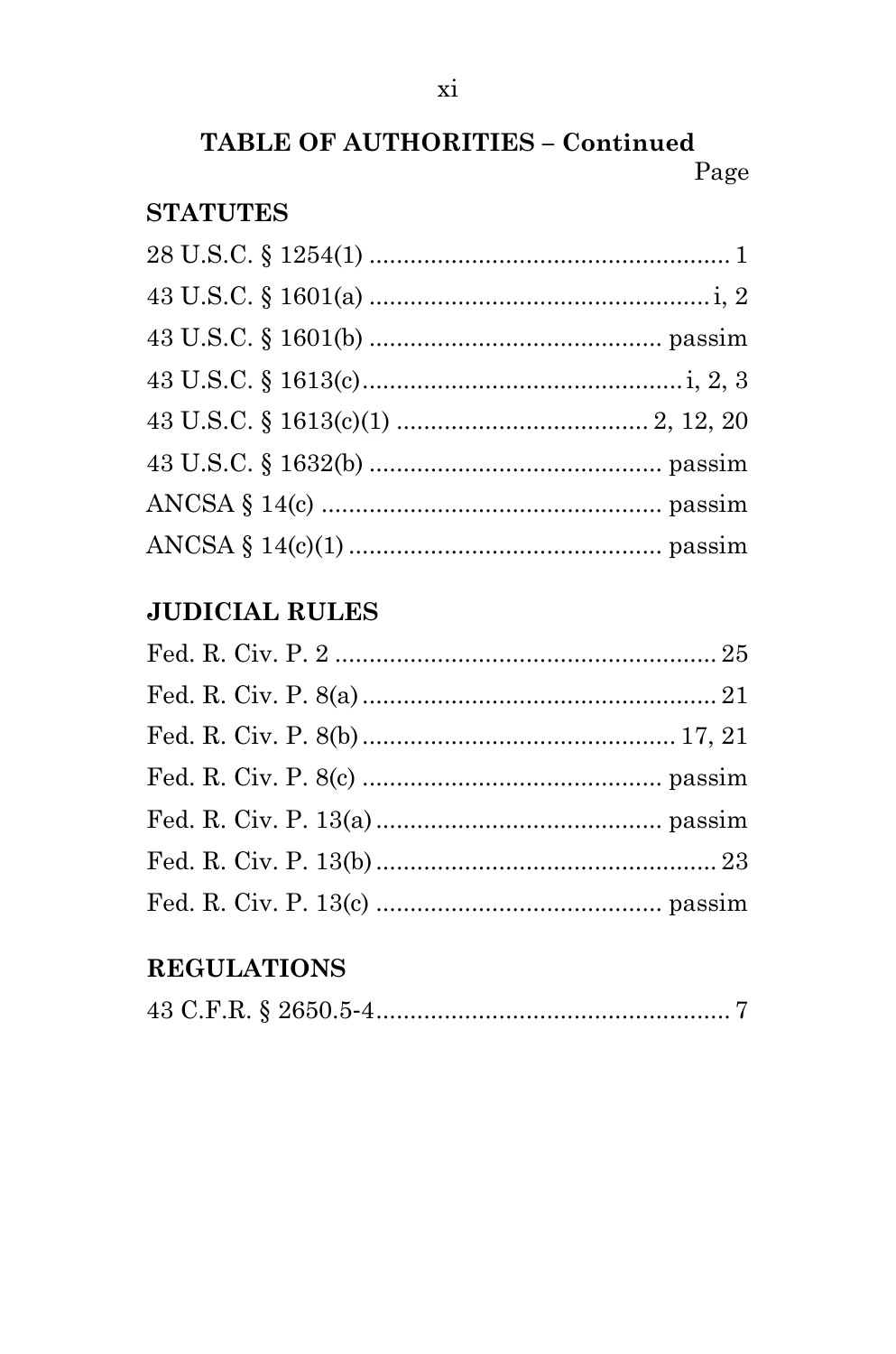# **TABLE OF AUTHORITIES – Continued** Page

# **OTHER AUTHORITIES**

| 10A Charles Alan Wright, Arthur R. Miller,                           |  |
|----------------------------------------------------------------------|--|
| and Mary Kay Kane, FEDERAL PRACTICE                                  |  |
| 4 C. Wright & A. Miller,<br>FEDERAL PRACTICE AND PROCEDURE (2022) 25 |  |
| Robert D. Arnold,<br>Alaska Native Land Claims,                      |  |
|                                                                      |  |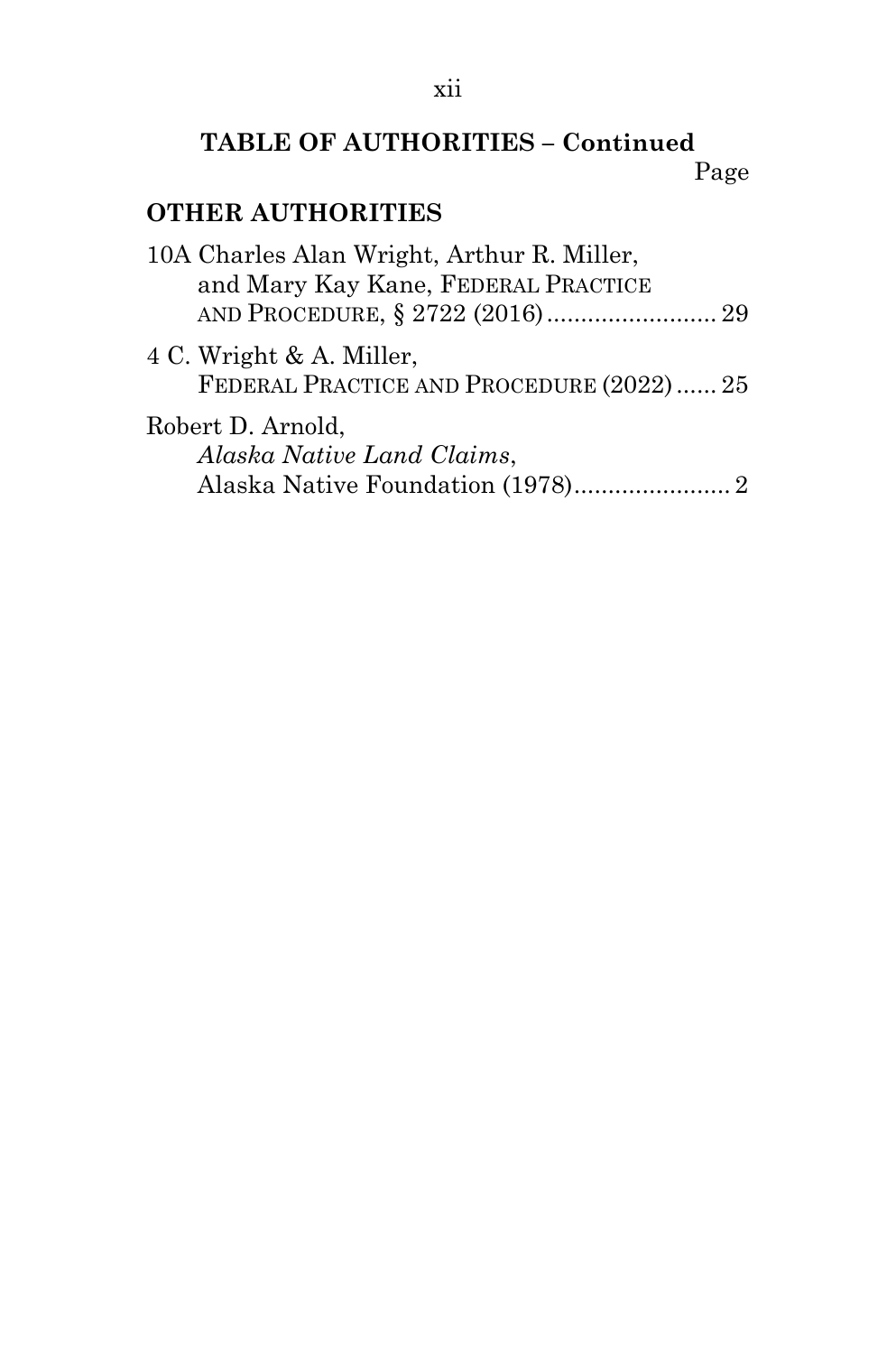

#### **OPINIONS BELOW**

<span id="page-13-0"></span>The opinion of the Ninth Circuit is unreported and reproduced below at App.1a-4a, *infra*. The summary judgment Order of the district court on the parties' cross-motions for summary judgment, which Order the Ninth Circuit affirmed, is at 2019 WL 6974978 and reproduced below at App.5a-44a, *infra*.



#### **JURISDICTION**

<span id="page-13-1"></span>The Ninth Circuit's decision and judgment was entered on December 15, 2021 (App.1a-4a, *infra*). A timely petition for rehearing was denied on January 21, 2022 (App.56a-57a, *infra*). The jurisdiction of this Court is invoked under 28 U.S.C. § 1254(1).



# <span id="page-13-2"></span>**CONSTITUTIONAL AND STATUTORY PROVISIONS INVOLVED**

#### **CONSTITUTIONAL PROVISION**

The Fifth Amendment to the Constitution provides in relevant part:

"No person shall . . . be deprived of life, liberty, or property, without due process of law".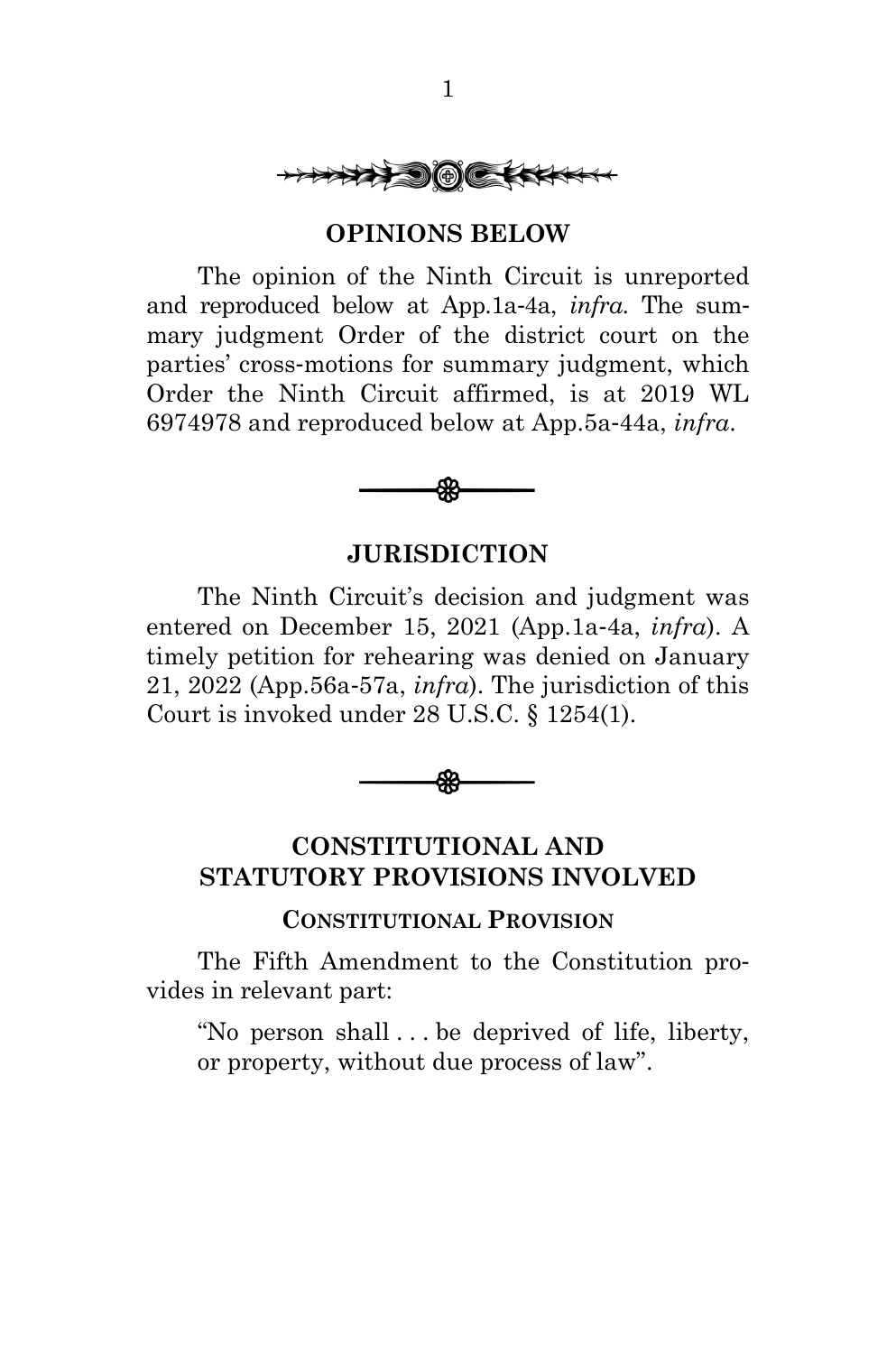#### **STATUTORY PROVISIONS**

2

The relevant provisions of the Alaska Native Claims Settlement Act, namely 43 U.S.C. §§ 1601, 1613, and 1632, are reproduced below (App.58a-75a, *infra*).



#### **STATEMENT OF THE CASE**

#### <span id="page-14-1"></span><span id="page-14-0"></span>**A. Background**

The Alaska Native Claims Settlement Act ("ANCSA") established a 4-level priority scheme for reconveyance of aboriginal land claims by ANCSA Village Corporations under 43 U.S.C. § 1613(c) [also known as "§ 14(c)"]1. "Although most of the land that is conveyed to Natives under the settlement act goes to corporations they own, perhaps 10,000 Natives are entitled by the act to become property owners as individuals"2. One way this happens is "by reconveyance by a village"3. This petition raises important Fifth Amendment issues affecting a large number of individual Alaska Natives having priority § 14(c)(1) reconveyance claims and ANCSA Village Corporations deciding these individual Alaska Natives'  $\S 14(c)(1)$ reconveyance claims.

Petitioner Clarence Alexander ("Clarence") is an Alaska Native residing in Fort Yukon, Alaska having

<sup>1</sup> App.61a-63a.

<sup>2</sup> Robert D. Arnold, *Alaska Native Land Claims*, Alaska Native Foundation, at 250 (1978).

<sup>3</sup> *Id.*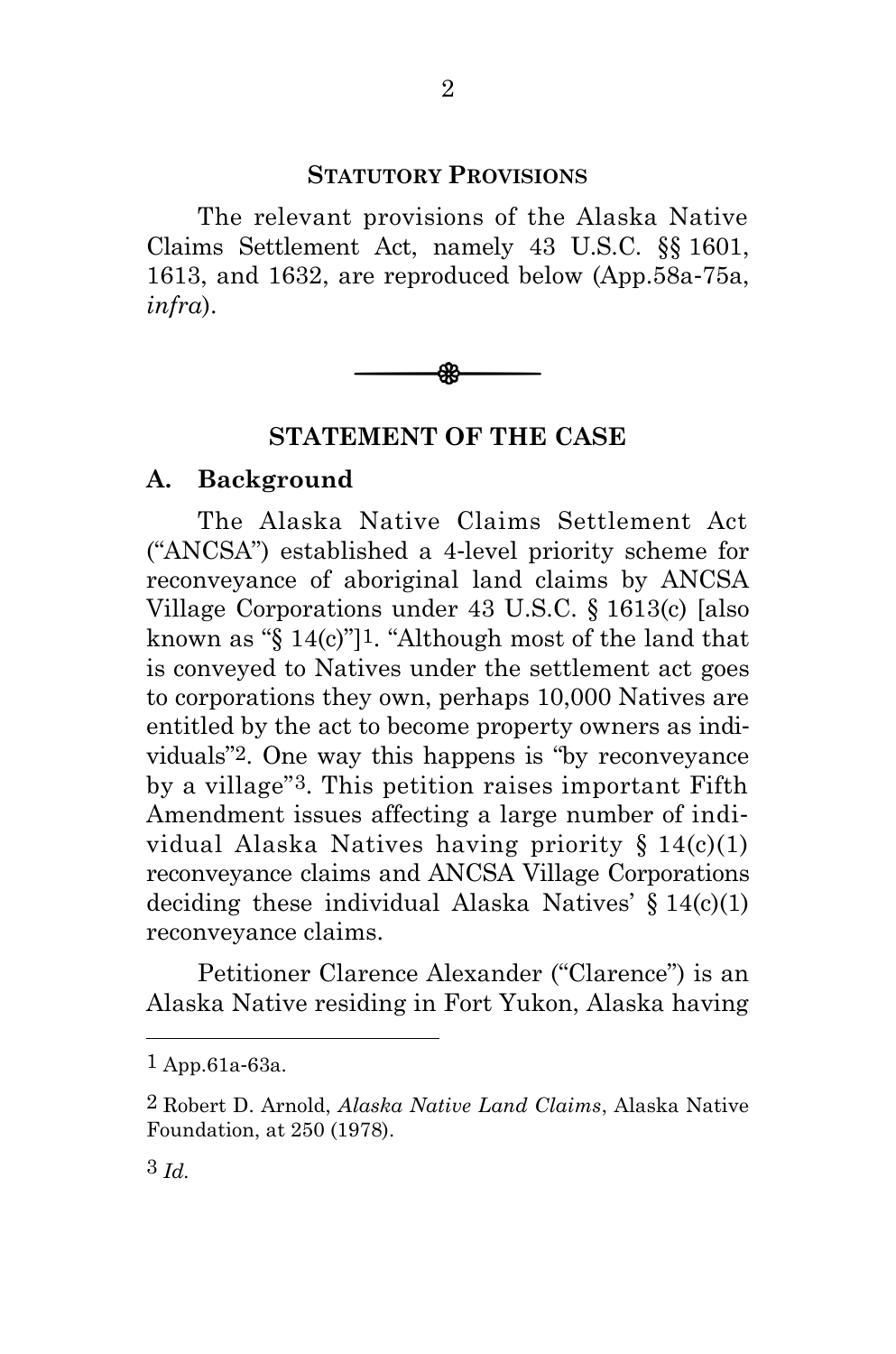a valid § 14(c)(1) reconveyance claim4. In 1984 Clarence applied for a  $\S 14(c)(1)$  reconveyance with Gwitchyaa Zhee Corporation ("GZ")5, Fort Yukon's ANCSA village corporation. In 1990 GZ approved Clarence's reconveyance application by board resolution6. Demetrie Alexander is Clarence's son.

The Fifth Amendment is the fulcrum of the district court's federal question ruling denying GZ's motion to remand7. The district court cites and quotes *Ogle v. Salamatof Native Ass'n,* 906 F. Supp. 1321, 1339 (D. Alaska 1995)("*Ogle*")8, a seminal District of Alaska opinion identifying the Fifth Amendment's crucial role in Village Corporations' § 14(c) reconveyance decisions. *Ogle* holds when "Congress creates rights, as it did in the case of 14(c) claimants, the government must make reasonable efforts to alert the possessor of such rights to the risk of loss". *Ogle,* 906 F. Supp. at 1330. *Ogle* also holds "[w]hen Congress and the Secretary delegated to [an ANCSA Village Corporation] initial responsibility to resolve 14(c) claims, [that Village Corporation] became an instrument of the federal government, obligated under the Fifth Amend-

<sup>4</sup> App.7a; App.8a n.10; App.9a n.10.

<sup>5</sup> Respondents are Gwitchyaa Zhee Corporation ("GZ") and Gwitchyaa Zhee Gwich'in Tribal Government, plaintiffs in the district court. GZ is an ANCSA Village Corporation and the real party in interest under 43 U.S.C.§ 1613 (App. 60a-75a, *infra*). For ease of identification, Petitioners refer to Respondents jointly as "GZ".

<sup>6</sup> App.9a.

<sup>7</sup> App.45a-55a.

<sup>8</sup> App.53a.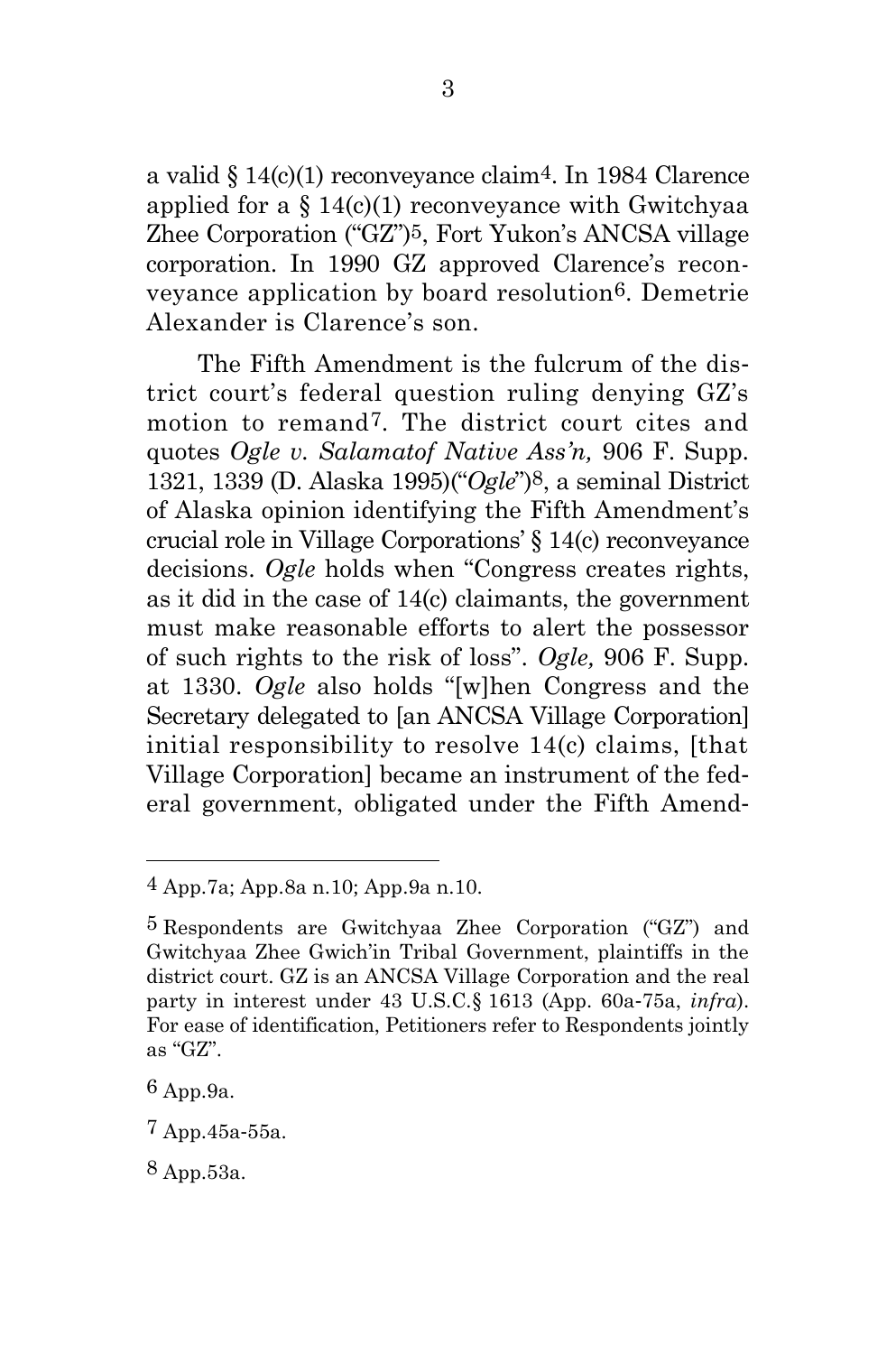ment to give adequate notice before depriving anyone of his or her property rights". *Id*.

Citing and quoting *Ogle* when denying remand, the district court adopted *Ogle'*s Fifth Amendment constitutional due process analysis9. The district court ruled resolution of correct boundaries for Clarence's § 14(c) reconveyance "will depend on plaintiffs' compliance with the requirements for  $\S 14(c)$ ) claims<sup>"10</sup>, including "[w]hether plaintiffs complied with the notice requirements associated with  $\S 14(c)(1)$  claims<sup>"11</sup>. The district court's ruling denying remand emphasized "[t]hese are not defenses that [Alexanders] might raise", rather "issues that plaintiffs will have to prove in order to establish a necessary element of their ejectment claim"12.

## <span id="page-16-0"></span>**B. Parties' Pleadings**

GZ's February 23, 2018 state court complaint alleges Tract 19 consists of 5.77 acres and Tract 19A consists of  $2.83$  acres<sup>13</sup>. GZ's state court complaint prayed for an ejectment order, ejecting Petitioners from Tract 19A14.

Petitioners' July 13, 2018 Answer denied GZ's ejectment allegations15, and pleaded affirmative defenses

- 10 App.55a.
- 11 App.55a.
- 12 App.55a.
- 13 App.48a.
- 14 App.50a.

15 Dt. Ct. Dkt. 24, filed 07/13/18, Page 12 of 34, ¶¶ 21-24.

<sup>9</sup> App.53a.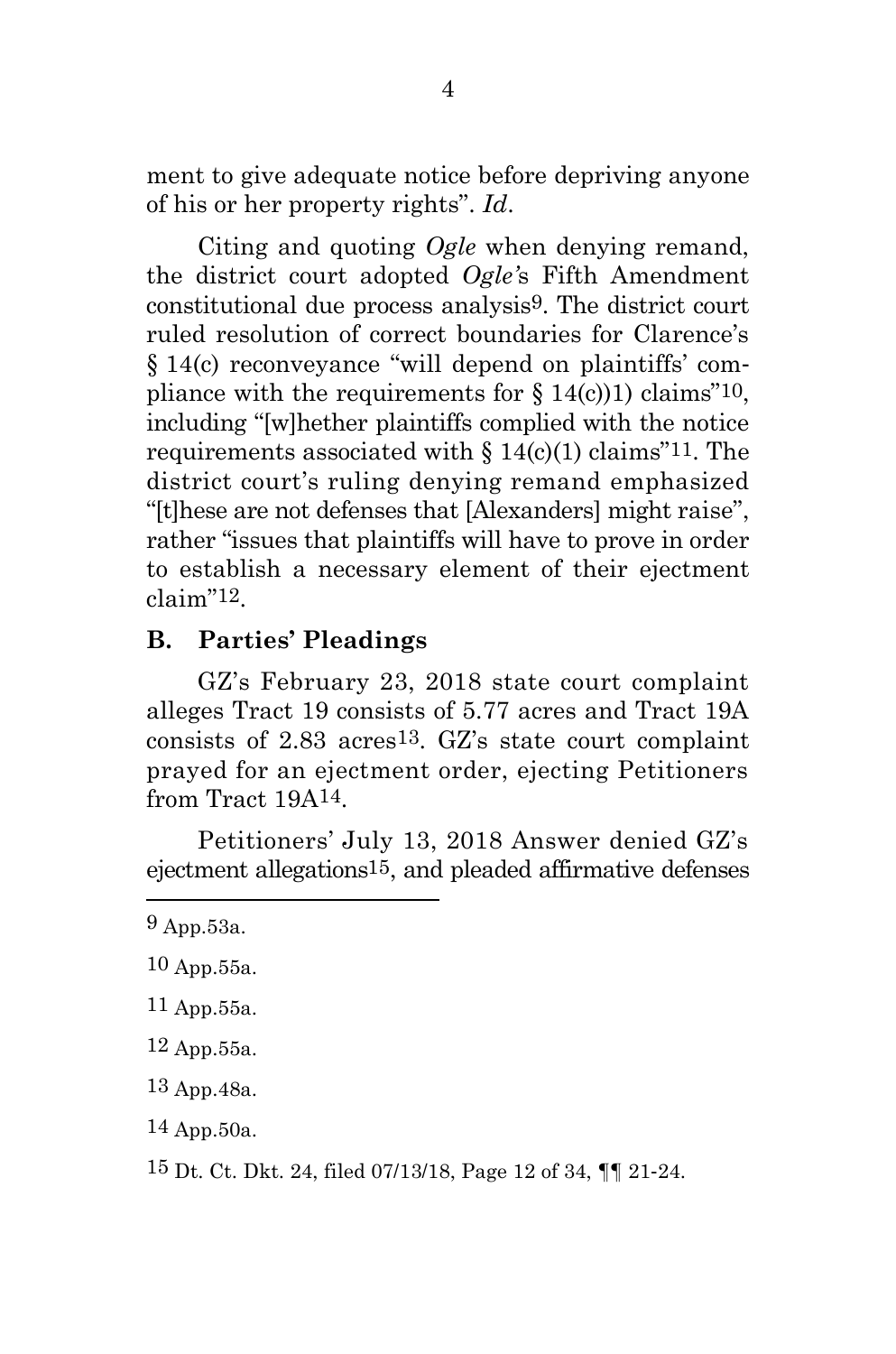and counterclaims16. Petitioners' Answer to GZ's Par. 18 admitted Petitioners "have not removed belongings from  $\ldots$  Clarence Alexander's  $\ldots$  valid 1984 § 14(c)(1) claim", stating "sometime after 1990" ""GZ Corporation . . . changed and modified the size and contours of" Clarence's  $\S 14(c)(1)$  claim" "without notice"; "without affording . . . an opportunity to object or an opportunity to respond"; and "without affording . . . a hearing in violation of" Clarence's "due process rights under the Fifth Amendment"17.

Petitioners' July 13, 2018 Affirmative Defenses raised GZ's failure to perform conditions precedent "under federal law and the Fifth Amendment"18, including GZ's "failure to provide actual notice, as required by due process requirements under the Fifth Amendment" "to Defendant Clarence Alexander. either before or after GZ Corporation forwarded its [Fort Yukon Map of Boundaries]("FYMOB") to BLM, as required by federal law"19. One of Petitioners' July 13, 2018 counterclaims pleaded "[o]n September 8, 2011 and thereafter Plaintiff GZ Corporation never notified Clarence of any rules or procedures . . . which Clarence could follow . . . to be heard about Clarence's complaint regarding Clarence's altered  $§ 14(c)(1)$ claim"20. That July 13, 2018 counterclaim also pleaded "GZ's § 14(c)(1) processes and procedures were "illegal

- 18 Dt. Ct. Dkt. 24, filed 7/13/18, Page 15 of 34, ¶ 15.
- 19 Dt. Ct. Dkt, 24, filed 7/13/18, Page 16 of 34, ¶ 15(c),
- 20 Dt. Ct. Dkt. 24, filled 7/13/18, Page 23 of 34, ¶ 36.

<sup>16</sup> Dt. Ct. Dkt 24, filed 7/13/18.

<sup>17</sup> Dt. Ct. Dkt. 24, filed 7/13/18, Page 10 of 34, ¶ 18.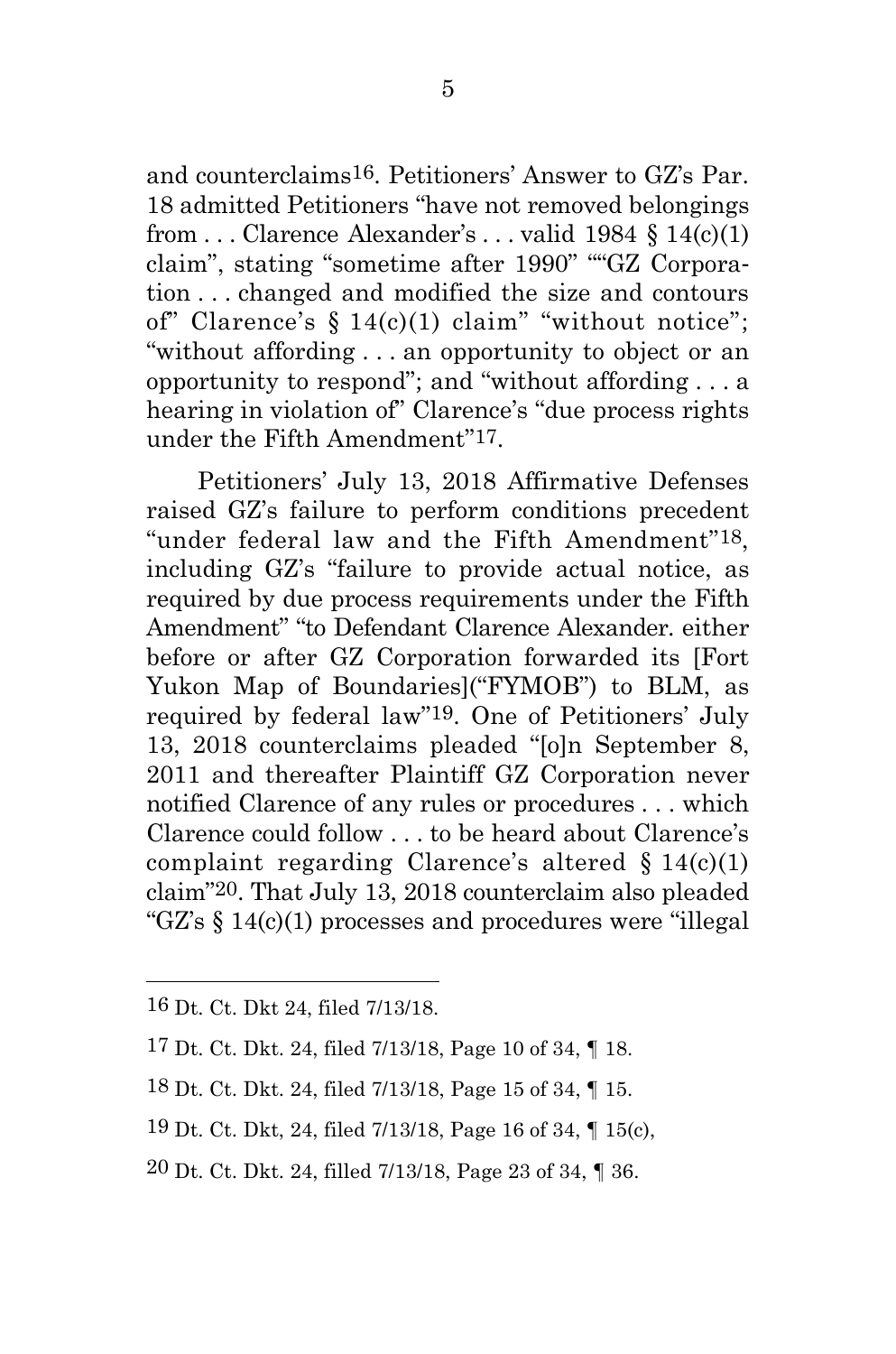and unconstitutional"21 in Clarence's case "in violation of due process requirements under the Fifth Amendment"22.

GZ's January 8, 2019 Amended Complaint alleges Petitioners "have moved their belongings not only onto Tract 19, but also Tracts 9, 19A, and the triangleshaped parcel of the land at the end of Barge Landing Road"23. GZ's Amended Complaint prayed for an ejectment order, "eject[ing Petitioners] from Tract 9, Tract 19A, and the triangle-shaped parcel of land at the end of the Barge Landing Road where it meets the Yukon River"24.

Petitioners' February 8, 2019 Answer to GZ's Amended Complaint denied GZ's ejectment allegations25 and pleaded affirmative defenses and counterclaims26. Petitioners Answer pleaded affirmative defenses that "GZ Corp. has failed to perform . . . conditions precedent under federal law and the Fifth Amendment"27, and that "GZ Corp . . . .never afforded" Clarence "his statutory rights" under 43 U.S.C. § 1601(b) "nor [afforded Clarence] his procedural rights under the Fifth Amendment"28. Petitioners' Counter-

24 App.27a.

27 Dt. Ct. Dkt. 101, filed 02/08/19, Page 18 of 41, ¶ 12.

28 Dt. Ct. Dkt. 101, filed 02/08/19, Page 19 of 41, ¶ 13.

<sup>21</sup> Dt. Ct. Dkt. 24, filed 7/13/18, Page 18 of 34.

<sup>22</sup> Dt Ct. Dkt 24, filed 7/13/18, Pages 24 0f 34, ¶ 40

<sup>23</sup> App.26a.

<sup>25</sup> Dt. Ct. Dkt. 101, filed 02/08/19, Page 15 of 41, ¶¶ 30-33.

<sup>26</sup> Dt. Ct. Dkt. 101, filed 02/08/19, Pages 15-41.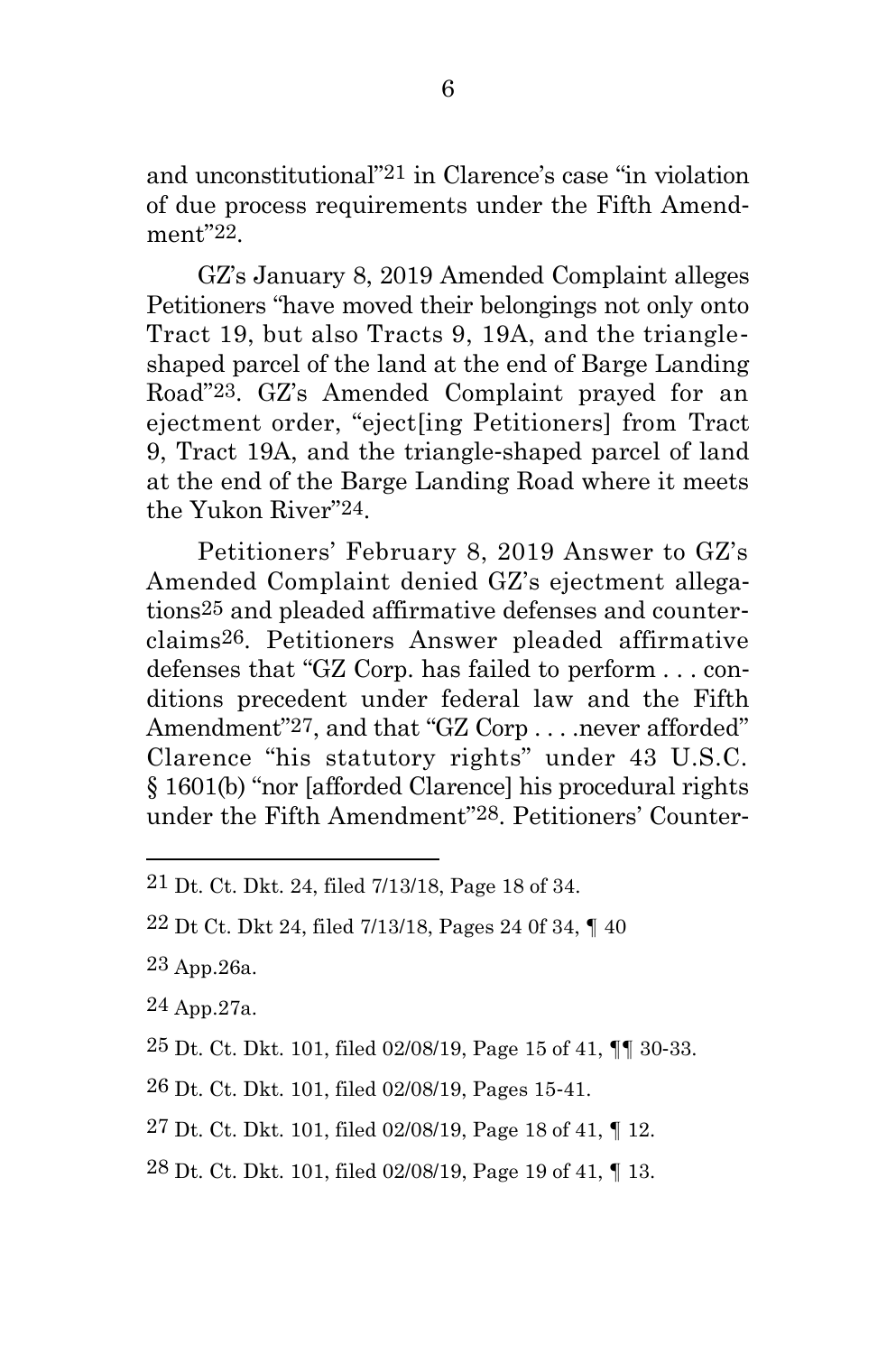claim II pleaded "that GZ Corporation's conduct as it related to the FYMOB and in 2013-2014 as it related to the alleged 'replatting' process was "illegal and unconstitutional"29. Counterclaim II also quoted Congressional findings under 43 U.S.C. § 1601(b)30. Counterclaim II pleaded that GZ's 2008 FYMOB conduct and GZ's 2013-2014 replatting conduct were done without notice to or participation by Petitioners, thus depriving Clarence of "maximum participation in decisions affecting [his] rights and property" in violation of 43 U.S.C. § 1601(b)31. Counterclaim II pleaded GZ's 2013-2014 replatting conduct significantly reduced the size of Clarence's Tract 1932 without notice to Petitioners "in violation of the Fifth Amendment Due Process Clause"33.

## <span id="page-19-0"></span>**C. The District Court's Order On Cross-Motions for Summary Judgment**

On December 19, 2019 the district court's Order granted GZ's motion for summary judgment based on 43 U.S.C. § 1632(b) and denied Petitioners' crossmotion for summary judgment34. The district court's Order found in 2008 GZ assembled its FYMOB documents under federal regulation 43 C.F.R. § 2650.5-4, then forwarded them to the Department of the

34 App.5a-44a.

<sup>29</sup> App. 27a.

<sup>30</sup> Dt. Ct. Dkt. 101, filed 02/08/19, Page 25 of 41, ¶ 27.

<sup>31</sup> Dt. Ct. Dkt. 101, filed 02/08/19, Page 25 of 41, ¶¶ 25-26; 28.

<sup>32</sup> Dt. Ct. Dkt. 101, filed 02/08/19, Pages 26-27 of 41, ¶¶ 31-32; 34; 36-37.

<sup>33</sup> Dt. Ct. Dkt. 101, filed 02/08/19, Page 27 of 41, ¶¶ 36, 39.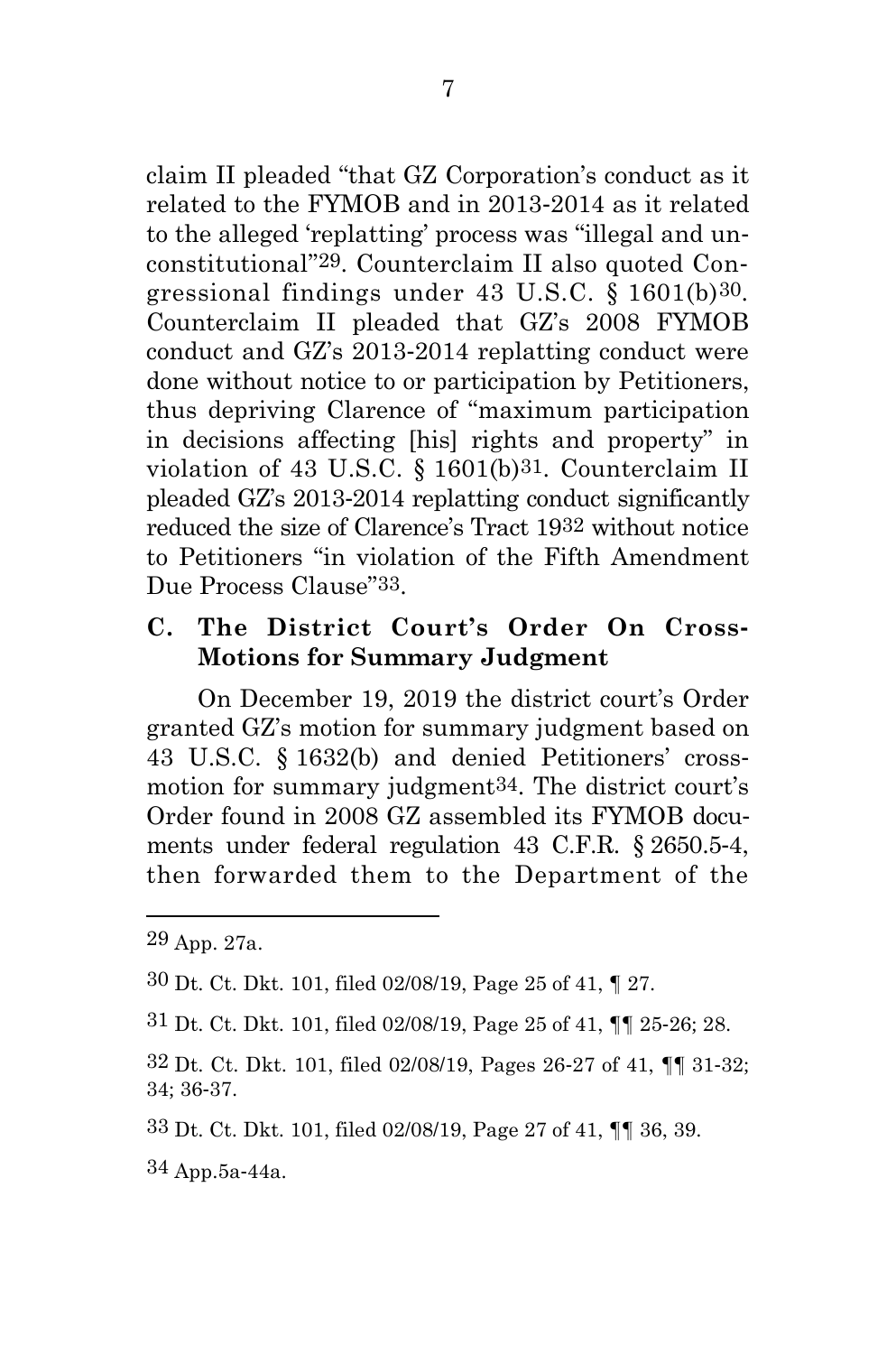Interior, Bureau of Land Management ("BLM") in Anchorage. One of GZ's FYMOB documents, supporting Clarence's Tract 19, was an aerial photo showing Tract 19's triangular boundaries. Clarence's affidavit stated Tract 19's boundaries shown on that GZ aerial photo accurately depicted boundaries of Clarence's  $§ 14(c)(1)$  claim.

In October 2010 BLM documents identified Clarence's  $\{14(c)(1)$  reconveyance claim (Tract 19) as consisting of 8.79+/-acres35. Sheet 5 in BLM's Plan of Survey showed Tract 19 as being a triangular shaped parcel similar to that shown in GZ's aerial photo, but without the very tip of the triangle included in the tract36.

The district court found in 2008 GZ denied Clarence due process by not affording Clarence actual notice about Tract 19 in GZ's 2008 FYMOB documents, quoting *Ogle's* Fifth Amendment due process notice holding with approval37. On September 8, 2011 Alexanders appeared before GZ's board, inquiring about the size and contours of Tract 19. GZ did not respond and did nothing. In 2011 GZ, along with the Tribe, BLM, and a local native organization, informed Petitioners they had no legal recourse because 43 U.S.C. § 1632(b)'s 1-year limitations period had expired.

The district court's Order outlines the 2013/2014 "replatting" process between GZ and BLM regarding

<sup>35</sup> App.15a.

<sup>36</sup> App.16a.

<sup>37</sup> App.34a.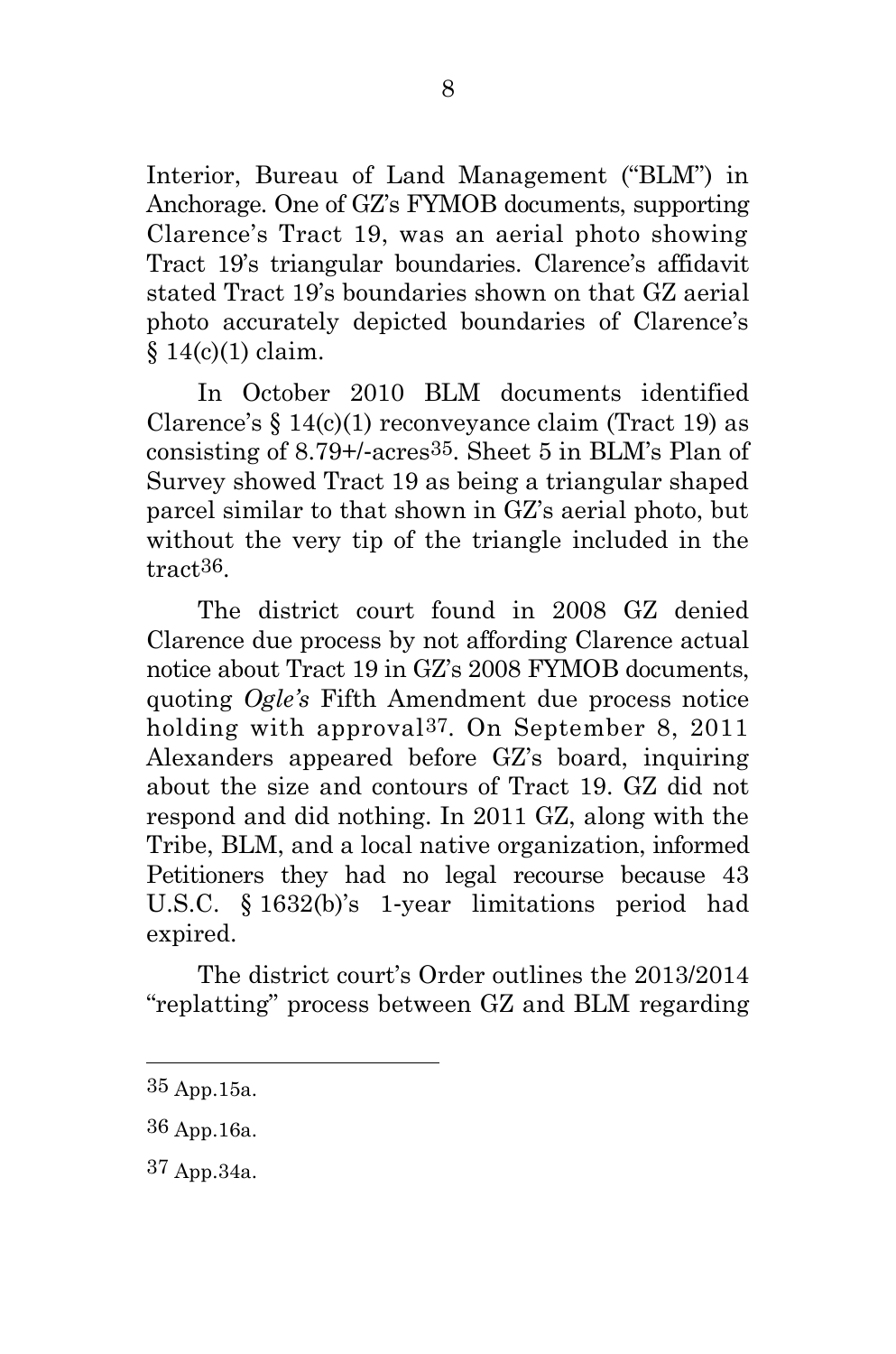Tract 19, but not involving Petitioners38. In April 2013 GZ complained to BLM about Tract 19's configuration39. In April 2013 BLM responded, informing GZ that BLM had replatted Tract 19 "as 2 Tracts, Tract 19 and Tract 19A"40. In response to GZ's continuing objections, in July 2013 BLM emailed GZ, explaining that "Tract 19A was created to identify the parcel removed from Tract 19 and does not imply a valid claimant for Tract 19A", adding "Tract 19A will be retained by the Corporation"41.

In September 2013 GZ also objected to BLM about the configuration of Tract 9, a  $\S 14(c)(3)42$ municipal reconveyance next to Clarence's Tract 1943 and subordinate to  $\S 14(c)(1)$  reconveyances<sup>44</sup>. In January 2014 GZ involved Congressman Young's office in the replatting issue45, again not involving Petitioners. BLM notified Congressman Young's office that BLM would "make one last modification to the ANCSA 14(c) plat for the Fort Yukon area (as shown in the series of 3 diagrams)46. Those three BLM diagrams showed Tract 19 as 5.83 acres, Tract 19A

- 41 App.21a-22a.
- 42 App.61a—63a.
- 43 *Id.*
- 44 App.22a.
- 45 App.23a.
- 46 App.23a.

<sup>38</sup> App.20a.

<sup>39</sup> App.20a.

<sup>40</sup> App 20a.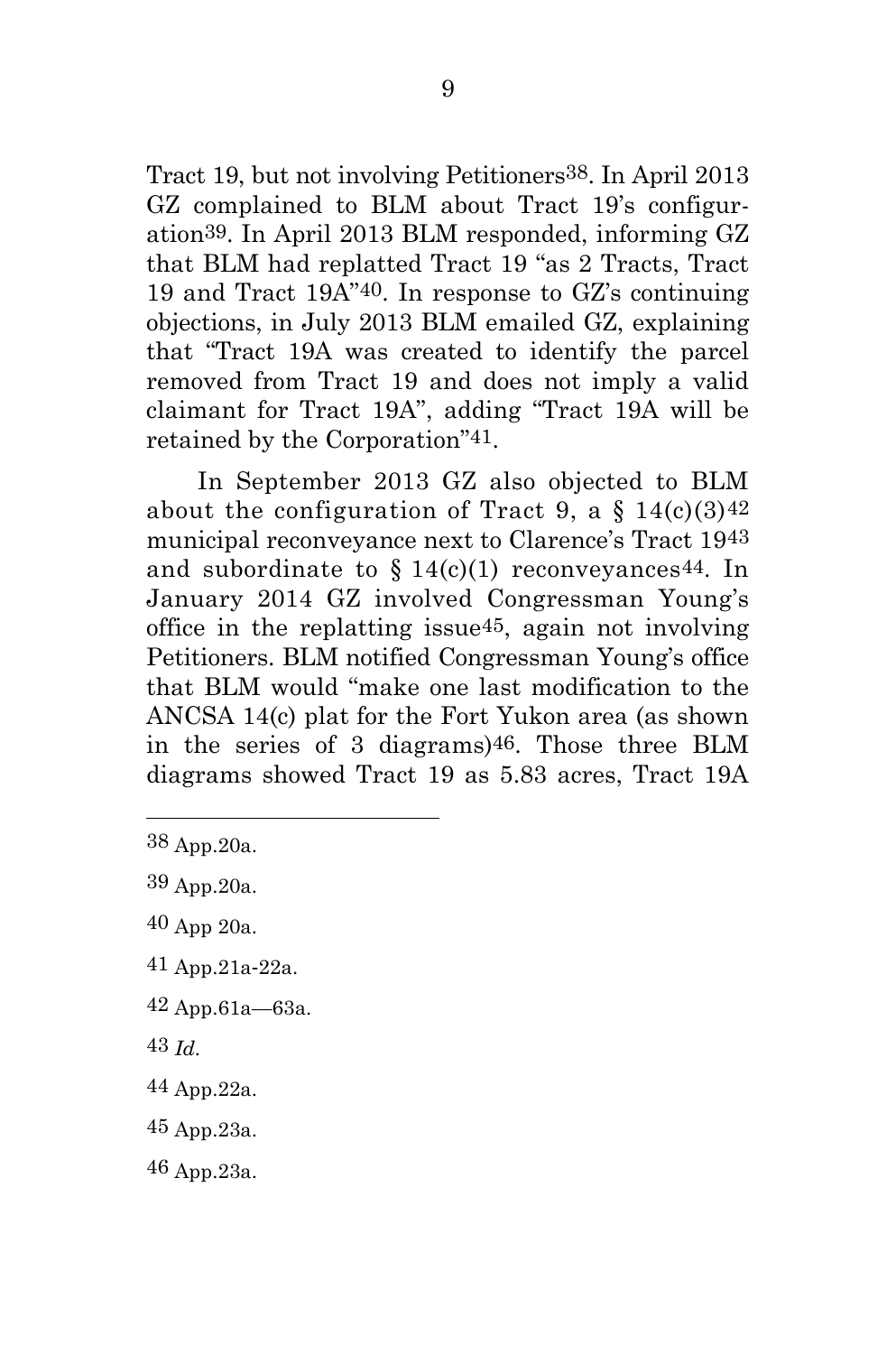as 2.77 acres, and the tip of the triangle as not part of any tract47.

The district court granted GZ's motion for summary judgment based on 43 U.S.C. 1632(b)48. The district court tolled 43 U.S.C. § 1632(b) between 2008 and late 2011 because of GZ's lack of actual due process notice to Clarence about Tract 1949. The district court also ruled "the [lack of due process] notice problem was cured by 2011, which means that the one-year statute of limitations in Section 1632(b) was triggered by at least November 2011"50.

When denying Petitioners' cross-motion, the district court identified Petitioners' Counterclaim II contesting GZ's 2008 and 2013-2014 replatting conduct as "illegal and unconstitutional". The district court noted Petitioners' position that plaintiffs "later changed their position about the boundaries of the Tract 19 without notifying Clarence"51, and that "plaintiffs should have told Clarence that they were working on getting the boundaries of Tract 19 changed in 2013/2014"52. Conceding "[w]hile GZ Corporation could have notified Clarence about its contact with the BLM in 2013/2014", the district court concluded "there was no requirement that [GZ] do so"53. The district

- 48 App.44a.
- 49 App.34a.
- 50 App.34a.
- 51 App.36a.; Dt. Ct. Dkt. 101, filed 02/08/19, ¶ 39.
- 52 App.36a.
- 53 App.36a.

<sup>47</sup> App.23a.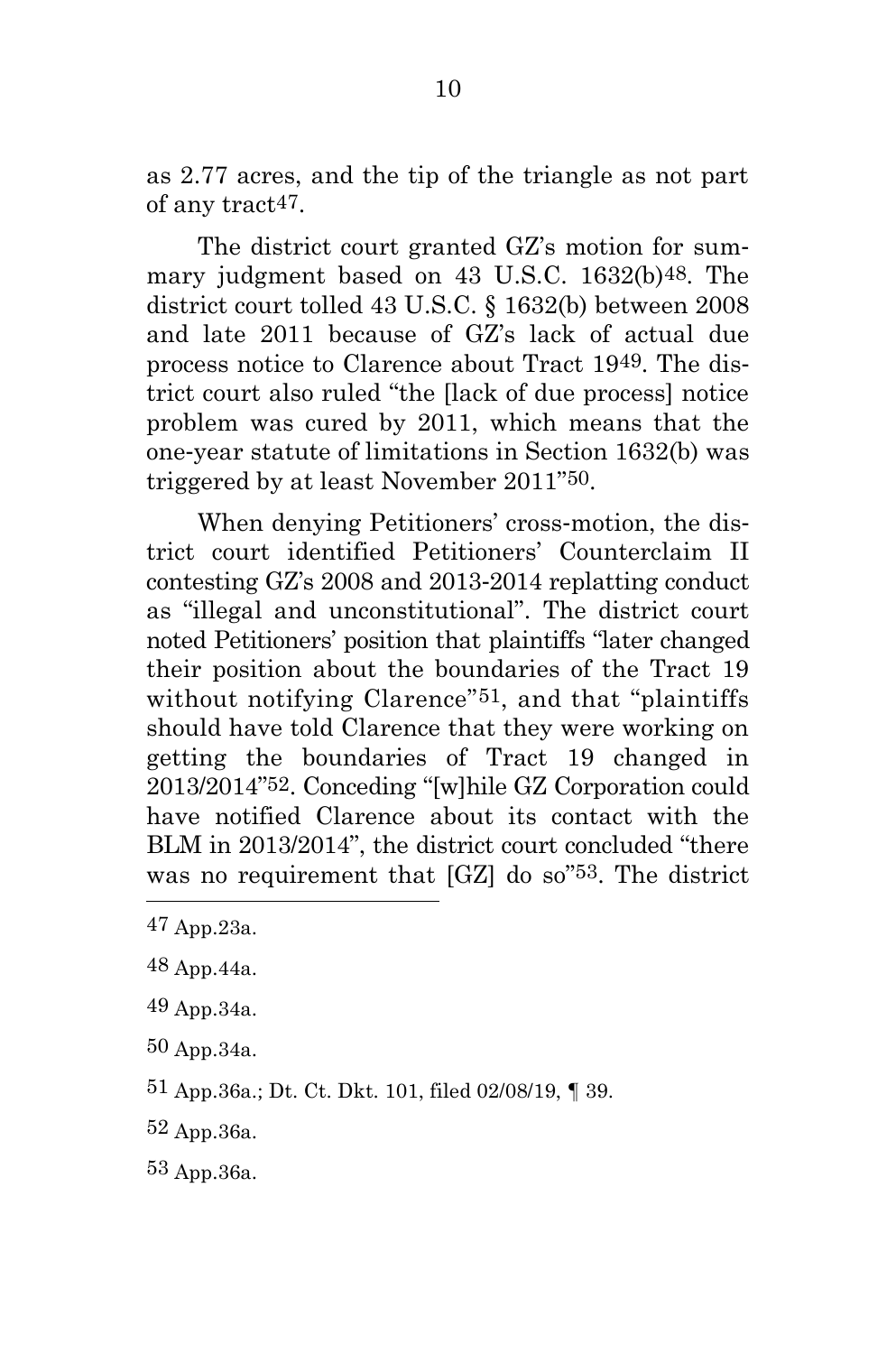court reasoned GZ did not need to notify Clarence in 2013-2014 about replatting changes to Tract 19 because "GZ Corporation was not working with the BLM to reduce the size of Clarence's  $\S$  14(c) claim<sup>"54</sup>, "[r]ather, GZ Corporation was working with the BLM to ensure that the boundaries for Tract 19 matched what was shown on the FYMOB"55.

The district court's Order ruled "[a]s for the counterclaims that [Petitioners] have pled, it is undisputed that [Petitioners] had actual knowledge by 2011 that Clarence's § 14(c) claim did not include all of the land that he believed it should"56; and "[t]he Alexanders' counterclaims had thus accrued long before they received documents pursuant to their FOIA request"57. The district court's Order barred Petitioners' Fed. R. Civ. P. 8(c) illegality defense and Petitioners' Fed. R. Civ. P. 13(a)(1) compulsory counterclaim, challenging GZ's 2008 FYMOB conduct and GZ's 2013-2014 replatting' process with BLM [as] 'illegal and unconstitutional'" in violation of the Fifth Amendment Due Process Clause58.

The district court's Order reasoned because Petitioners knew in 2011 that Clarence's § 14(c)(1) claim did not include all the property it should, that meant: (1) "any challenges to the FYMOB and the boundaries of Clarence's § 14(c) claim had to be

<sup>54</sup> App.36a.

<sup>55</sup> App.36a.

<sup>56</sup> App.39a.

<sup>57</sup> *Id.*

<sup>58</sup> App.27a; App.44a.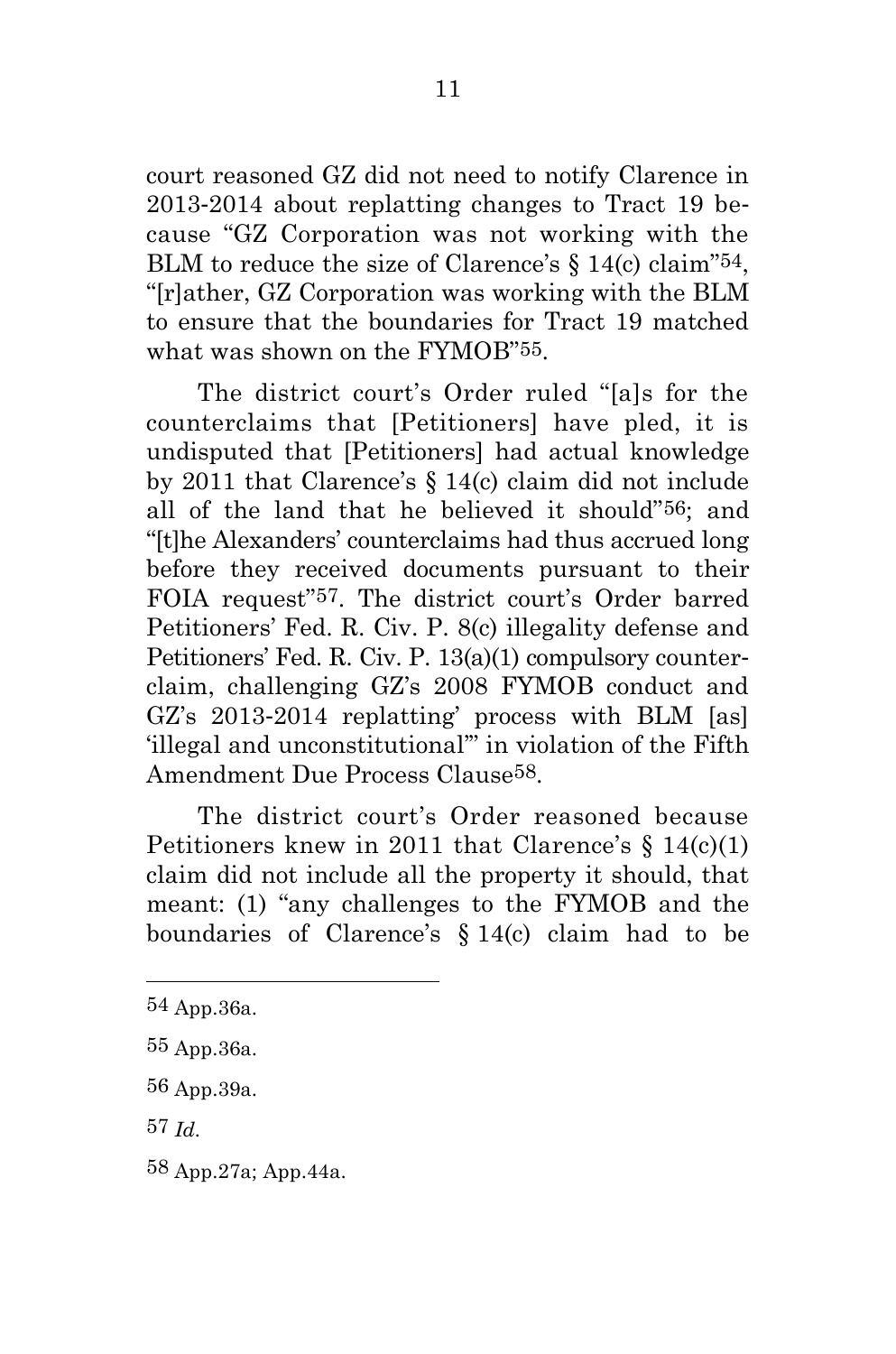brought by November 2012"; (2) "[t]he challenges to the FYMOB and the boundaries of Clarence's  $\S 14(c)$ claim that the Alexanders raise in this action were brought too late"; and (3) "[t]he challenges are barred by the one-year statute of limitations in Section 1632(b)"59.

At the district court's direction, GZ filed a motion for ejectment. Petitioners opposed GZ's motion. The district court granted GZ's motion, entering an ejectment judgment. The district court then awarded GZ reasonable costs and attorney fees as prevailing party. Petitioners timely appealed to the Ninth Circuit.

## <span id="page-24-0"></span>**D. The Ninth Circuit's Decision**

On appeal the Ninth Circuit "review[ed] de novo the district court's order granting summary judgment"60. Following de novo review, the Ninth Circuit ruled "[t]he district court properly granted summary judgment to GZ on the Alexanders' claims under § 14(c) of the Alaska Native Claims Settlement Act, 43 U.S.C. § 1613(c)(1)"61. The Ninth Circuit further ruled "[i]n any event, the Alexanders' claim (sic) was barred by the one-year statute of limitations in 43 U.S.C. § 1632(b)"62. The Ninth Circuit ruled "[e]ven if the period were tolled because the 2008 notice was inadequate, the [43 U.S.C. § 1632(b)] limitations period has still expired", based on Alexanders' 2011 conduct "showing that they were on actual notice that Clarence's

<sup>59</sup> App.44a.

<sup>60</sup> App.2a.

<sup>61</sup> App.2a

<sup>62</sup> App.2a (italics added).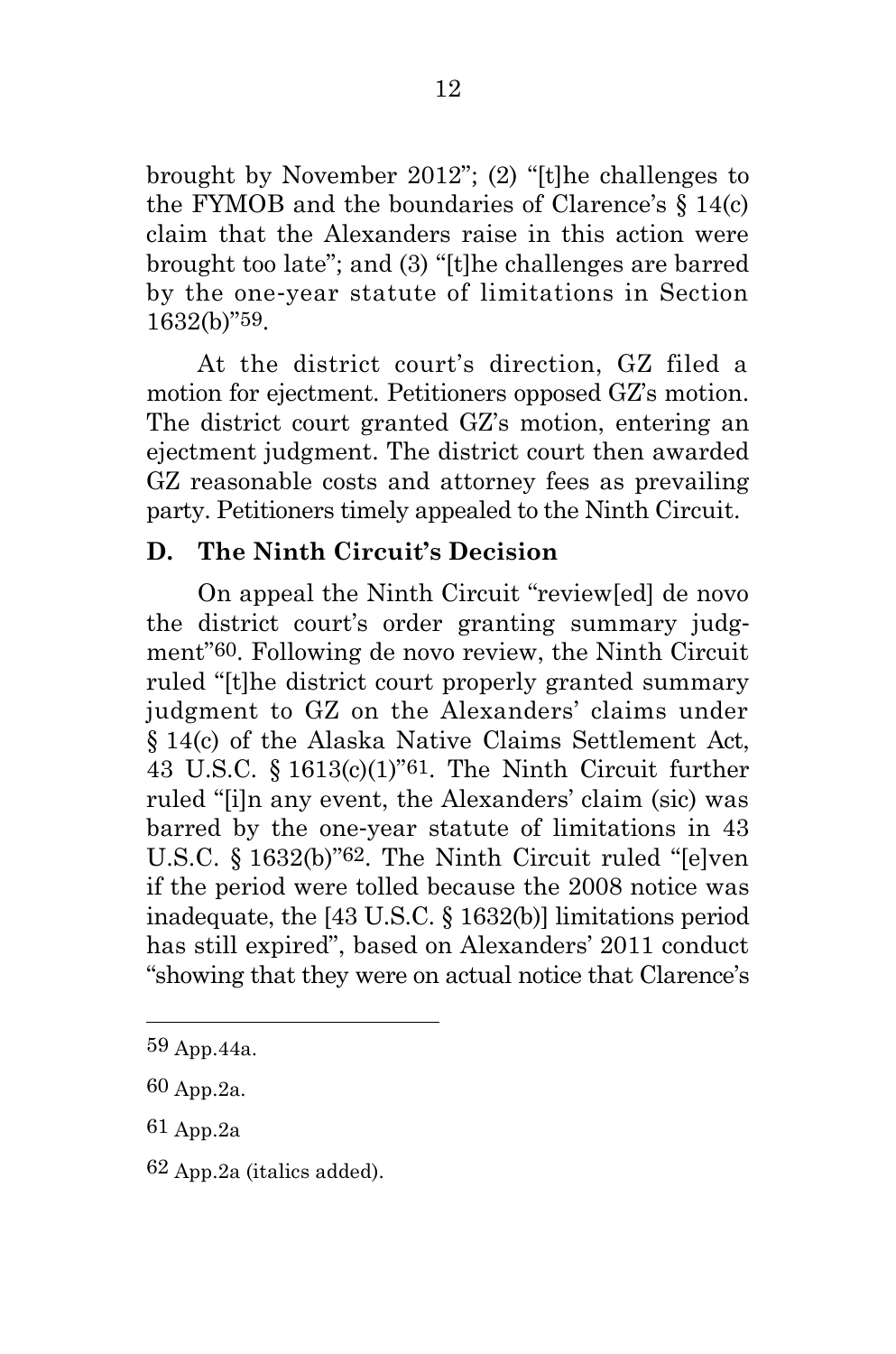§ 14(c) claim did not include all the land that he thought it should"63. The Ninth Circuit further ruled "[t]he law of the case doctrine did not require the district court to reach a contrary result"64. The Ninth Circuit affirmed the district court's fees award to GZ as the prevailing party, ruling "the district court's rulings on the merits were not erroneous"65.

- 64 App.3a.
- 65 App.4a.

<sup>63</sup> App.3a.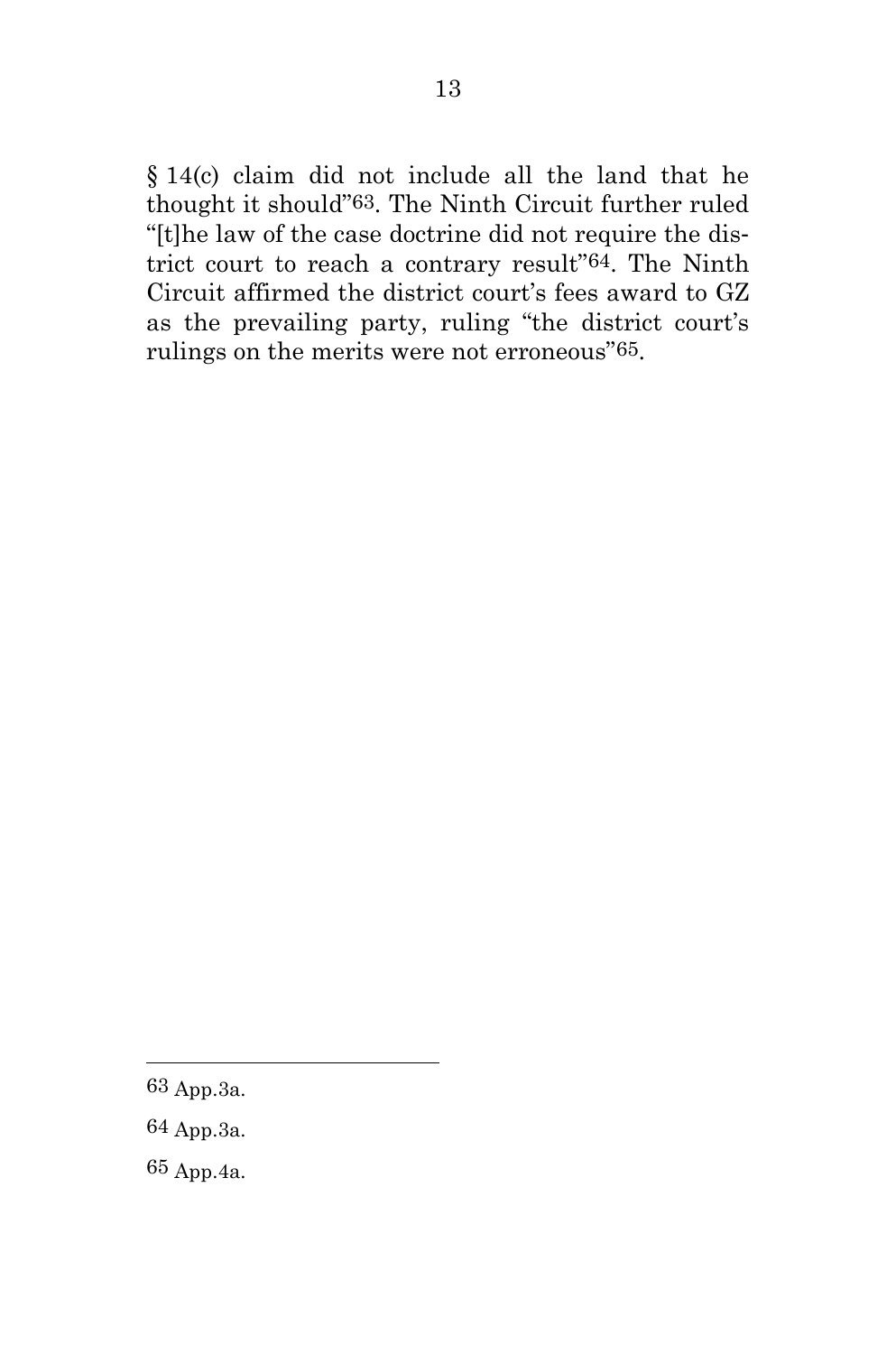

## <span id="page-26-0"></span>**REASONS FOR GRANTING THE PETITION**

- <span id="page-26-1"></span>**I. THE FIRST QUESTION PRESENTS AN ISSUE OF EXCEPTIONAL IMPORTANCE TO INDIVIDUAL ALASKA NATIVE § 14(C)(1) CLAIMANTS AND TO ANCSA VILLAGE CORPORATIONS ACTING AS FEDERAL INSTRUMENTS.**
	- **A. How the Government and ANCSA Village Corporations as Federal Instruments Deal with Aboriginal Citizens Presents a Question of National Importance.**

<span id="page-26-2"></span>How the government and ANCSA Village Corporations, as instruments of the federal government, deal with aboriginal Alaska Native citizens in settlement of aboriginal land claims presents an issue of national importance. Historically the government and its instruments have considered dealings with aboriginal citizens as a trust responsibility. It would be a cruel and unfortunate irony if Congress' enactment of ANCSA-a beneficent Act intended to fulfill the government's trust responsibilities by settling Alaskan aboriginal land claims-is construed to deprive individual aboriginal Alaska Natives of Fifth Amendment due process rights which other citizens enjoy.

# <span id="page-26-3"></span>**B. The Focus of ANCSA Makes a Circuit Split Unlikely.**

ANCSA's main focus is Alaska. No other Circuit has ruled whether Village Corporations' decisions under 43 U.S.C § 1601(b) mean the same as Village Corporations' reconveyance decisions under 43 U.S.C. 1632(b). No other Circuit has ruled whether Congress,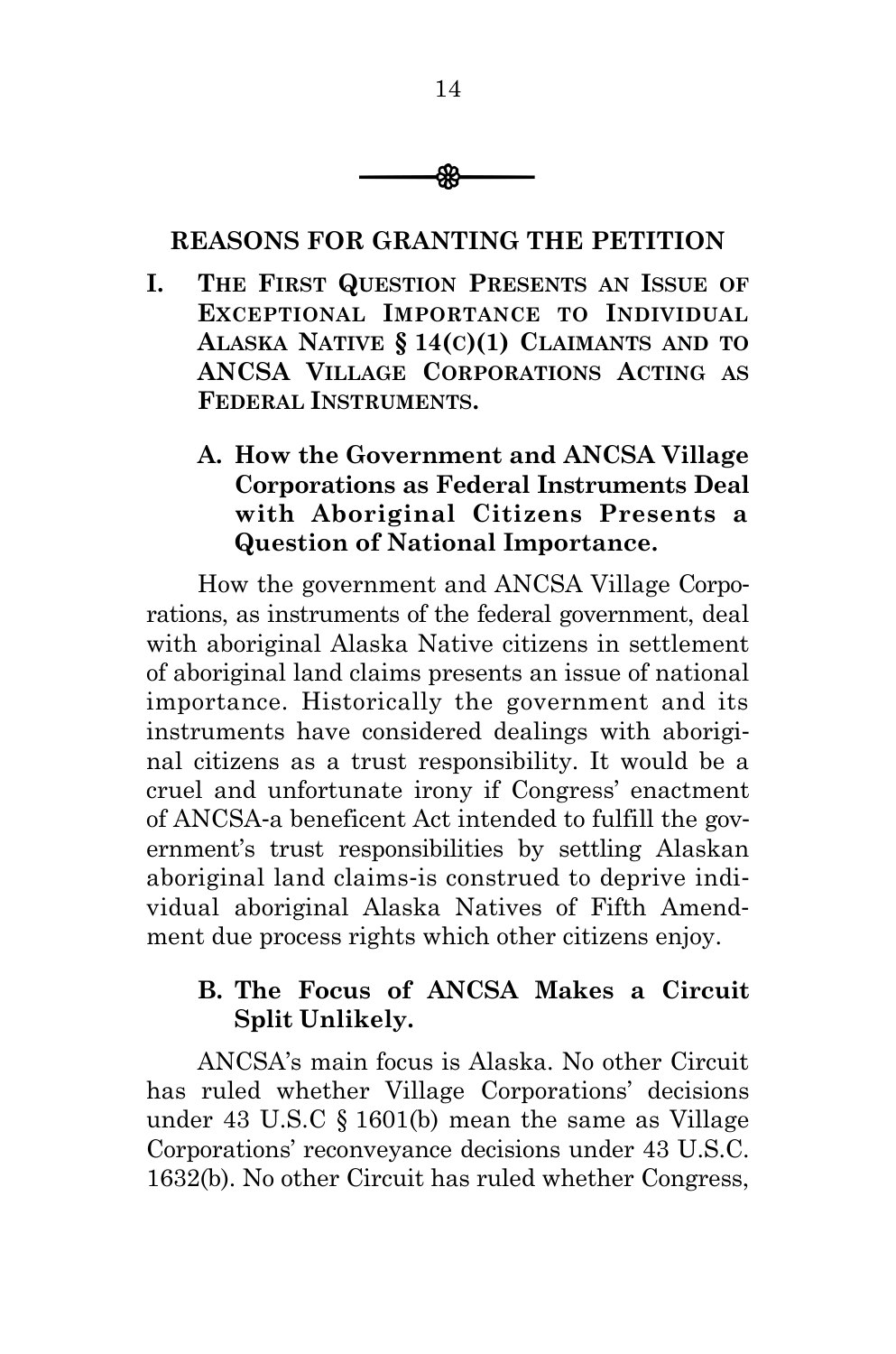when enacting ANCSA, intended to change judiciallycreated Fifth Amendment due process principles. It is highly unlikely these important ANCSA statutory construction issues will arise in any Circuit outside the Ninth Circuit.

# <span id="page-27-0"></span>**C. Lower Courts' Decisions Thwart the Fifth Amendment and Call for Exercise of the Court's Supervisory Power.**

1. The lower courts have so far departed from the accepted and usual course of judicial proceedings as to call for an exercise of this Court's supervisory power. Federal courts routinely apply canons of statutory construction when interpreting a comprehensive Congressional legislative enactment like ANCSA. "It is always appropriate to assume that our elected representative, like other citizens, know the law". *Cannon v. University of Chicago,* 441 U.S. 677, 696-697 (1979). The lower courts flout the commonly invoked substantive canon of statutory construction that Congress does not intend to change judge-made law. The district court's ruling on the merits that "there was no [legal] requirement" that GZ notify Clarence about 2013-2014 replatting reductions to Tract 19 is mistaken as a matter of constitutional law. "An essential principle of due process is that a deprivation of life, liberty, or property 'be preceded by notice and an opportunity for hearing appropriate to the nature of the case". *Cleveland Board of Educ. v. Loudermill*, 470 U.S. 532, 542 (1985) (quoting *Mullane v. Central Hanover Bank & Trust Co*., 339 U.S. 306, 313 (1950)). "'[M]inimum [procedural due process] requirements [are] a matter of federal law'". *Loudermill,* 470 U.S. at 541 (quoting *Vitek v*. *Jone*s, 445 U.S. 489, 491 (1980)). "[T]he Due Process Clause provides that certain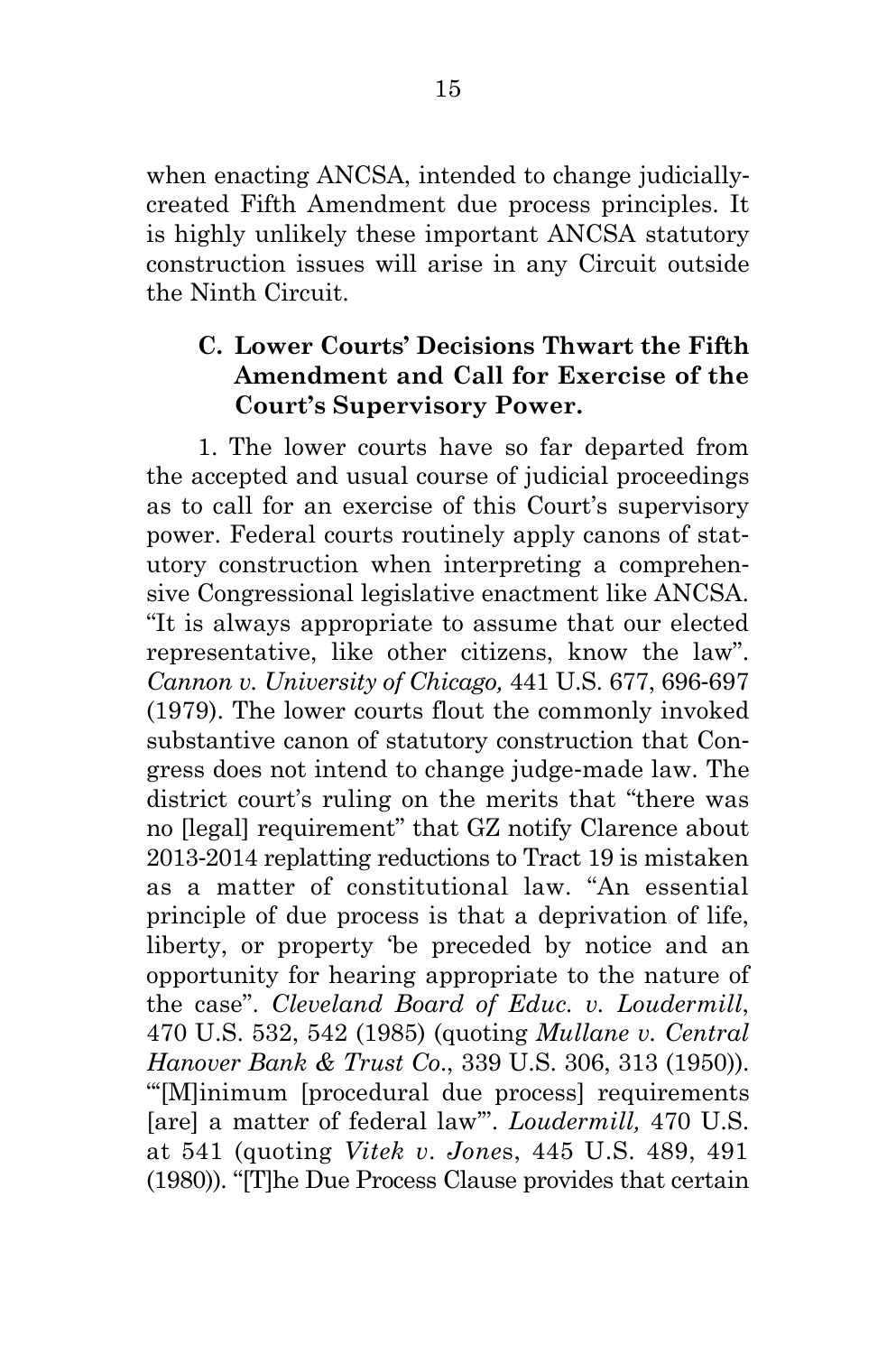substantive rights-life, liberty, and property—cannot be deprived except pursuant constitutionally adequate procedures". *Id.* While the Fourteenth Amendment due process clause and the Fifth Amendment due process clause were adopted at different times under different circumstances, both due process clauses should be given similar interpretations. *French v. Barber Asphalt Paving Co.,* 181 U.S. 324, 328 (1901).

2. "The normal rule of statutory construction is that if Congress intends for legislation to change the interpretation of a judicially created concept, it makes that intent specific". *Midlantic Nat'l Bank v. New Jersey Dep't of Envt'l Protection*, 474 U.S. 494, 501 (1986) ("*Midlantic*") (quoting *Edmonds v. Compagnie Generale Transatlantique*, 443 U.S. 256, 266-67 (1979)). When enacting ANCSA, Congress expressed no specific intent to abrogate judicially-created procedural due process principles. Lower courts' decisions disregard *Midlantic*'s "normal rule of statutory construction".

3. The district court's Order broadly bars "any challenges to the FYMOB and the boundaries of Clarence's § 14(c) claim" not "brought by November 2012"66. The Order thus bars Petitioners' Fed. R. Civ. P. 8(c) illegality defense and Petitioners' Fed. R. Civ. P. 13(a) compulsory recoupment counterclaim, contesting GZ's 2008 FYMOB conduct and GZ's 2013/2014 "replatting" process as "illegal and unconstitutional" in violation of the Fifth Amendment Due Process Clause67. The district court's Order, barring Petitioners' illegality defense and compulsory Fifth

<sup>66</sup> App.44a.

<sup>67</sup> App.27a; App.36a.; Dt. Ct. Dkt. 101, filed February 8, 2019, ¶¶ 25-26, 36-37, 39.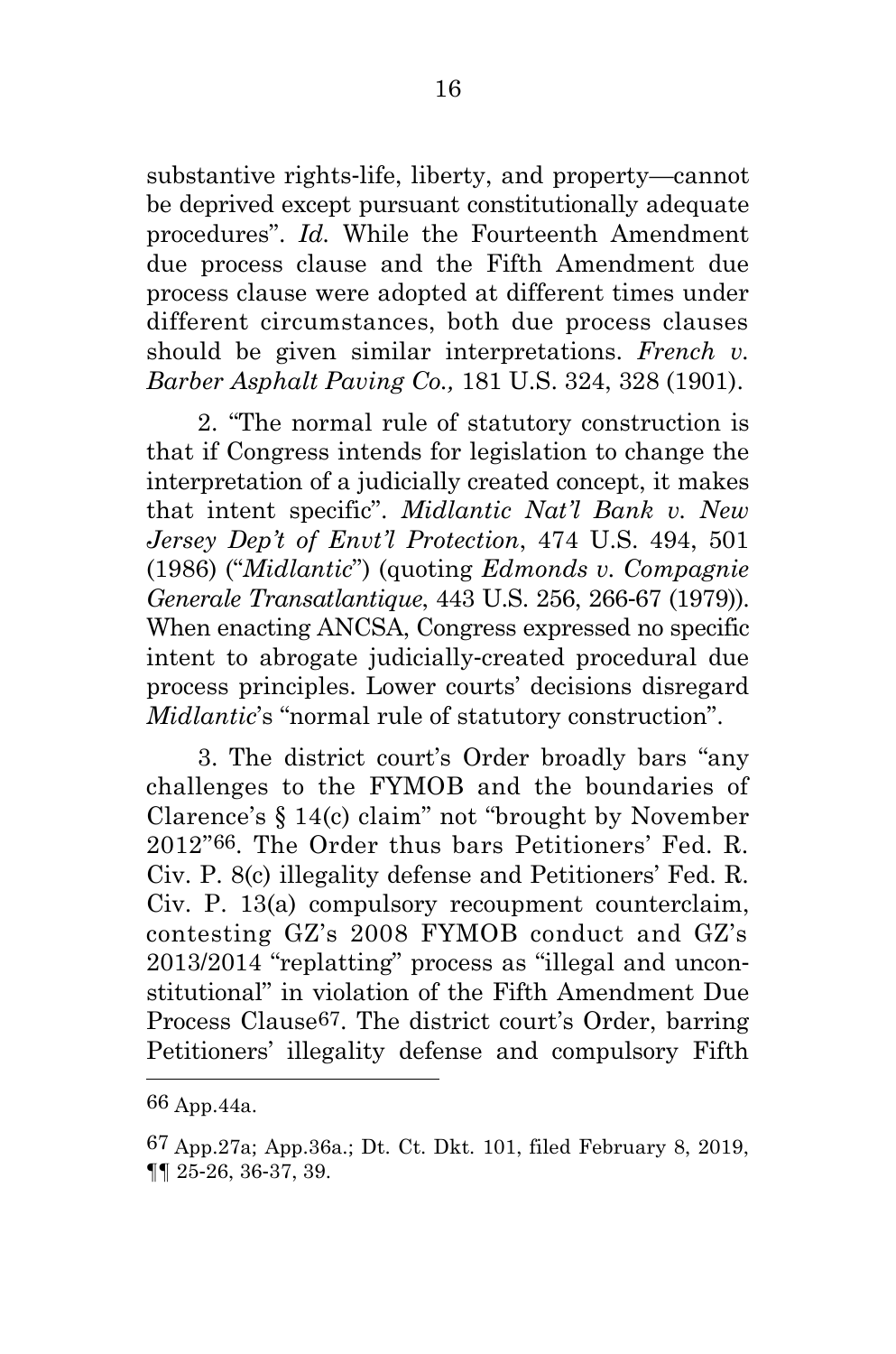Amendment recoupment counterclaim as untimely under 43 U.S.C. § 1632(b), is grievously mistaken. 43 U.S.C. § 1632(b) does not explicitly bar judicial review of constitutional challenges to ANCSA Village Corporations' § 14(c) reconveyance decisions. 43 U.S.C. § 1632(b) does not explicitly bar judicial review of a Fed. R. Civ. P. 8(b) illegality defense or a Fed. R. Civ. P. 13(a)(1) compulsory recoupment counterclaim. The Ninth Circuit affirmed the district court's procedurally and constitutionally infirm summary judgment Order.

4. "Acts of Congress are to be construed and applied in harmony with, and not to thwart, the purpose of the Constitution". *Phelps v. United States*, 274 U.S. 341, 344 (1927). Granting summary judgment to GZ based on 43 U.S.C. § 1632(b), the district court's Order mistakenly applies 43 U.S.C. § 1632(b) to negate and supersede Fifth Amendment due process principles and Fed. R. Civ. P. 8(c) and Fed. R. Civ. P. 13(a) pleading requirements. By affirming the district court's summary judgment Order, the Ninth Circuit affirmed the district court's procedurally and constitutionally infirm ruling that 43 U.S.C. § 1632(b) bars Petitioners' illegality defense and Petitioners' compulsory recoupment counterclaim II. "The Fifth Amendment gives to each owner of property his individual right". *Russian Volunteer Fleet v. United States*, 282 U.S. 481, 491 (1931). This Fifth Amendment principle applies to Clarence's  $§ 14(c)(1)$  reconveyance claim and to thousands of other individual Alaska Natives'  $\S 14(c)(1)$ reconveyance claims. Contrary to *Phelps*, lower courts' decisions fail to construe and apply 43 U.S.C. § 1632(b) "in harmony with, and not to thwart, the purpose of the Constitution". Lower courts' decisions are not in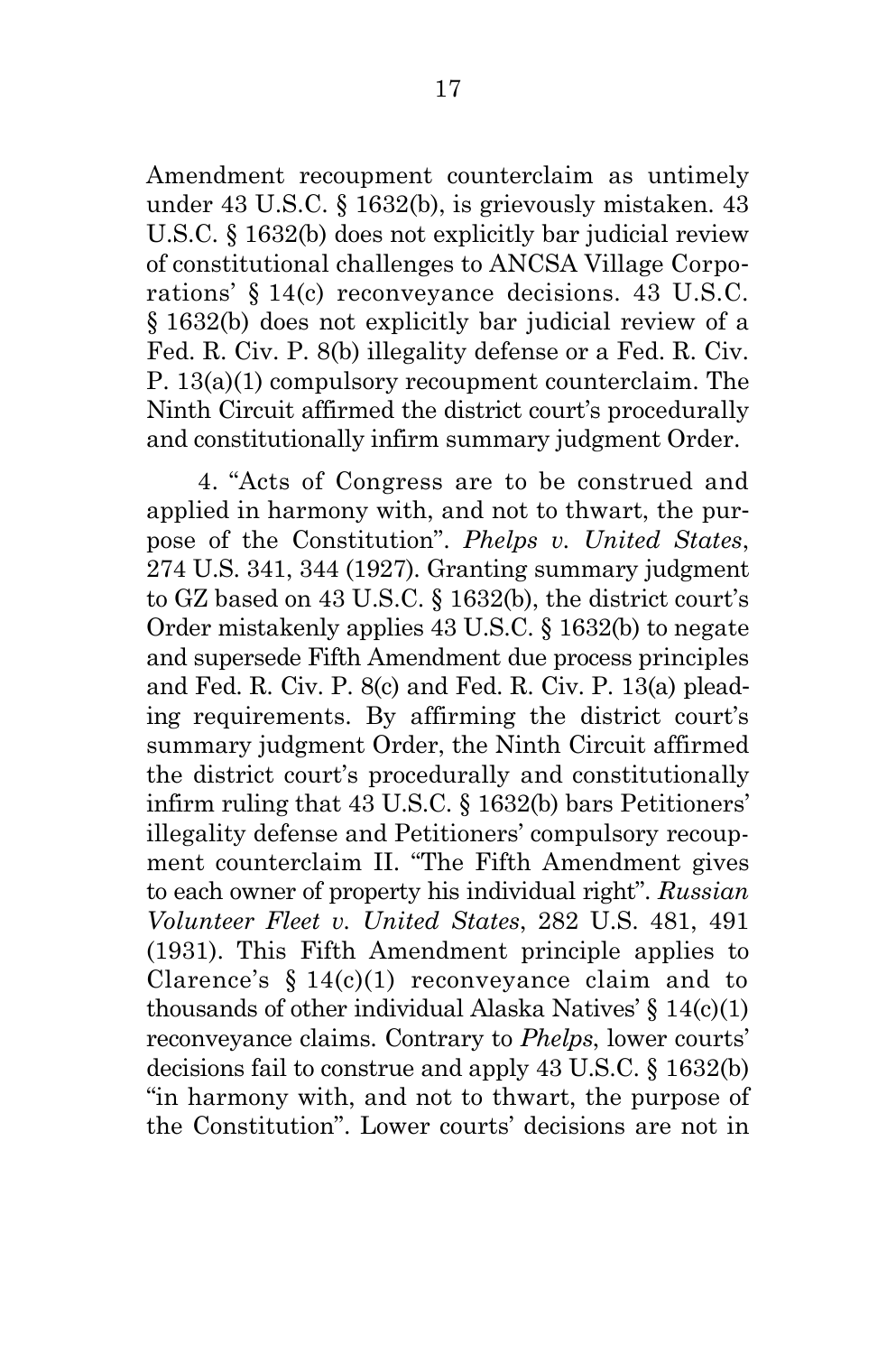harmony with the Fifth Amendment: lower courts' decisions thwart the Fifth Amendment.

5. Lower courts' decisions incorrectly immunize GZ's post-November 2012 illegal and unconstitutional conduct regarding Tract 19 from any defense or counterclaim. It is factually undisputed GZ's 2013- 2014 replatting conduct—which reduced Tract 19's contours and size without notifying Clarence-all occurred many months after November 2012. Ruling November 2012 marked the expiration date for "any challenges" to be brought by Alexanders under 43 U.S.C. § 1632(b)68, the district court wrongly immunized GZ's unconstitutional 2013/2014 replatting conduct regarding Tract 19. In effect the district court ruled GZ was free to do whatever it wished with Tract 19 after November 2012, including substantially reducing Tract 19's size, with no notice to or participation by Petitioners. This grievously mistaken ruling inexplicably contradicts *Ogle,* the District of Alaska seminal decision the district court quoted in its Order denying remand69 and in its Order on the parties' crossmotions for summary judgment70. *Ogle* holds ANCSA Village Corporations are Fifth Amendment § 14(c) federal instruments and, as such, must afford Fifth Amendment due process notice before depriving individual Alaska Natives of § 14(c)(1) property. *Ogle,* 906 F. Supp. at 1330.

<sup>68</sup> App.44a.

<sup>69</sup> App.53a.

<sup>70</sup> App.33a.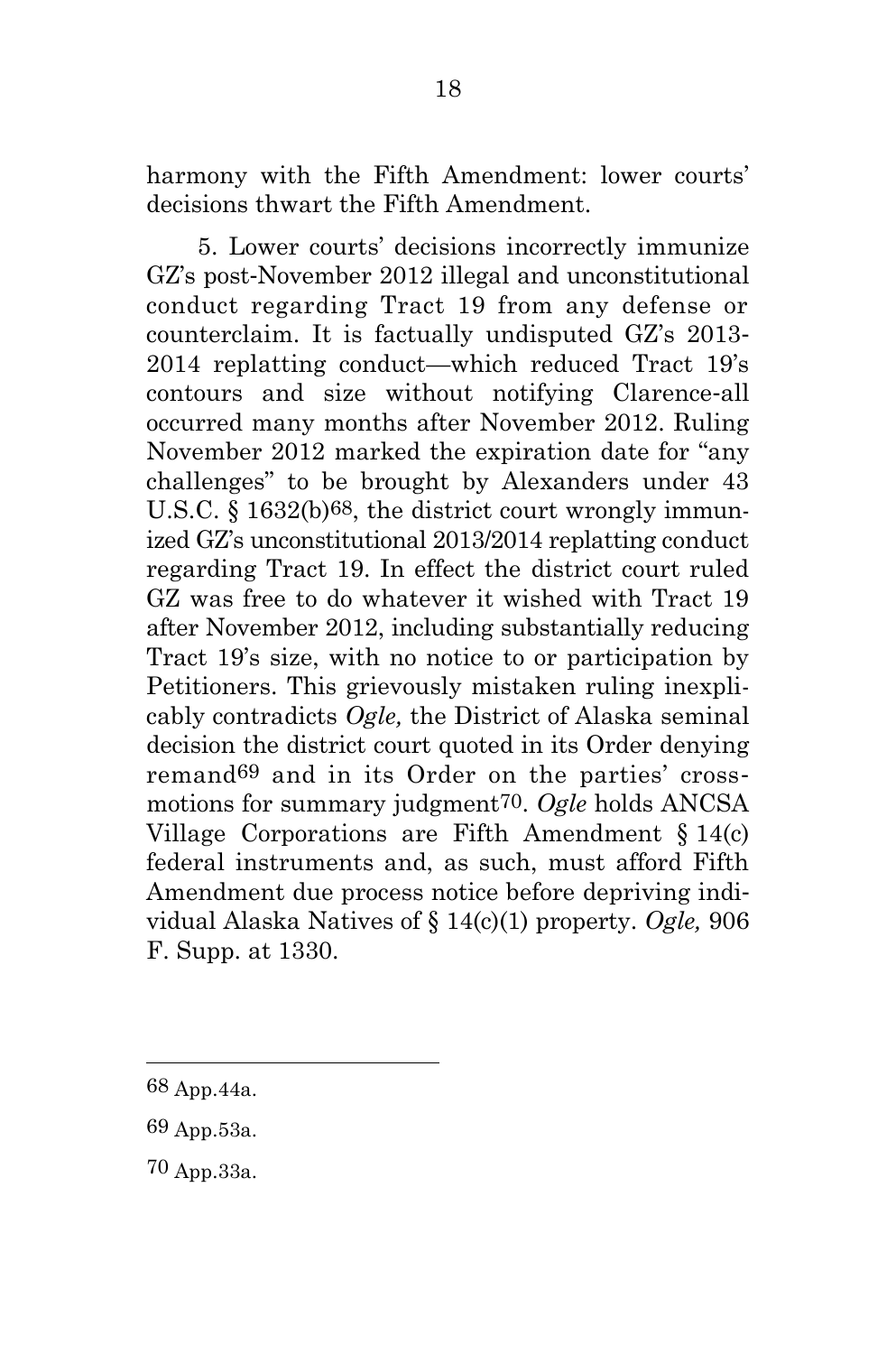## <span id="page-31-0"></span>**D. Lower Courts' Decisions Conflict with Statutory Construction Decisions of This Court.**

1. Petitioners' Counterclaim II quotes Congressional findings under 43 U.S.C. § 1601(b)71 and pleads GZ's 2008 FYMOB conduct and GZ's 2013-2014 replatting conduct were done without notice to or participation by Petitioners, thus depriving Clarence of "maximum participation in decisions affecting [his] rights and property" in violation of 43 U.S.C. § 1601 (b)"72. Neither the district court's Order nor the Ninth Circuit's decision gives effect to 43 U.S.C. § 1601(b)'s statutory clause "with maximum participation by Natives in decisions affecting their rights and property". A statute's policy section is entitled to "great respect" and is available to clarify ambiguous provisions of the statute. *Block v. Hirsch,* 256 U.S. 135, 154 (1921). Lower court's important omissions of statutory construction conflict with decisions of this Court. Federal courts should "give effect, if possible, to every clause and word of a statute, avoiding, if it may be, any construction which implies that the legislature was ignorant of the meaning of language it employed". *Montclair v. Ramsdell*, 107 U.S. 147, 152 (1883). Federal courts should approach statutory construction in that way "so that no part will be inoperative or superfluous, void, or insignificant". *Corly v. United States*, 556 U.S. 303, 314 (2009) (quoting *Hibbs v. Winn*, 542 U.S. 88, 101 (2004)). Lower courts' mistaken interpretation and application of 43 U.S.C. § 1632(b) renders 43 U.S.C. § 1601(b)'s

<sup>71</sup> Dt. Ct. Dkt. 101, filed 02/08/19, Page 25 of 41, ¶ 27.

<sup>72</sup> *Id*., ¶¶ 25-26; 28.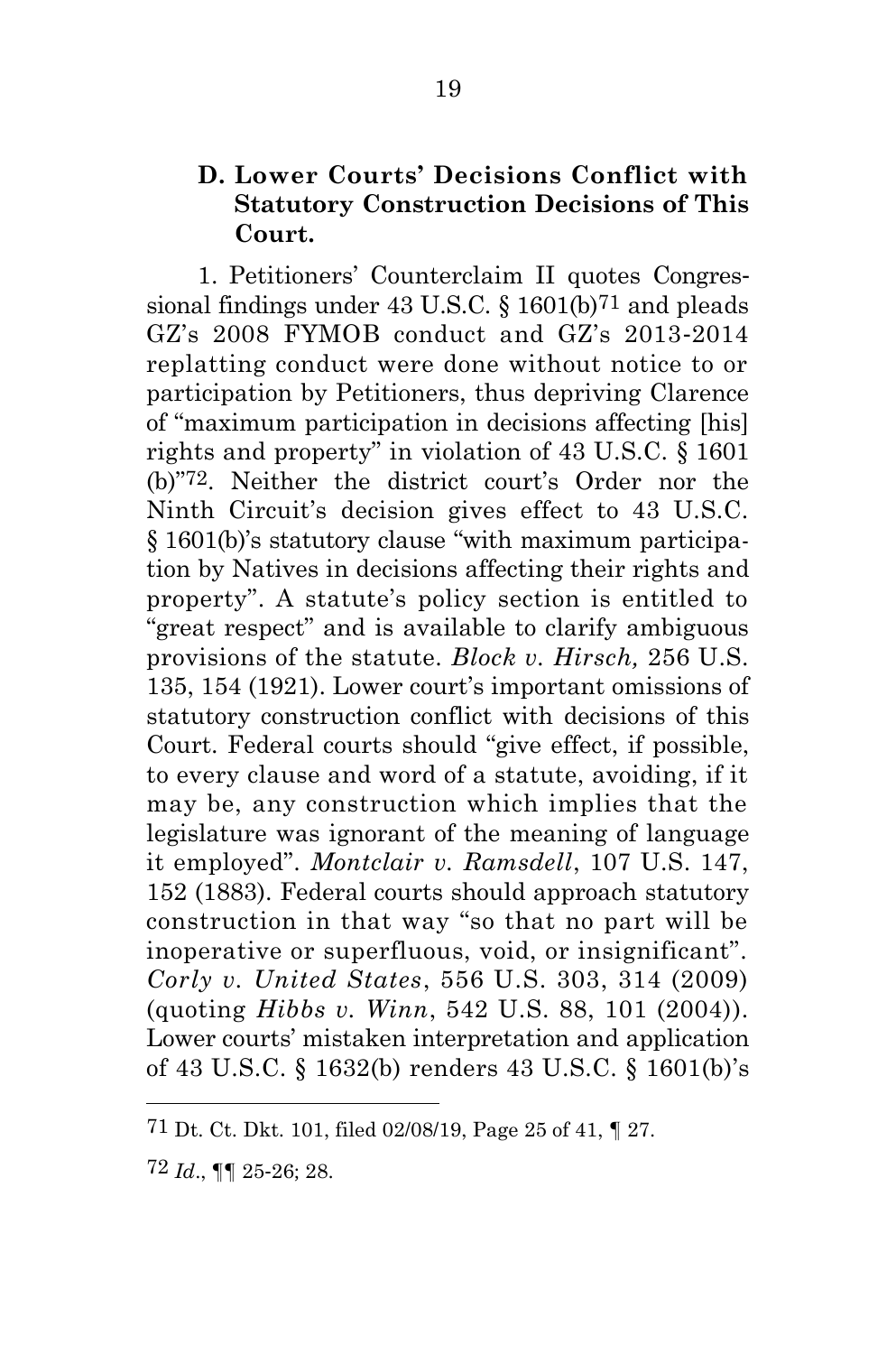statutory clause—"with maximum participation by Natives in decisions affecting their rights and property" –inoperative, superfluous, and void. 43 U.S.C § 1601 (b)'s clause is "plain and unambiguous" and "must" be enforced "according to its terms". *Hardt v. Reliance Standard Life Ins. Co.,* 560 U.S. 242, 251 (2010). 43 U.S.C. § 1601(b)'s statutory clause—"with maximum participation by Natives in decisions affecting their rights and property-cannot reasonably be construed to authorize no "participation" by individual Alaska Natives in Village Corporations' § 14(c)(1) reconveyance decisions.

2. Like the district court, the Ninth Circuit failed to interpret the word "decisions" under 43 U.S.C § 1601 (b) to mean the same as the identical word "decisions" under 43 U.S.C § 1632(b). The Ninth Circuit "review[ed] de novo the district court's order granting summary judgment"73. Following de novo review, the Ninth Circuit ruled "[t]he district court properly granted summary judgment to the GZ on the Alexanders' claims under § 14(c) of the Alaska Native Claims Settlement Act. 43 U.S.C. § 1613(c)(1)"74. In arriving at this mistaken ANSCA conclusion, the Ninth Circuit incorrectly affirmed the district court's failure to interpret the word "decisions" in 43 U.S.C. § 1601(b) to have the same as the identical word "decisions" in 43 U.S.C. § 1632(b). Normal canons of statutory construction call for that statutory interpretation. "One ordinarily assumes that identical words used in different parts of the same act are intended to have the same meaning". *Utility Air Regulatory Group* 

<sup>73</sup> App.2a.

<sup>74</sup> App.2a.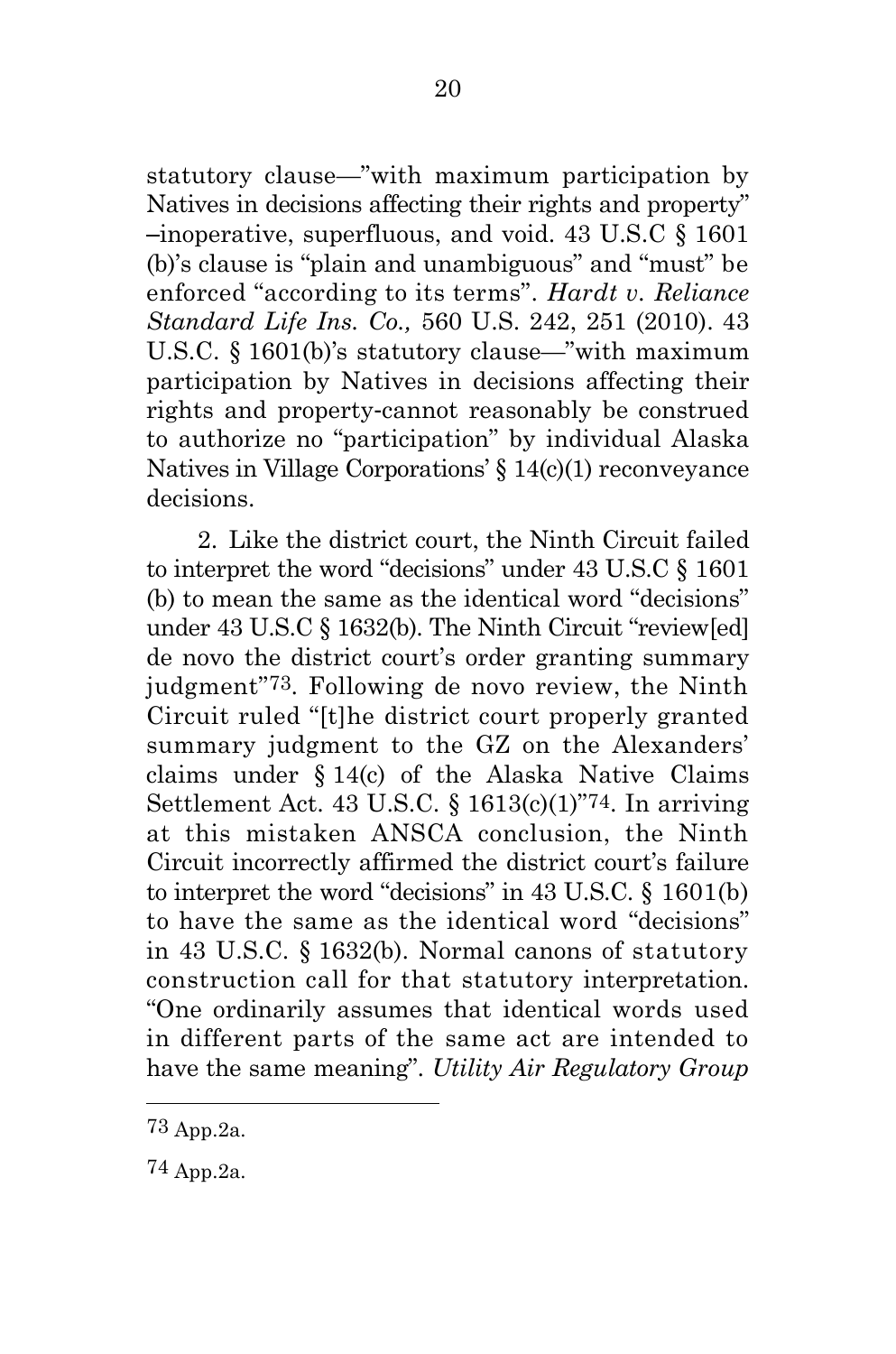*v. E.P.A.,* 573 U.S. 302, 319-320 (2014). However, courts must still bear in mind the "fundamental canon of statutory construction that the words of a statute must be read in their context and with a view to their place in the overall statutory scheme". *FDA v. Brown & Williamson Tobacco Corp*., 529 U.S. 120, 133 (2000). Even when read in context and with a view to their place in the overall statutory scheme, 43 U.S.C § 1601(b)'s word "decisions" and 43 U.S.C § 1632(b)'s identical word "decisions" should be read together to have the same meaning. *Sullivan v*. *Stroop*, 496 U.S. 478, 484 (1990) (applying "the normal rule of statutory construction that 'identical words used in different parts of the same act are intended to have the same meaning"').

<span id="page-33-0"></span>**II. THE SECOND QUESTION–WHEN THE FIFTH AMENDMENT RESTRAINS JUDICIAL POWER-PRESENTS A QUESTION OF NATIONAL IMPORTANCE.**

# <span id="page-33-1"></span>**A. Lower Courts' Decisions Conflict with Federal Rules of Civil Procedure 8(c), 13(a) And 13(c).**

1. The Federal Rules of Civil Procedure distinguish among claims, defenses, and counterclaims. A "claim" is a legal entitlement to relief that a plaintiff "states" in its initial "pleading". Fed. R. Civ. P. 8(a). A defense is a fact or argument that a defendant asserts "[i]n responding to a pleading", Fed. R. Civ. P. 8(b)-(c). "Illegality" is a specific affirmative defense which must be pleaded. Fed. R. Civ. 8(c). A counterclaim is a claim that "may . . . diminish or defeat the recovery by the [plaintiff]", Fed. R. Civ. P. 13(c), or "may claim relief exceeding in amount or different in kind from that sought in the pleading of the [plaintiff]". *Id*.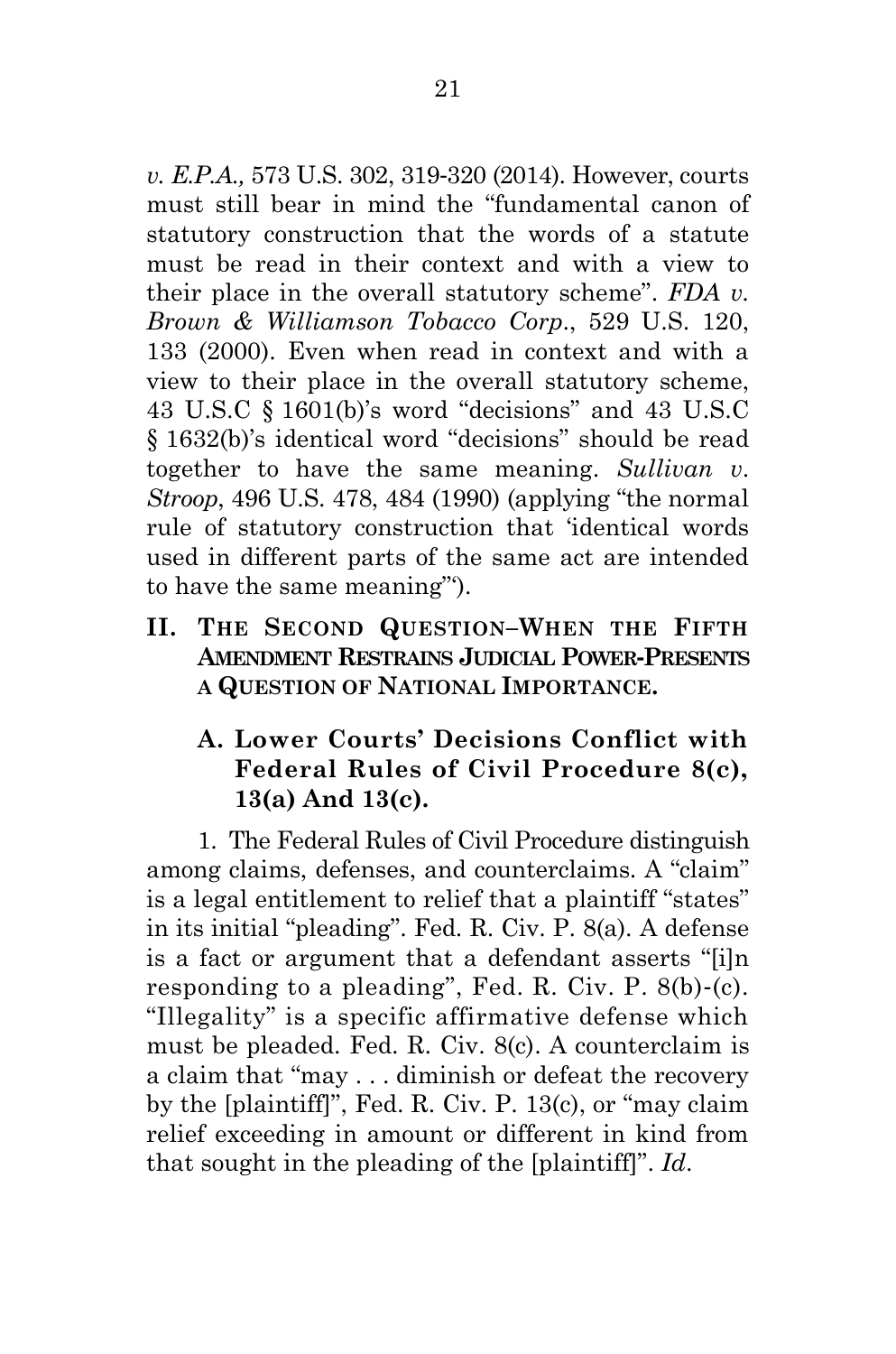2. The Federal Rules have long distinguished between compulsory counterclaims and permissive counterclaims. Compulsory counterclaims are defined as those that "arise[] out of the transaction or occurrence that is the subject matter of the [plaintiff's] claim". Fed. R. Civ. P. 13(a)(1). The reduction of Tract 19, by creating and extracting of Tract 19A from Tract 19, during GZ's 2013-2014 replatting contacts with BLM, are essential part of the subject matter of GZ's pleaded ejectment action. If a compulsory counterclaim "is not brought" at the first opportunity, the defendant will be "barred" from raising it in any later proceeding, whether in an affirmative pleading or in a responsive pleading. *Baker v. Gold Seal Liquors, Inc*., 417 U.S. 467, 469 n.1 (1974) ("*Baker*"). "[A] defendant having a cause of action may—indeed, often must—assert that cause of action as a counterclaim". *Reiter v. Cooper*, 507 U.S. 258, 263 (1993). The requirement of Fed. R. Civ. P. 13(a) that counterclaims arising out of the same transaction or occurrence as the opposing party's claim "shall" be stated in the pleadings was designed to prevent multiplicity of actions and to achieve resolution in a single lawsuit of all disputes arising out of common matters. *Southern Constr. Co. v. Pickard*, 371 U.S. 57, 60 (1962). Petitioners raised GZ's illegality and violation of the Fifth Amendment at the first opportunity in Petitioners' July 13, 2018 Answer, Affirmative Defenses, and Counterclaims.

3. Counterclaims are a combination of claims and defenses. Counterclaims are similar to claims in that they "may request relief that exceeds in amount or differs in kind from the relief sought by the opposing party". Fed. R. Civ. P. 13(c). But, like a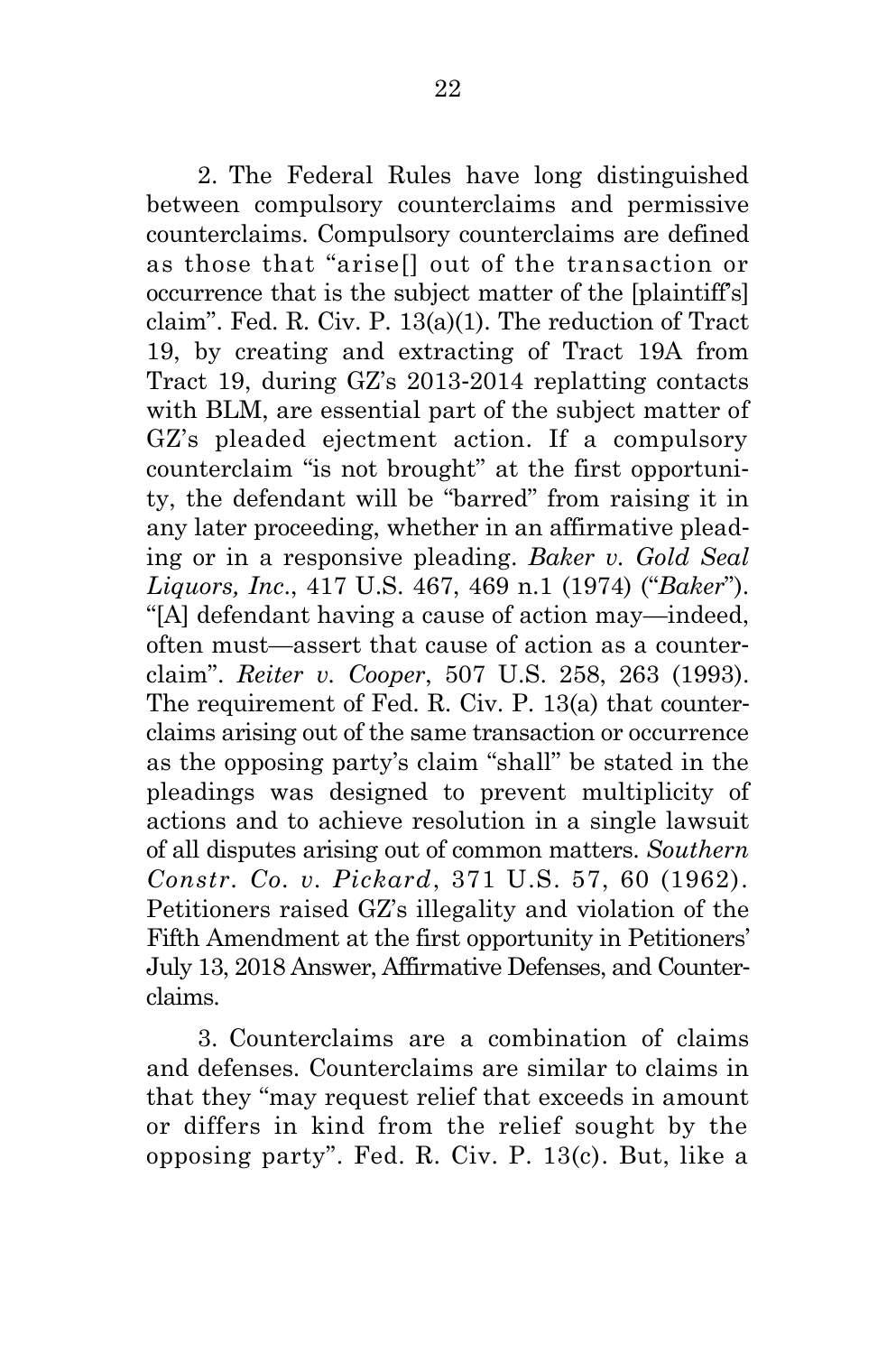defense, a counterclaim may also "diminish or defeat the recovery by the [plaintiff]". Fed. R. Civ. P. 13(c). The Federal Rules make clear that allegations that constitute an affirmative defense—like illegality-may be treated as such even though erroneously denominated as a counterclaim, Fed. R. Civ. P. 8(c), and counterclaims that do not arise out of the same transaction or occurrence as the plaintiff's claim are not "compulsory", *compare* Fed. R. Civ. P. 13(a) *with* Fed. R. Civ. P. 13(b). Counterclaims are similar to defenses in that they are raised in response to a plaintiff's pleading and cannot be used to support arising under jurisdiction. *Holmes Group., Inc. v. Vornado Air Circulation Systems, Inc*., 535 U.S. 826, 831 (2003).

4. Petitioners pleaded GZ's illegality and GZ's violation of the Fifth Amendment Due Process Clause at the first opportunity in a compulsory counterclaim in Petitioners' July 13, 2018 Answer to GZ's original complaint. Petitioners pleaded GZ's illegality and GZ's violation of the Fifth Amendment Due Process Clause again in a compulsory recoupment counterclaim in Petitioners' Answer to GZ's Amended Complaint. Lower courts' decisions violate Fed. R. Civ. P. 8(c), Fed. R. Civ. P. 13(a), .and Fed. R. Civ. P. 13(c) by not recognizing Petitioners' Counterclaim II as an illegality defense and as a timely pleaded compulsory recoupment counterclaim.

## <span id="page-35-0"></span>**B. Lower Courts' Decisions Conflict with Recoupment Decisions of this Court.**

1. Petitioners' Counterclaim II is an illegality defense and a timely compulsory recoupment counterclaim under Fed. R. Civ. P. 8(c), Fed. R. Civ. P. 13(a),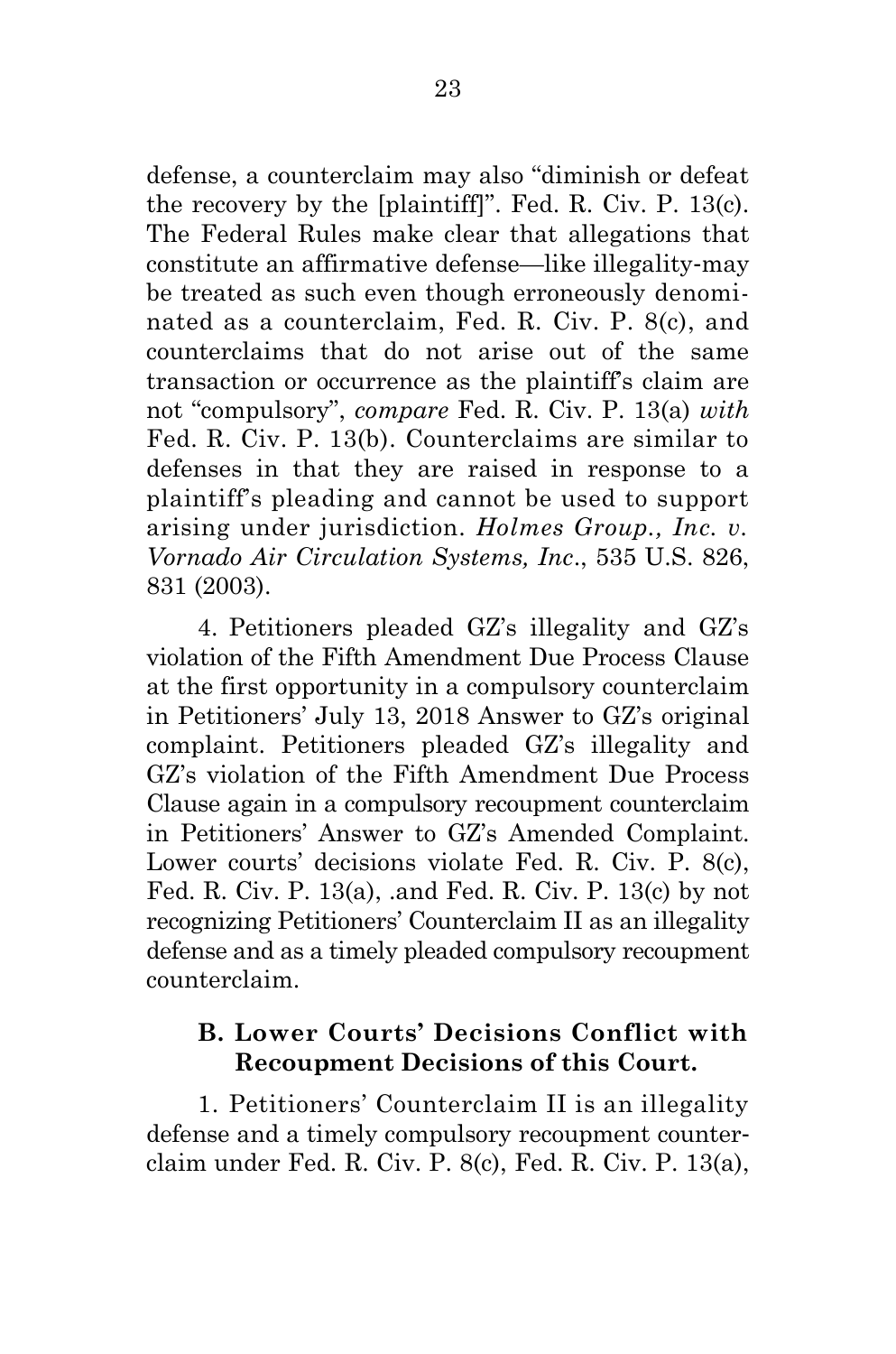and Fed. R. Civ. P. 13(c). Petitioners' Counterclaim II "diminish[es] or defeat[s]" GZ's ejectment relief under Fed. R. Civ. P. 13(c). "[R]ecoupment is in the nature of a defense arising out of some feature of the transaction upon which the plaintiff's action is grounded". *Bull v. United States,* 295 U.S. 247, 262 (1935). Petitioners' recoupment Counterclaim II arises out of GZ's 2013/2014 replatting of Tract 19 transactions with BLM. Within the context of recoupment, "transaction" is a word of flexible meaning". *Moore v. New York Cotton Exchange*, 270 U.S. 593, 610 (1926), "Transaction" "may comprehend a series of many occurrences, depending not so much upon the immediateness of their connection as upon their logical relationship". *Moore*, 270 U.S. at 610. Petitioners' Counterclaim II is based on GZ's illegal 2013/2014 replatting conduct and transactions regarding Tract 19, which transactions reduced Tract 19's size and contours in violation of Clarence's Fifth Amendment due process rights.

Recoupment "has never been thought to allow one transaction to be offset against another, but only to permit a transaction which is made the subject of suit by plaintiff to be examined in all its aspects, and judgment to be rendered that does justice in view of the one transaction as a whole". *United States v. Dalm*, 494 U.S. 596, 611 (1990)."' [R]ecoupment' is "the setting off against asserted liability of a counterclaim arising out of the same transaction". *Reiter v. Cooper*, 507 U.S. 258, 264 (1993). "Recoupment is in the nature of a defense arising out of some feature of the transaction upon which the plaintiff's claim is grounded". *Rothensies v. Electric Storage Battery Co*., 329 U.S. 296, 299 (1946) (citing *Bull*). An equitable recoupment defense diminishes or defeats the suing party's "right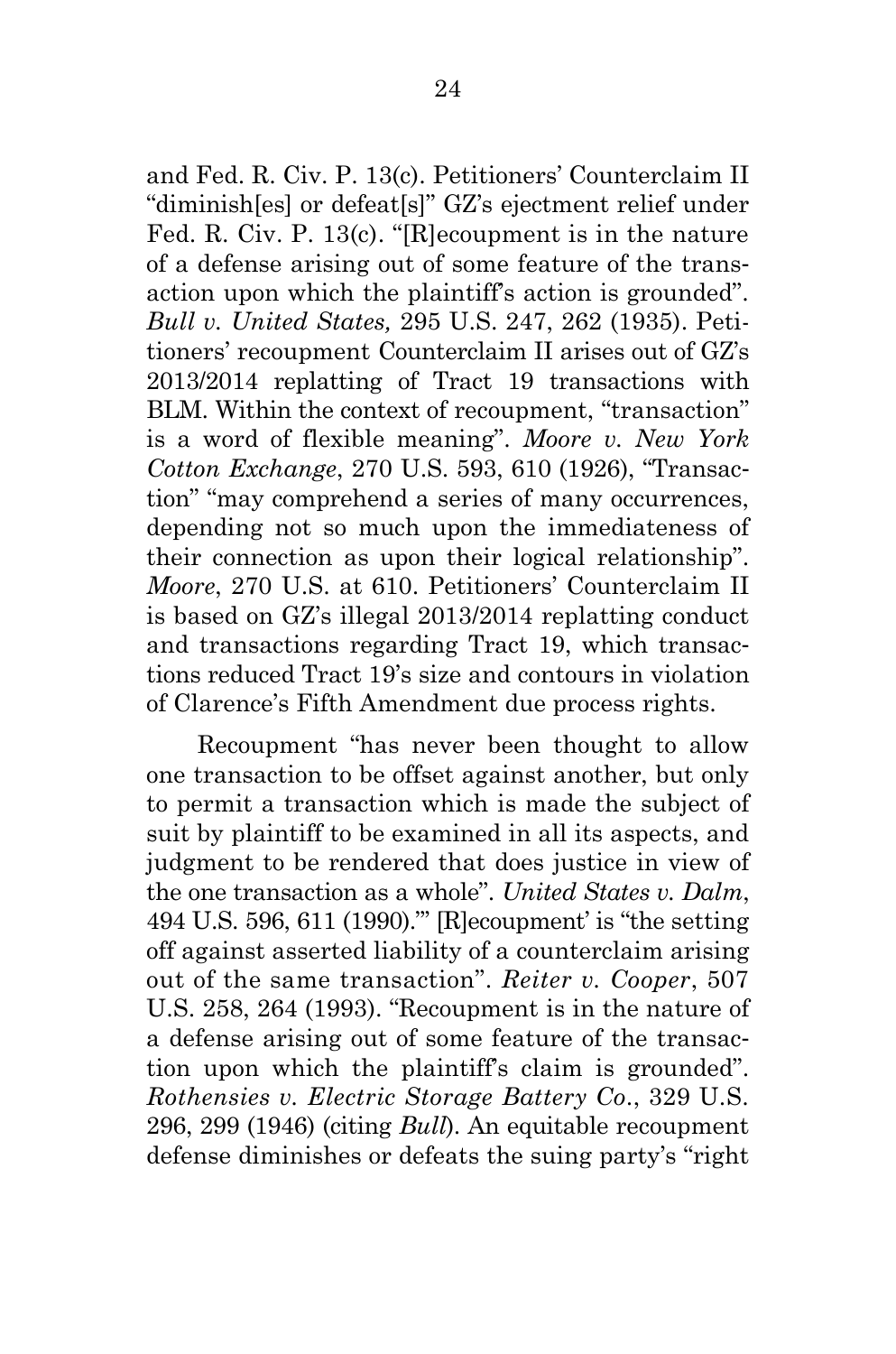to recover". *Stone v. White*, 301 U.S. 532, 539 (1937). A recoupment "defense is never barred by the statute of limitations so long as the main action itself is timely". *Bull,* 295 U.S. at 262. Since 1938 there has been only "one form of action—the civil action". Fed. R. Civ. P. 2. "But 'the substantive and remedial principles [applicable] prior to the advent of the federal rules [have] not changed'". *Petrella v. Metro-Goldwyn-Mayer, Inc*., 572 U.S. 663, 679 (2014) (quoting 4 C. Wright & A. Miller, FEDERAL PRACTICE AND PROCEDURE).

2. Recoupment is the ancestor of the compulsory counterclaim in Fed. R. Civ. P. 13(a). *Frederick v. United States,* 386 F.2d 481, 487, 489 (5th Cir. 1967) ("Rule 13 counterclaims include recoupment and setoff"). "Common law recoupment was equitable in nature, resting on the principle that it was equitable to settle in one action all claims growing out of the same contract or transaction". *Frederick*, 386 F.2d at 487. Recoupment "was for defensive use only" and "a defendant could not use it as the basis for an affirmative judgment in his favor". *Id*.

3. The district court's Order commits clear legal error by applying the wrong legal standard when barring Petitioners' illegality defense and Petitioners' compulsory recoupment counterclaim II. The Order barred Petitioners' illegality defense and compulsory counterclaim II because of Petitioners' "actual knowledge by 2011 that Clarence's  $\S 14(c)(1)$  claim did not include all of the land that [Clarence] believed it should"75. But Petitioners' 2011 knowledge is immaterial to the illegality of GZ's 2013-2014 replatting conduct regarding Tract 19. Petitioners' 2011 scienter

<sup>75</sup> App.39a.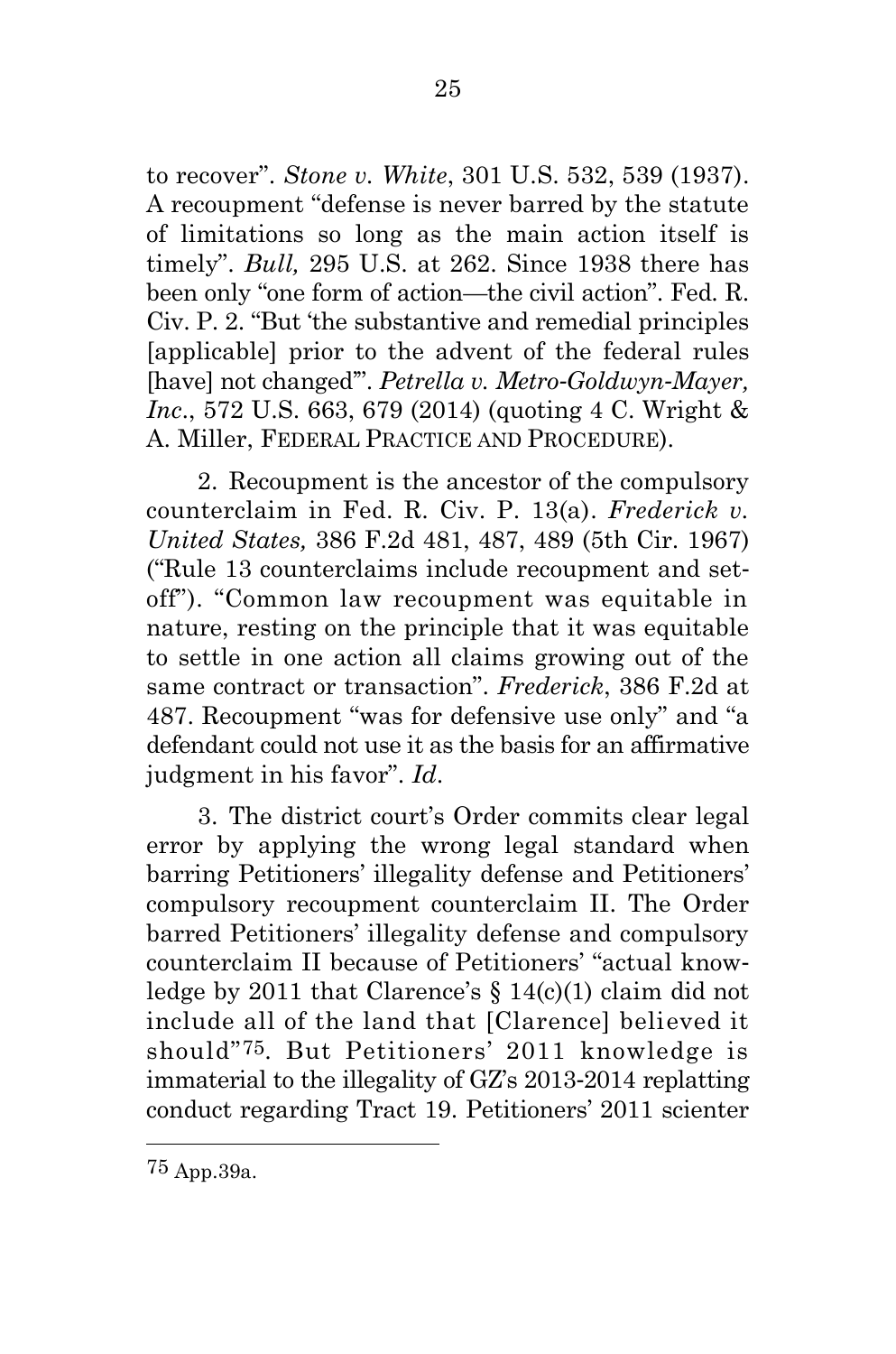has nothing to do with the illegality of GZ's separate 2013-2014 replatting conduct reducing Tract 19 and creating Tract 19A without notice to or participation by Petitioners. The correct legal standard to apply to Petitioners' compulsory recoupment counterclaim II is whether Petitioners' counterclaim "ar[ose] out of some feature of the transaction upon which [GZ's ejectment] claim is grounded" under *Bull,* 295 U.S. at 265, and Fed. R. Civ. P. 13(a)(1). Again Petitioners' 2011 scienter is immaterial to this legal test. The correct legal test for a compulsory recoupment defense thus identifies "feature[s] of the transaction upon which [GZ's ejectment] claim is grounded". *Bull*, 295 U.S. at 265. "[F]eature[s] of the transaction upon which [GZ's ejectment] claim is grounded" here are GZ's 2013/2014 reduction of Tract 19's size and contours, by the creation of Tract 19A, with GZ retaining Tract 19A. These changes to Tract 19 occurred during GZ's challenged 2013/2014 replatting contacts with BLM. Once the reduction of Tract 19's size and contours, by the creation of Tract 19A, combined with GZ's retention of Tract 19A, are identified as "feature[]" of the underlying "transaction upon which [GZ's ejectment] claim is grounded", it is clear Petitioners' illegality defense and compulsory recoupment counterclaim II satisfy *Bull's*' standard, Fed. R. Civ. P. 8(c) and Fed. R. Civ. P. 13(a).

4. The district court's Order nonetheless ruled all counterclaims "had . . . accrued long before [Petitioners] received documents pursuant to their FOIA request"76. But an "accrual" analysis is inapposite and immaterial to the illegality of GZ's 2013-2014 replatting conduct

76 App.39a.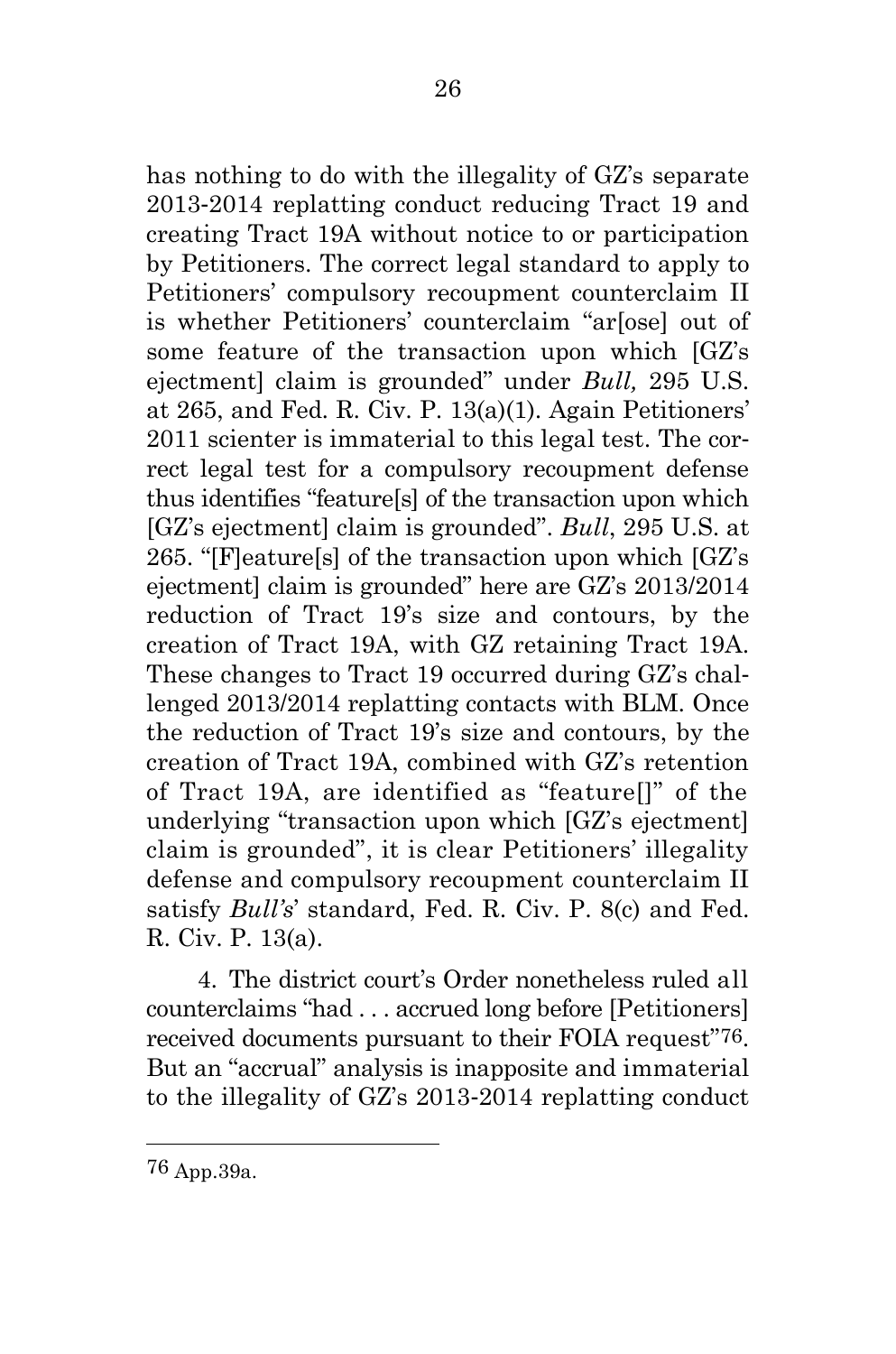regarding Tract 19. "Accrual" is likewise immaterial to *Bull's* test whether Petitioners' compulsory recoupment counterclaim II "a[rose] out of some feature of the transaction upon which [GZ's ejectment'] claim is grounded". *Bull,* 295 UI.S. at 265. As a compulsory recoupment counterclaim, Petitioners' counterclaim II is defensive in nature and does not request affirmative relief against GZ. Instead Petitioners' recoupment counterclaim II "diminish[es] or defeat[s]" GZ's ejectment relief under Fed. R. Civ. P. 13(c). As such Petitioners' recoupment counterclaim is not subject to a limitations defense, so long as GZ''s ejectment action was timely filed. *Bull,* 295 U.S. at 262. GZ's ejectment action was timely filed.

<span id="page-39-0"></span>**C. The Fifth Amendment Restrains Judicial Power to Invoke 43 U.S.C. § 1632(b) Where a Village Corporation's Fifth Amendment Violation is the Gravamen of Petitioners' Illegality Defense and Compulsory Recoupment Counterclaim.**

1. The Fifth Amendment acts as "a restraint on the legislative as well as the executive and judicial powers of the government". *Den ex. Dem*. *Murray's Lessee v. Hoboken Land & Improvement Co.,* 59 U.S. (18 How.) 272, 276 (1856). *Murray's Lessee* left open when, and under what circumstances, the Fifth Amendment acts as a restraint on judicial power. Here the Fifth Amendment restrains judicial power by precluding lower courts from barring Petitioners' illegality defense and compulsory recoupment counterclaim II as untimely under 43 U.S.C. § 1632(b). This extremely important issue arises from lower courts' misapplication of 43 U.S.C. § 1632(b).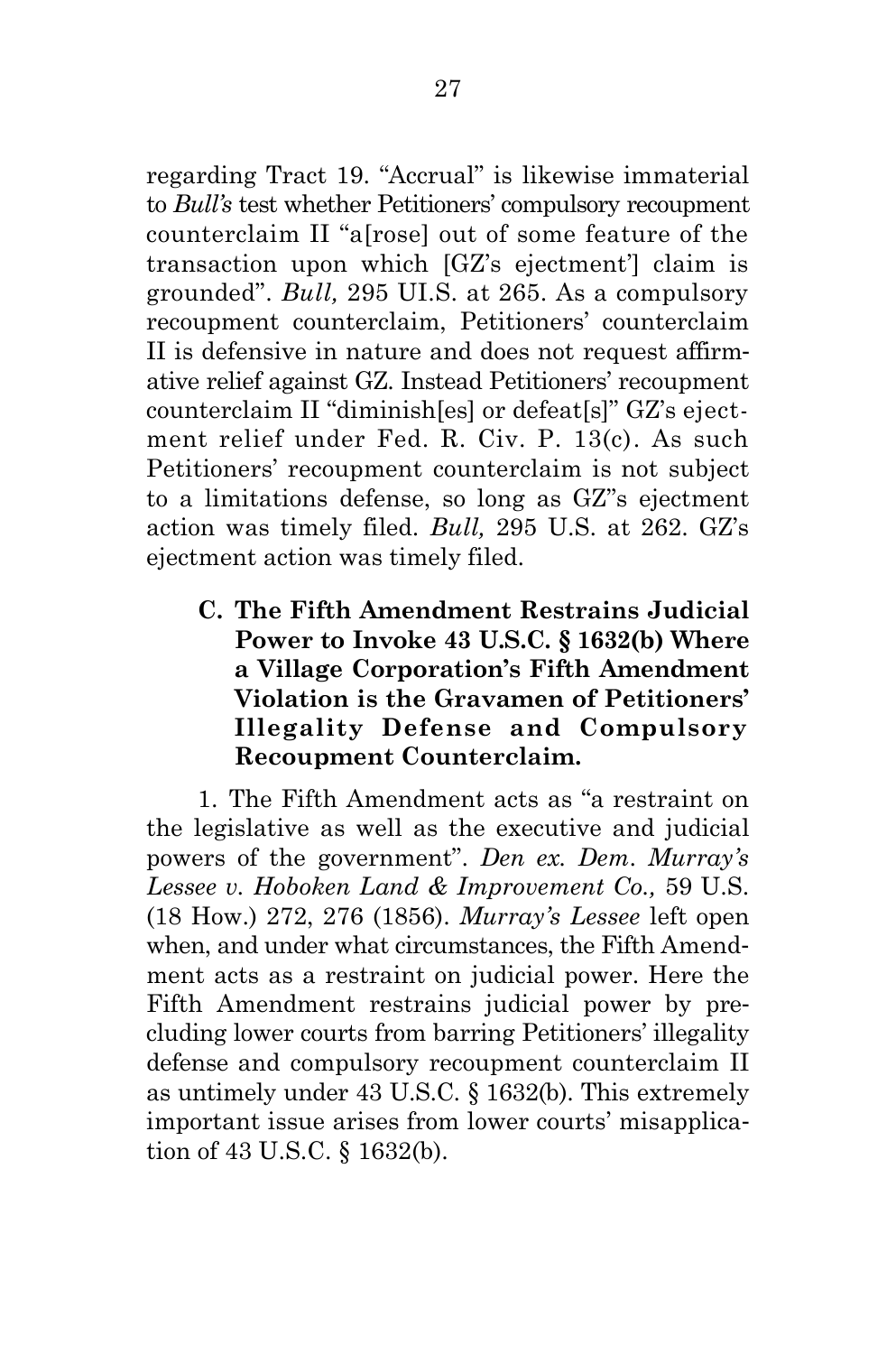2. 43 U.S.C. § 1632(b) is a combined judicial noreview statute and a limitations statute. Federal judicial no-review statutes, which do not explicitly bar judicial review of constitutional challenges, do not preclude judicial review of constitutional challenges. *Johnson v. Robison*, 415 U.S. 361, 367 (1974) ("*Johnson*"). 43 U.S.C. § 1632(b) does not explicitly bar judicial review of individual Alaska Natives' constitutional challenges to Village Corporations' § 14(c) reconveyance decisions. Thus *Johnson* permits judicial review of individual Alaska Natives' Fifth Amendment compulsory constitutional counterclaims challenging § 14(c) reconveyance decisions made by Village Corporations with no participation by individual Alaska Natives in violation of the Fifth Amendment Due Process Clause. The Fifth Amendment's Due Process Clause imposes a "constitutional limitations upon power of the courts, even in aid of their own valid processes, to dismiss an action without affording a party the opportunity for a hearing on the merits of his cause". *Societe Internationale Pour Participations Industrielles et Commerciales, S.A. etc. v. Rogers*, 357 U.S. 197, 209 (1958).

3. Lower courts' decisions conflict with commonlyunderstood summary judgment principles. "Because the summary judgment motion is designed to pierce the formal allegations of the pleadings, it normally is not made or opposed on the basis of the pleadings alone". 10A Charles Alan Wright, Arthur R. Miller, and Mary Kay Kane, FEDERAL PRACTICE AND PRO-CEDURE, § 2722, at 386-387 (2016). "Nonetheless, the pleadings often are very important and are carefully perused on a Rule 56 proceeding". *Id*. "The court is required to view the pleadings in their entirety when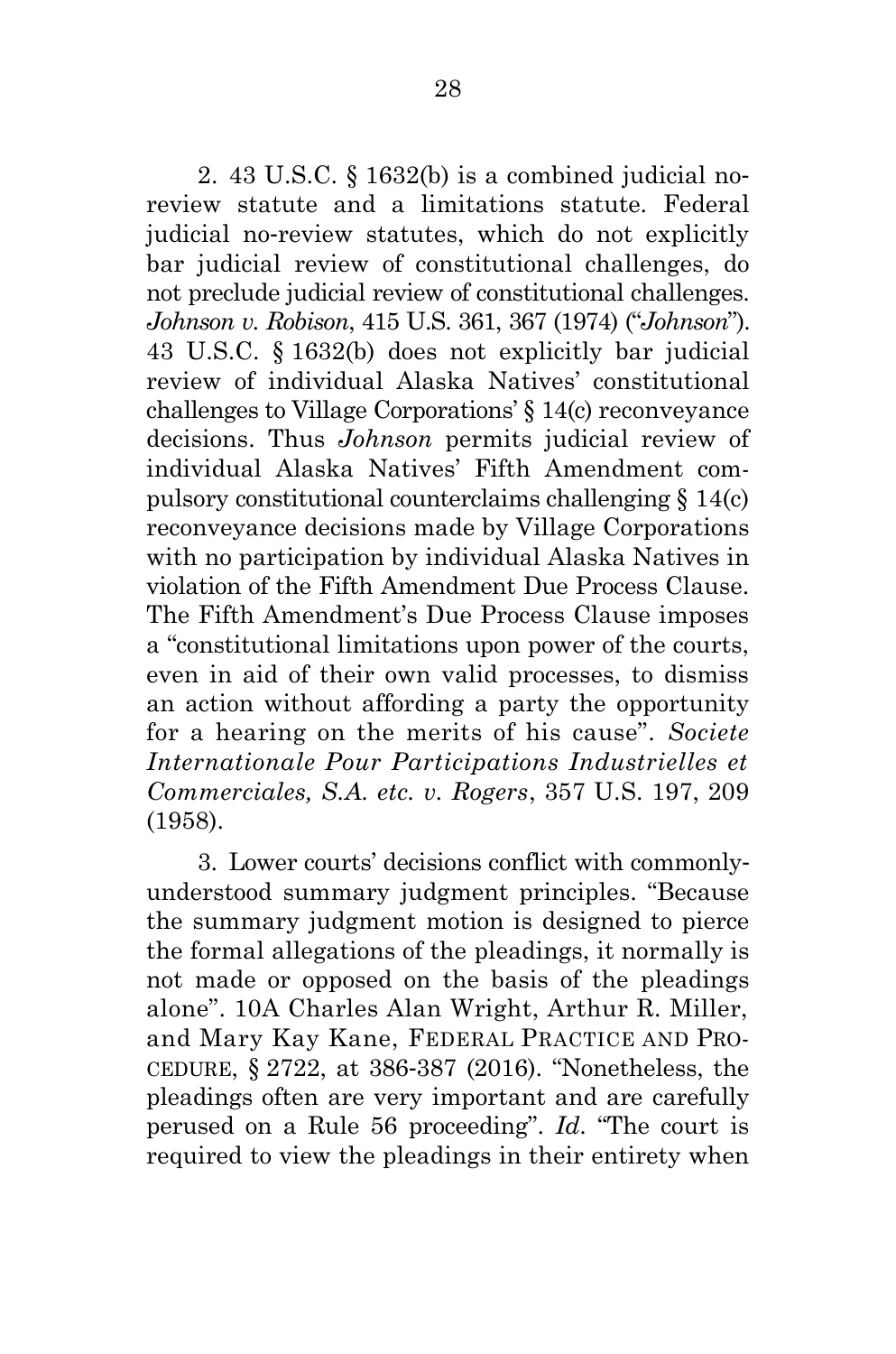passing on a request for summary judgment". *Id.* The district court did review Petitioners' Answer to GZ's Amended Complaint, including Petitioners' Counterclaim II. As moving party GZ had to identify those portions of the pleadings when demonstrate an absence of a genuine issue of material fact. *Celotex Corp. v. Catrett*, 477 U.S. 317, 323 (1986). "One of the principal purposes of the summary judgment rule is to isolate and dispose of factually unsupported claims and defenses". *Id*. at 323-324. Petitioners' Counterclaim II is a factually supported illegality defense and a timely compulsory recoupment counterclaim.

4. "Summary judgment will not lie if the dispute about a material fact is 'genuine', that is, if the evidence is such that reasonable jury could return a verdict for the non-moving party". *Anderson v. Liberty Lobby, Inc*., 477 U.S. 242, 248 (1986). "As to materiality, the substantive law will identify which facts are material". *Id.* "Only disputes over facts that might affect the outcome of the suit under the governing law will properly preclude the entry of judgment". *Id*. Denial of participation to individual Alaska Native § 14(c) claimants by Village Corporations in § 14(c) reconveyance decisions is a substantive material fact under 43 U.S.C. §§ 1601(b) and 1632(b) as a matter of normal statutory construction. Denial of participation to individual Alaska Native § 14(c) claimants by Village Corporations in Village Corporations' § 14(c) reconveyance decisions violates the Fifth Amendment Due Process Clause as a matter of constitutional law.

5. "The very essence of civil liberty certainly consists of the right of every individual to claim the protection of the laws, whenever he receives an injury". *Marbury v. Madison*, 1 Cranch 137, 5 U.S. 137, 163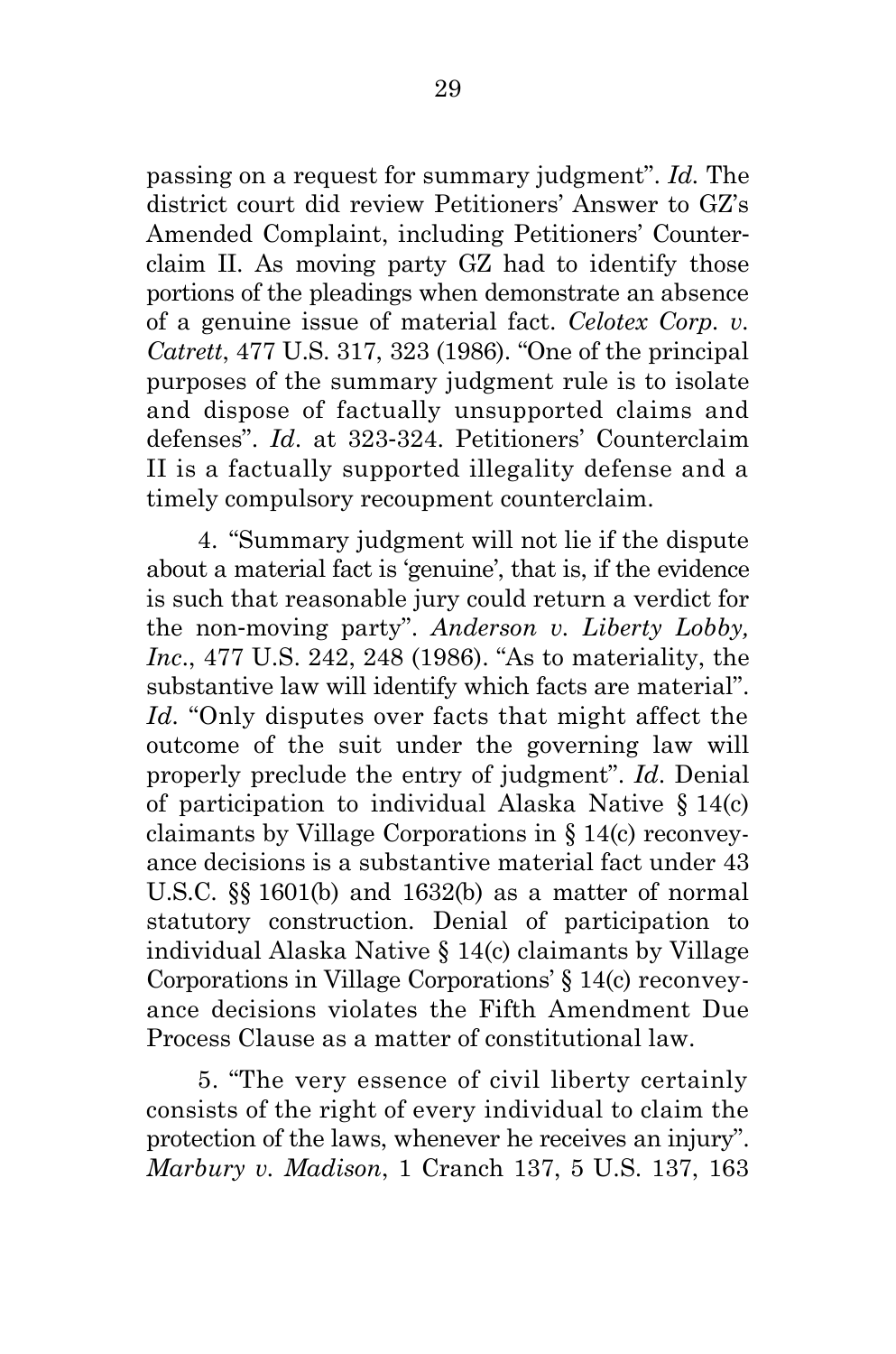(1803). "One of the first duties of government is to afford that protection". *Id*. An individual Alaska Native with a valid  $\S 14(c)(1)$  claim, Clarence had (has) a Fifth Amendment Due Process right to "maximum participation by Natives in decisions affecting [his] rights and property" under 43 U.S.C. §§ 1601(b) and 1632(b) This Petition identifies the right of individual Alaska Natives having valid § 14(c)(1) reconveyance claims to "maximum participation . . . in decisions affecting their rights and property".

6. Absent clear and convincing evidence of Congressional intent preventing judicial review of constitutional challenges, judicial review of constitutional challenges are presumed. *Califano v. Sanders*, 430 U.S. 99, 109 (1977). ANCSA contains no clear and convincing evidence of Congressional intent preventing constitutional challenges by individual Alaska Natives to Village Corporations' § 14(c) reconveyance decisions made without participation by individual Alaska Natives in these decisions. To the contrary, Congress expressly found that "settlement" of individual Alaska Natives' § 14(c) reconveyances claims "should be accomplished . . . with certainty", and "with maximum participation by Natives in decisions affecting their rights and property" under 43 U.S. C. § 1601(b). While Congress wanted aboriginal claims settled "rapidly" and "without litigation", no evidence shows Congress wanted settlement of individual Alaska Natives'  $\S 14(c)(1)$  claims to be "accomplished" in violation of individual Alaska Natives' Fifth Amendment due process rights. Individual Alaska Natives' ANCSA "rights and property" include Fifth Amendment due process rights. "Wherever one is assailed in his person or his property, there he may defend, for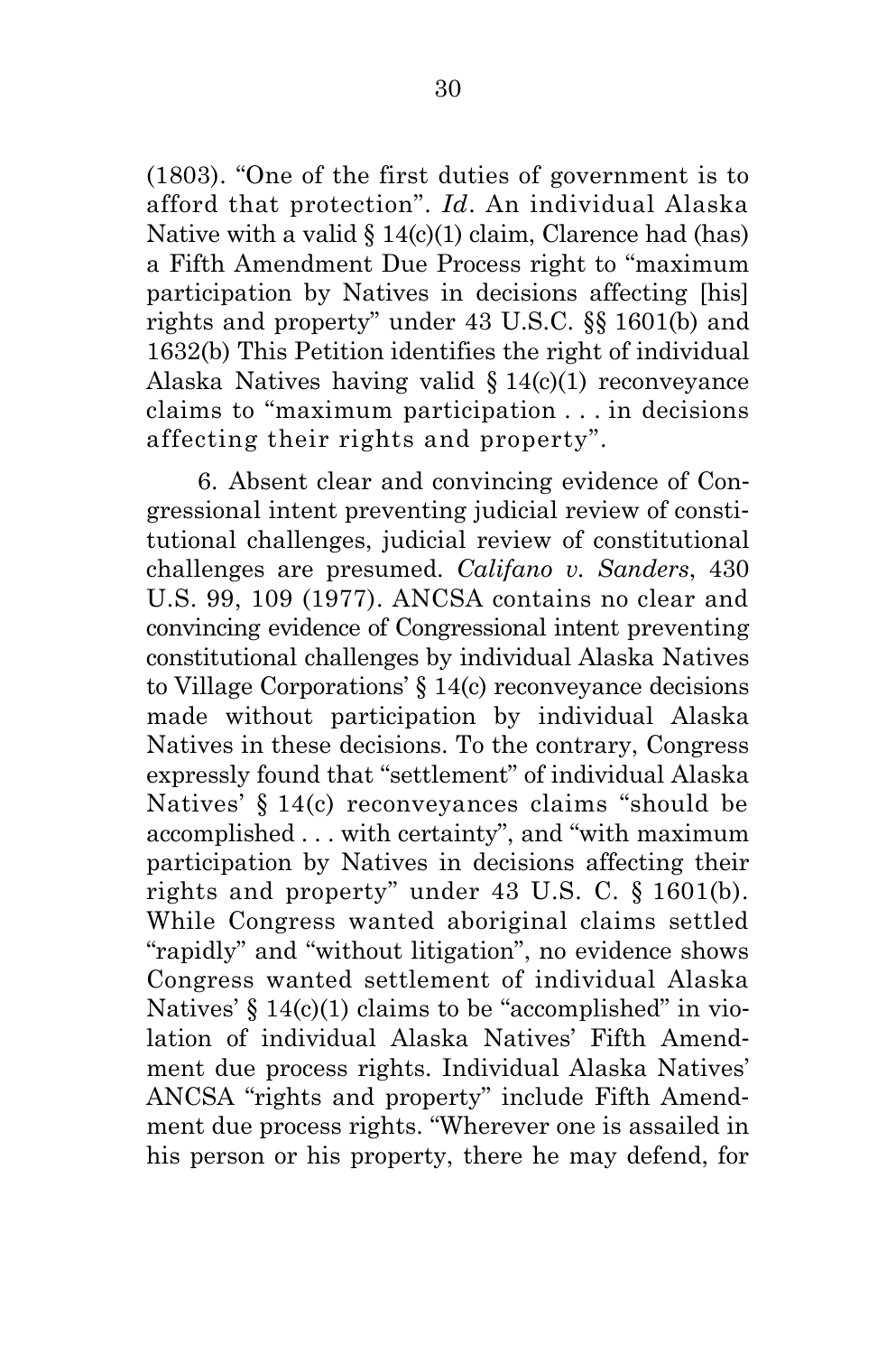the liability and the right are inseparable". *Windsor v. McVeigh,* 93 U.S. 274, 277 (1876) (quoting 11 Wall. 78 US. 267). This long-standing principle applies to valid § 14(c)(1) claims by individual Alaska Natives, when decided by Village Corporations without participation in these decisions by individual Alaska Natives.

## <span id="page-43-0"></span>**III. THIS PETITION IS THE IDEAL VEHICLE TO DECIDE THESE EXTREMELY IMPORTANT QUESTIONS.**

## <span id="page-43-1"></span>**A. A Complete Factual Record Exists to Decide These Important Questions.**

Viewed together, the district court's Order denying remand, plus the district court's Order on the parties' cross-motions for summary judgment, present a complete factual record. The district court's Order granting summary judgment to GZ on the parties' cross-motions for summary judgment was outcomedispositive.

# <span id="page-43-2"></span>**B. The Petition Presents Clear, Concrete Legal Questions.**

Whether the word "decisions" in 43 U.S.C. § 1601 (b) should be given the same meaning as the identical word "decisions" in 43 U.S.C. § 1632(b) is a legal question. Whether lower courts' decisions interpret and apply ANCSA reconveyance provisions in harmony with the Fifth Amendment, not to thwart the Fifth Amendment, is a legal question. Whether GZ had a legal obligation to notify Clarence to participate in GZ's 2013-2014 replatting efforts to reduce Tract 19's size and contours is a legal question. Whether the Fifth Amendment restrains lower courts from invoking 43 U.S.C. § 1632(b) to bar Petitioners' illegality defense and compulsory recoupment counterclaim II, based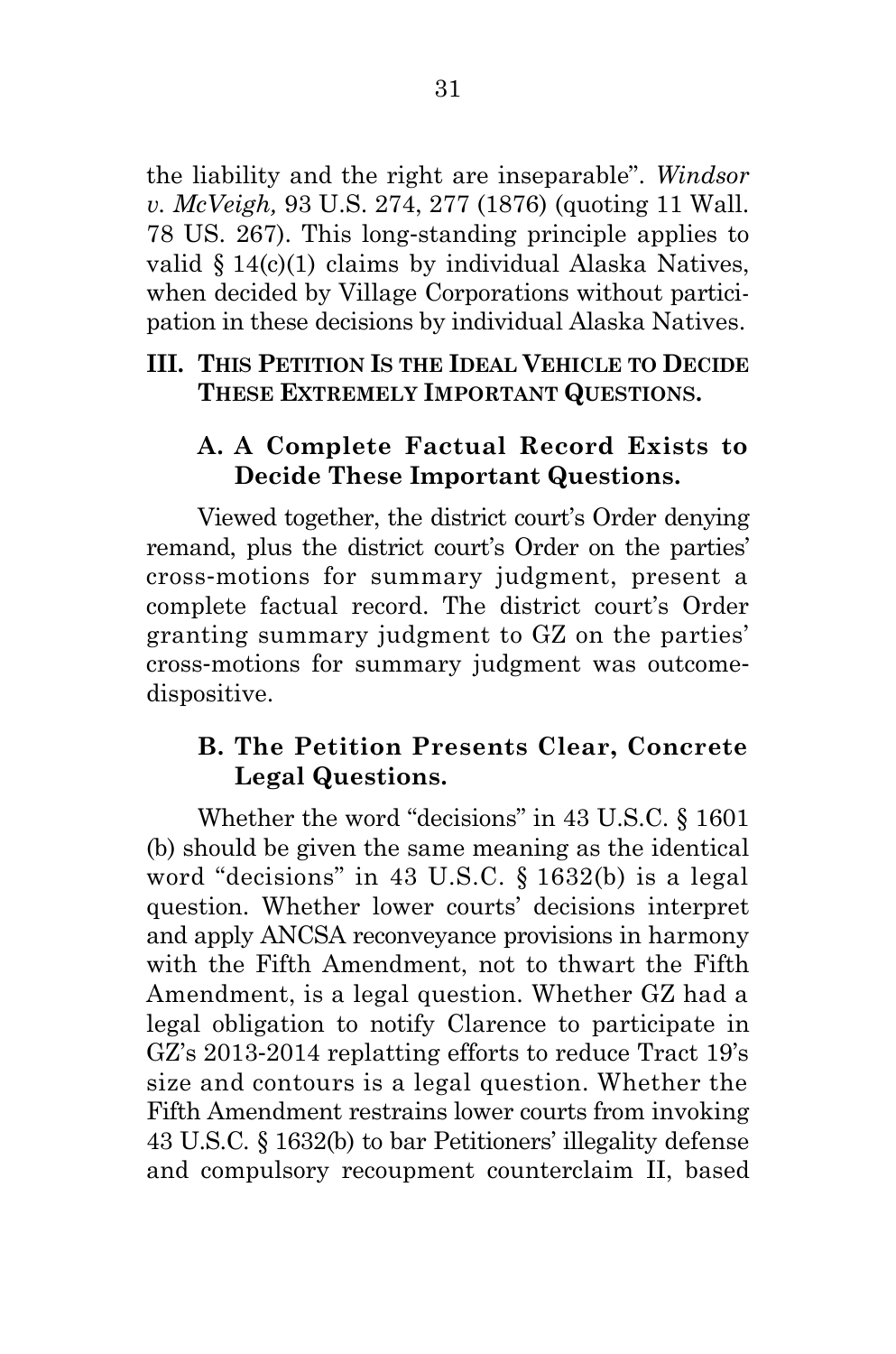on GZ's violation of the Fifth Amendment due process clause, is a legal question.

This Petition is the ideal vehicle to decide these important Fifth Amendment and ANSCA statutory construction questions. This Petition is the ideal vehicle to decide important Federal Civil Rules procedural questions, intertwined with these Fifth Amendment and ANCSA statutory construction questions. This Petition presents a clear, concrete case to resolve these nationally important questions.